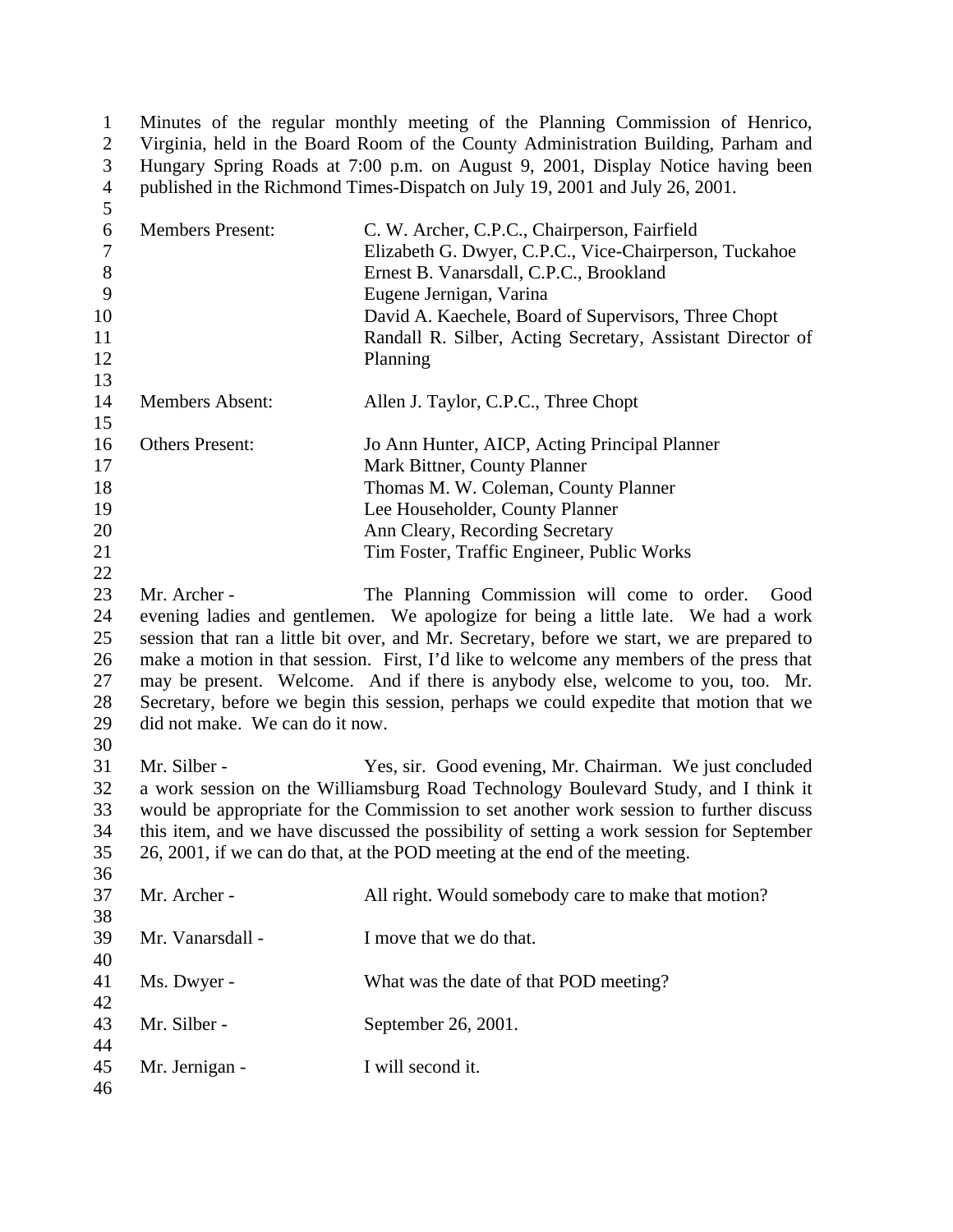Mr. Archer - Motion by Mr. Vanarsdall and seconded by Mr. Jernigan. All in favor of the motion say aye. Those opposed say no. The ayes have it and we will have the work session on that day. The Planning Commission voted 4-0. Mr. Kaechele abstained. The Planning Commission voted to set a work session on the Williamsburg Road/Technology Boulevard Land use and Transportation Study on September 26, 2001. Mr. Archer - All right. Mr. Marlles is not here tonight and Mr. Silber will be the Secretary, so with that, Mr. Silber, I will turn it over to you, sir. Mr. Silber - Thank you, Mr. Chairman. We do have a quorum tonight. Mr. Taylor is not here with us tonight. He is out of town, but the Commission can conduct business. The first item of business would be our requests for withdrawals and deferrals. Ms. Hunter. Ms. Hunter - Good evening, Mr. Chairman, and members of the Commission. We do have two deferrals this evening. We only had one on the screen. One came in very late this afternoon. It is on Page 3 of your agenda. **Deferred from the July 12, 2001 Meeting C-37C-01 Robert Stout for The Dakota Group, Ltd.:** Request to conditionally rezone from A-1 Agricultural District to R-3C One Family Residence District (Conditional), Parcel 192-A-20, containing 8.254 acres, located on the west line of Midview Road approximately 70 feet south of Habersham Drive and on the north property line of Varina Station Subdivision. Single family residential development is proposed. The applicant proposes no more than twenty (20) lots. The Land Use Plan recommends Suburban Residential 1, 1.0 to 2.4 units net density per acre. Ms. Hunter - The applicant has requested deferral until September 13, 2002. Mr. Archer - OK. Is there anyone present who is opposed to this deferral? No opposition. Mr. Jernigan. 82 Mr. Jernigan - Mr. Chairman, I make a motion to defer Zoning Case C- 37C-2001 to September 13, 2001 at the request of the applicant. 85 Mr. Vanarsdall - Second. 87 Mr. Archer - Motion by Mr. Jernigan and seconded by Mr. Vanarsdall. All in favor of the motion say aye. All opposed say no. The ayes have it. The motion passes. The vote was 4-0. Mr. Kaechele abstained. At the applicant's request, the Planning Commission voted to defer Case C-37C-01 to its September 13, 2001 meeting.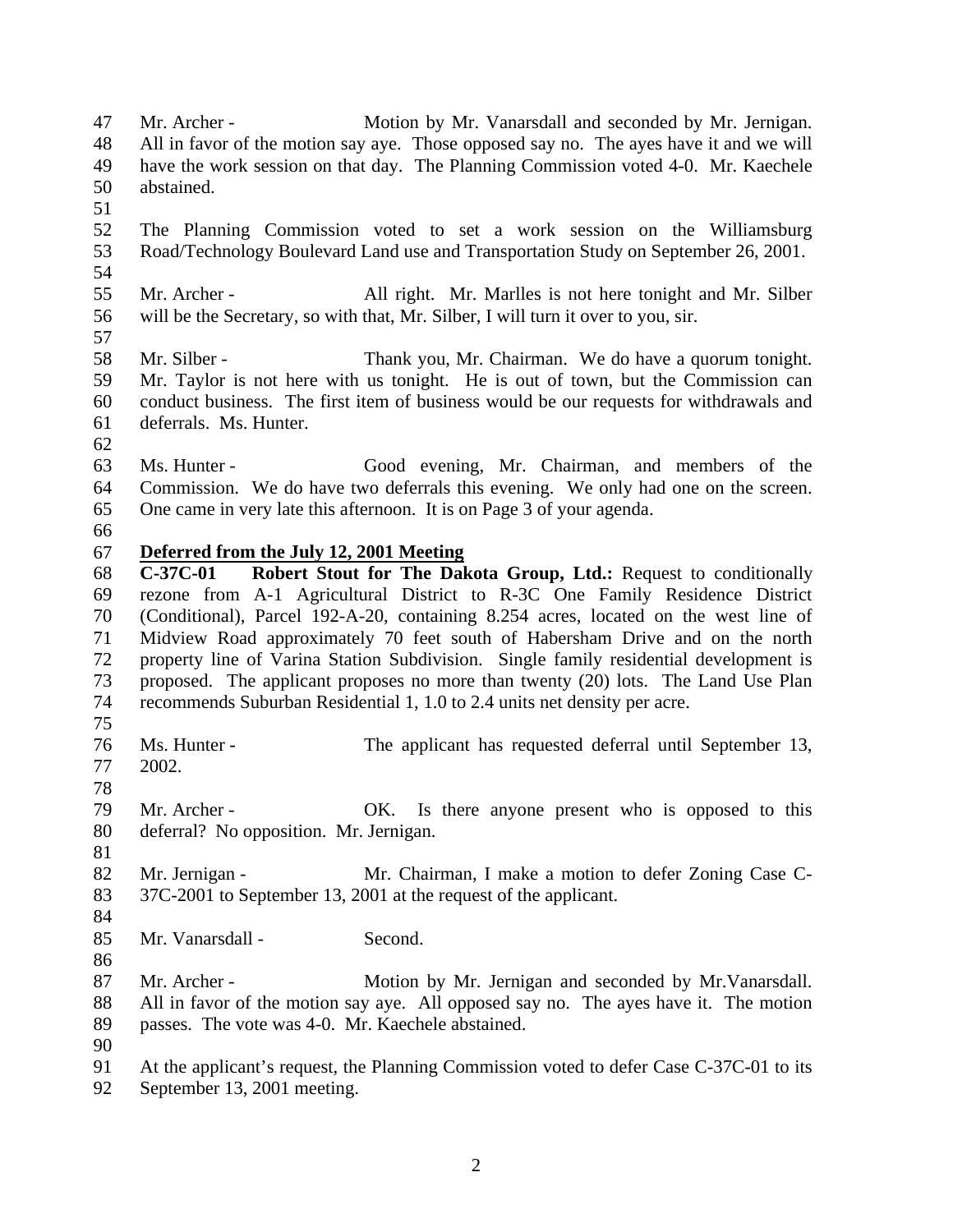### **Deferred from the May 10, 2001 Meeting:**

 **C-11C-01 James W. Theobald for Daniel Corporation:** Request to conditionally rezone from R-2 One Family Residence District, O-2C Office District (Conditional), O/SC Office/Service District (Conditional), and PMD Planned Industrial District to R-5C General Residence District (Conditional), O-2C Office District (Conditional), and M-1C Light Industrial District (Conditional), Parcels 53-A-69, 71, 74B, 75-79, 81-84, and 87, containing 59.48 acres, located on the north line of Parham Road at St. Charles Road and on the east line of Scott Road approximately 450 feet south of Level Green Lane (private.). A mixed-use development including multi-family, light industrial and office uses are proposed. The R-5 District allows a maximum density of 14.5 units per acre. The nonresidential uses will be controlled by zoning ordinance regulations and proffered conditions. The Land Use Plan recommends Suburban Residential 1, 1.0 to 2.4 units net density per acre, Office and Office/Service.

 Ms. Hunter - This case is being revised. Therefore, it needed to be re-advertised, so the applicant has requested a deferral until September 13, 2001, also.

- 111 Mr. Archer - Is there anyone here to objects to this deferral? Case C- 11C-01. All right, then I will move deferral of Case C-11C-01 to the September 13, 2001 meeting, at the applicant's request.
- 

115 Mr. Vanarsdall - Second.

 Mr. Archer - All right. Motion by Archer and seconded by Mr. Vanarsdall. All in favor of the motion say aye. All opposed say no. The ayes have. The motion carries.

 At the applicant's request, the Planning Commission voted to defer Case C-11C-01 to its September 13, 2001 Meeting. The vote was 4-0. Mr. Taylor was absent. Mr. Kaechele abstained.

125 Mr. Silber - The next item of business would be our Expedited Items. I believe there are two items on the agenda that are ready to be expedited. Both of these are plans of development.

**Deferred from the July 25, 2001, Meeting**

- 
- **PLAN OF DEVELOPMENT & TRANSITIONAL BUFFER DEVIATION**
- 

POD-41-01 Windsor Business Park - West Buildings 5, 6, and 7 (POD-3-00 Revised) **TIMMONS and John Frost for Robert B. Ball, Sr., Edna H. Ball, Robert B. Ball, Jr., Roberta B. Rivers and Windsor Business Park, LLC:** Request for approval of a revised plan of development and transitional buffer deviation as required by Chapter 24, Sections 24-106 and 24-106.2 of the Henrico County Code to construct three office/warehouse buildings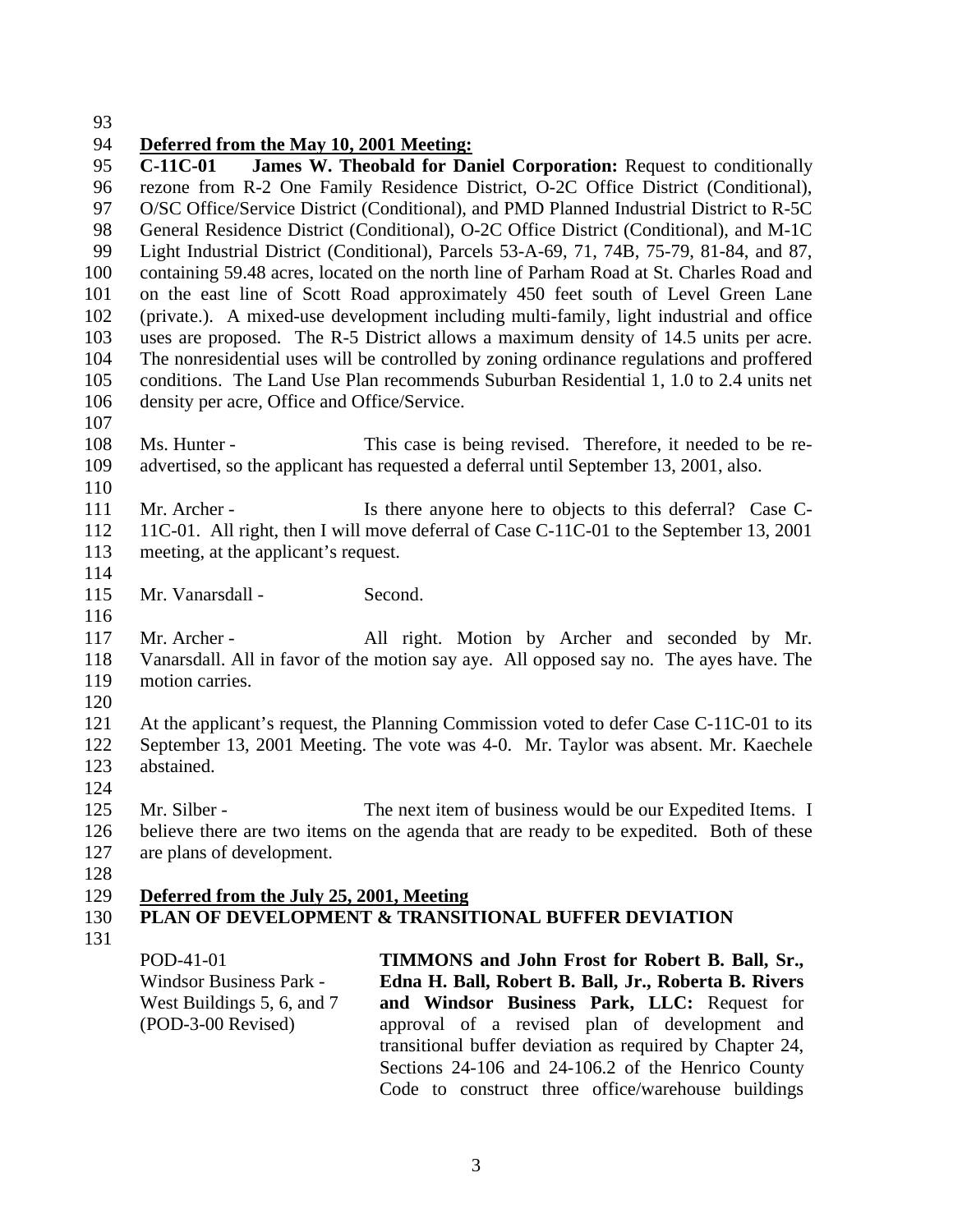totaling 159,913 square feet. The 16.66 acre site is located on the west line of Magellan Parkway, approximately 450 feet north of Parham Road on parcel 54-A-1A and part of 54-A-2. The zoning is M-1C, Light Industrial District (Conditional). County water and sewer. **(Fairfield)**

 Mr. Archer - All right. Is there any discussion on this? I have discussed it pretty thoroughly with Mr. McGarry. All right. With that, I move approval of POD-41- 01, Windsor Business Park, subject to the annotations on the plan, the standard conditions

- for developments of this type and added conditions Nos. 23 through 32.
- 138 Ms. Dwyer Second.

 Mr. Archer - Motion by Archer and seconded by Ms. Dwyer. All in favor say aye. All opposed say no. The ayes have it. The motion carries. The vote was 4-0. Mr. Taylor was absent. Mr. Kaechele abstained.

 The Planning Commission voted to approve the Plan of Development and Transitional Buffer Deviation for POD-41-01, Windsor Business Park – West Buildings 5, 6 and 7 (POD-3-00 Revised), subject to the standard conditions for developments of this type and the following additional conditions:

- 
- 23. The developer shall provide fire hydrants as required by the Department of Public Utilities and Division of Fire.
- 24. The proffers approved as a part of zoning case **C-90C-87** shall be incorporated in this approval.
- 25. The certification of building permits, occupancy permits and change of occupancy permits for individual units shall be based on the number of parking spaces required for the proposed uses and the amount of parking available according to approved plans.
- 26. Any necessary off-site drainage and/or water and sewer easements must be obtained in a form acceptable to the County Attorney prior to final approval of the construction plans.
- 27. Deviations from County standards for pavement, curb or curb and gutter design shall be approved by the County Engineer prior to final approval of the construction plans by the Department of Public Works.
- 28. Insurance Services Office (ISO) calculations must be included with the plans and approved by the Department of Public Utilities prior to the issuance of a building permit.
- 29. The master plan and summary table required by proffers for this project shall be updated with each request for POD approval. The summary table at a minimum shall include site coverage percentages, gross square footage of all buildings, and percentages of restricted uses.
- 30. Prior to landscape plan approval, the developer shall provide a sight line plan, which would provide details of the berms and walls necessary for the screening of all loading dock facilities. Further, with the construction of future phases, any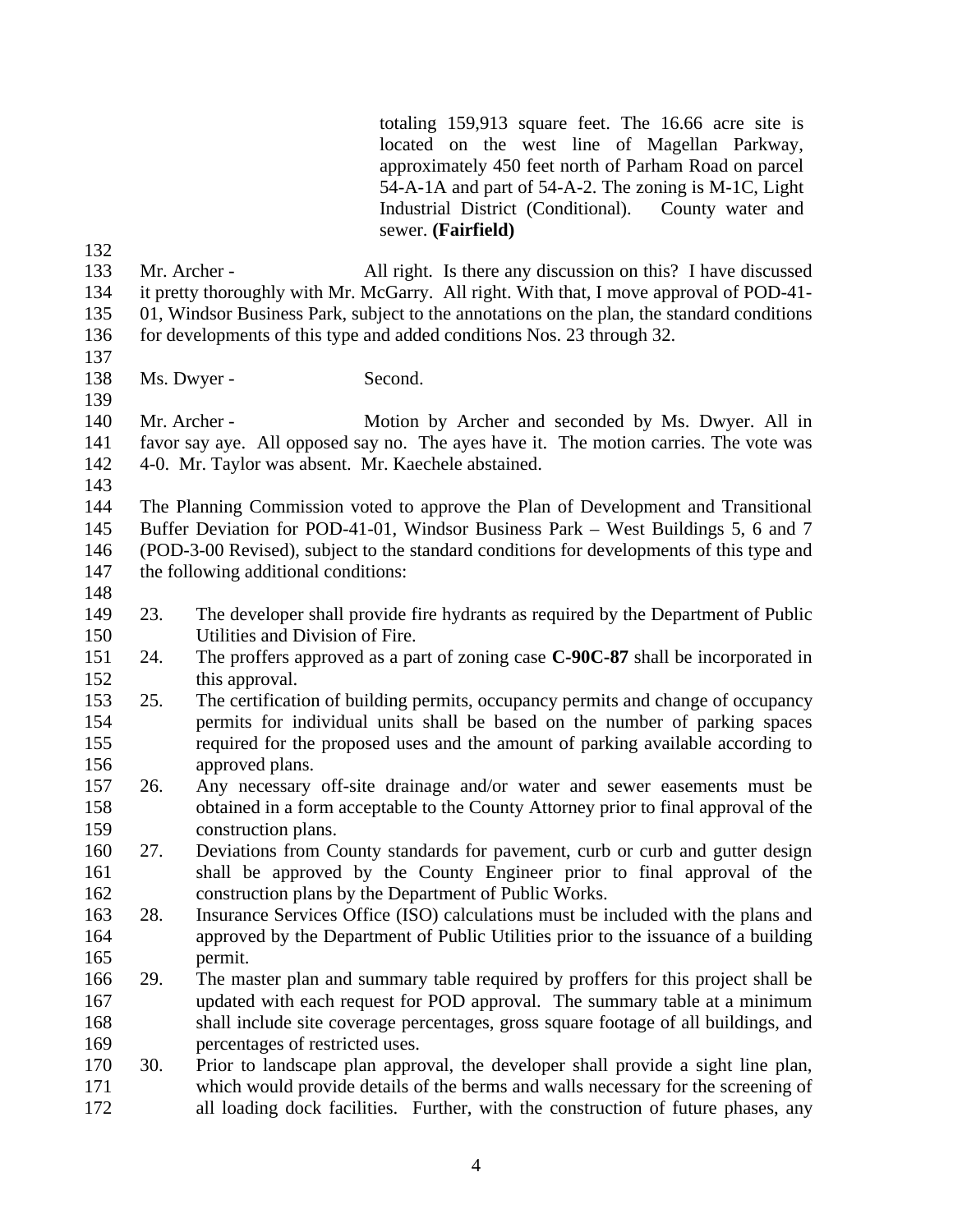- remedial screening necessary to meet proffer No. 8 shall be completed by the property owner.
- 31. A second point of access to a public road shall be provided in a manner acceptable to the Traffic Engineer, prior to issuance of a certificate of occupancy for building No. 5 and/or building No. 7.
- 32. Provide dumpster details on construction plans.
- 180 Mr. Silber The next case is a POD that was also deferred from the July
- 25, 2001 meeting.
- 

### **Deferred to from the July 25, 2001, Meeting**

# 

# **PLAN OF DEVELOPMENT & TRANSITIONAL BUFFER DEVIATION**

POD-53-01 Parham Place II - E. Parham Road (POD-150-86, POD-75-99 and POD-85-00 Revised) **Balzer & Associates, Inc. for Parham Place II Associates LLC:** Request for approval of a plan of development and transitional buffer deviation as required by Chapter 24, Sections 24-106 and 24-106.2 of the Henrico County Code to construct a one-story, 28,800 square foot office building. The 3.94 acre site is located at 1920 East Parham Road on the north line of E. Parham Road approximately 1,050 feet east of Lydell Drive on parcel 52-A-5C and part of 5. The zoning is O-2C, Office District (Conditional) and R-3, One-Family Residence District. County water and sewer. **(Fairfield)**

187 Mr. Archer - Is there any discussion on this item? Is there any opposition? No opposition. All right. We finally nailed down where this is and I did discuss it with Ms. News before she left to go on vacation. So, unless there is further discussion, I move approval of POD-53-01, Parham Place II – East Parham Road, subject to the annotations on the plans, the standard conditions for developments of this type, and additional conditions Nos. 23 through 30.

194 Mr. Vanarsdall - Second.

 Mr. Archer - Motion by Archer and seconded by Mr.Vanarsdall. All in favor of the motion say aye. All opposed say no. The ayes have it. The motion passes. The vote was 4-0. Mr. Taylor was absent. Mr. Kaechele abstained.

 The Planning Commission voted to approve Plan of Development and Transitional Buffer Deviation for POD-53-01, Parham Place II – E. Parham Road (POD-150-86, POD-75-99 and POD-85-00 Revised) subject to the annotations on the plans, the standard conditions for developments of this type, and the following additional conditions: 

 23. The easements for drainage and utilities as shown on approved plans shall be granted to the County in a form acceptable to the County Attorney prior to any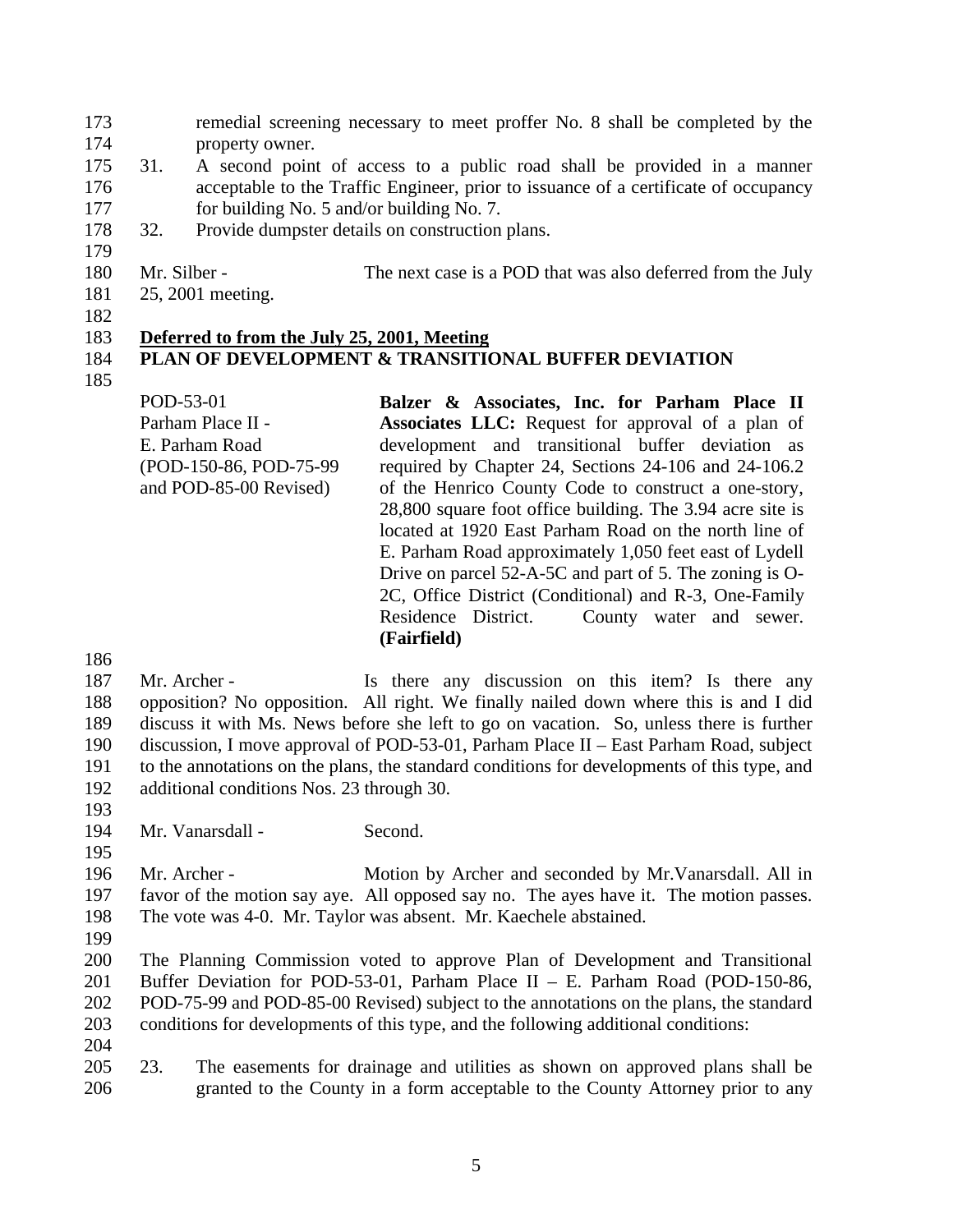| 207 |            | occupancy permits being issued. The easement plats and any other required            |
|-----|------------|--------------------------------------------------------------------------------------|
| 208 |            | information shall be submitted to the County Real Property Agent at least sixty      |
| 209 |            | (60) days prior to requesting occupancy permits.                                     |
| 210 | 24.        | The developer shall provide fire hydrants as required by the Department of Public    |
| 211 |            | Utilities and Division of Fire.                                                      |
| 212 | 25.        | The proffers approved as a part of zoning case C-113C-85 shall be incorporated       |
| 213 |            | in this approval.                                                                    |
| 214 | 26.        | The certification of building permits, occupancy permits and change of occupancy     |
| 215 |            | permits for individual units shall be based on the number of parking spaces          |
| 216 |            | required for the proposed uses and the amount of parking available according to      |
| 217 |            | approved plans.                                                                      |
| 218 | 27.        | Any necessary off-site drainage and/or water and sewer easements must be             |
| 219 |            | obtained in a form acceptable to the County Attorney prior to final approval of the  |
| 220 |            | construction plans.                                                                  |
| 221 | 28.        | Deviations from County standards for pavement, curb or curb and gutter design        |
| 222 |            | shall be approved by the County Engineer prior to final approval of the              |
| 223 |            | construction plans by the Department of Public Works.                                |
| 224 | 29.        | Insurance Services Office (ISO) calculations must be included with the plans and     |
| 225 |            | approved by the Department of Public Utilities prior to the issuance of a building   |
| 226 |            | permit.                                                                              |
| 227 | 30.        | Evidence of a joint ingress/egress and maintenance agreement must be submitted       |
| 228 |            | to the Planning Office and approved prior to issuance of a certificate of            |
| 229 |            | occupancy for this development.                                                      |
| 230 |            |                                                                                      |
| 231 |            | Mr. Silber -<br>Maybe I can just clarify, on both of those PODs, I am                |
| 232 |            | assuming the Commission approved the plan of development and the transitional buffer |
| 233 |            | deviation request.                                                                   |
| 234 |            |                                                                                      |
| 235 |            | Mr. Archer -<br>Did we need to do that separately?                                   |
| 236 |            |                                                                                      |
| 237 |            | Mr. Silber -<br>I don't think so, as long as it goes on the record that you          |
| 238 |            | did take action on both.                                                             |
| 239 |            |                                                                                      |
| 240 |            | Let the record show that both items were included in the<br>Mr. Archer -             |
| 241 |            | motions. Thank you, Mr. Secretary.                                                   |
| 242 |            |                                                                                      |
| 243 |            | Deferred from the July 12, 2001 Meeting:                                             |
| 244 | $C-26C-01$ | James W. Theobald for Tascon, LLC: Request to conditionally rezone                   |
| 245 |            | from A-1 Agricultural District to RTHC Residential Townhouse District (Conditional), |
| 246 |            | Parcels 67-A-2A and 66-A-11J, containing 11.2 acres, located at the southwest        |
| 247 |            | intersection of Ridgefield Parkway and Pump Road. Condominiums for sale are          |
| 248 |            | The applicant has proffered that there shall be no more than 54 units<br>proposed.   |
| 249 |            | developed on the property. The Land Use Plan recommends Suburban Residential 1, 1.0  |
| 250 |            | to 2.4 units net density per acre.                                                   |
| 251 |            |                                                                                      |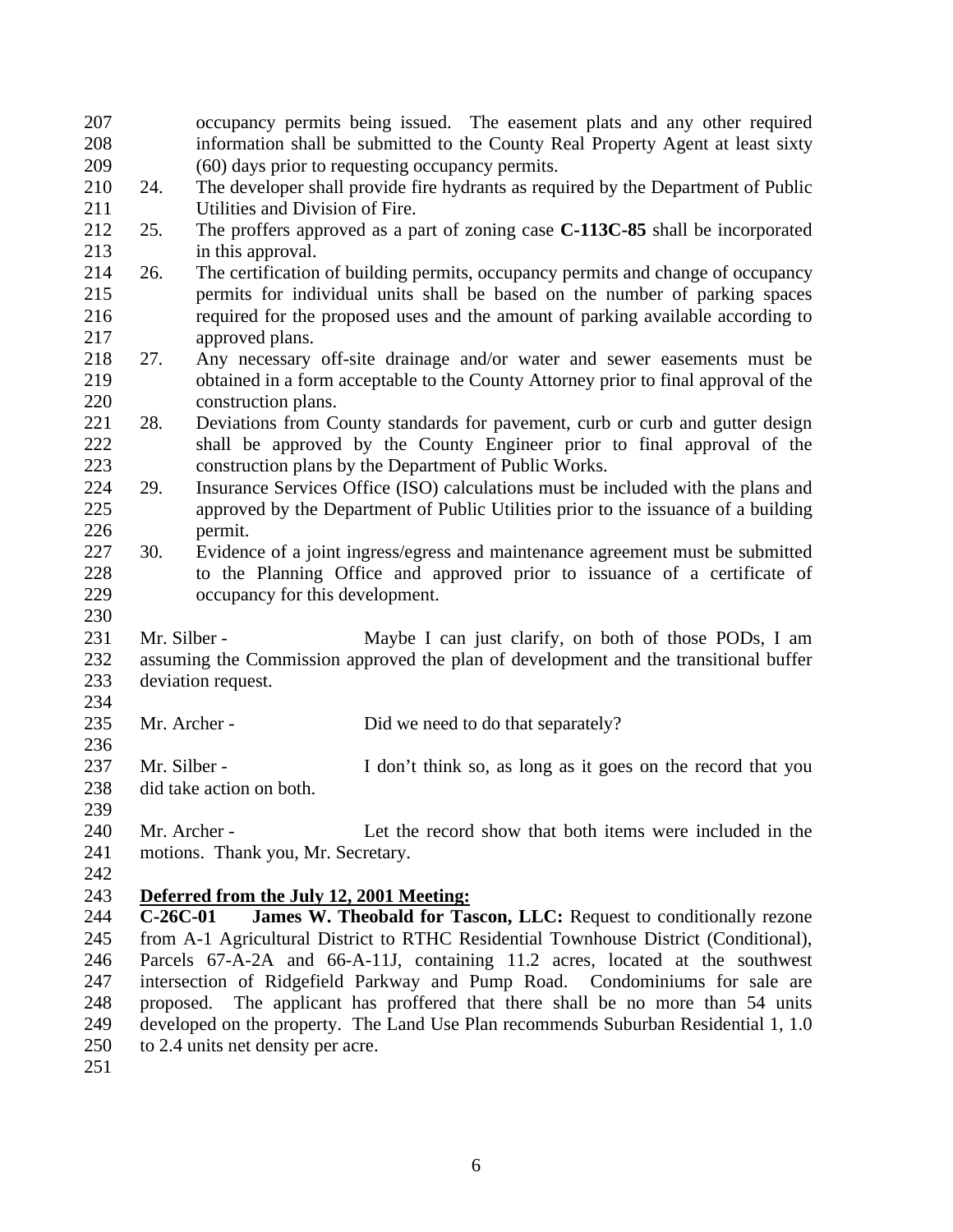Mr. Archer - Is there anyone here in opposition to Case C-26C-01? We do have opposition. All right. We will get to you. All right, Mr. Bittner. 

 Mr. Bittner - Thank you, Mr. Chairman. Since this case was last heard, the applicant has submitted revised proffers, which we have just passed out to you. These new proffers do improve this application in an attempt to address the concerns outlined in the staff report. The major changes include the following: the total number of units has been decreased from 54 to 52. This lowers the proposed density of the project from 4.8 to 4.6 units per acre. The clubhouse has been relocated from the Ridgefield Parkway entrance to near the Pump Road entrance. This is their latest proposed site plan (referring to slide). As you will recall, last time the proposed clubhouse was in this area (referring to slide). It has since been relocated over along the Pump Road frontage (referring to slide). The applicant has also proffered that no BMPs will be located in the 35-foot natural portion of the buffers adjacent to the Prescott and Royal Oaks Subdivisions. Also, only underground BMPs may be located within the 25-foot landscape area. Staff would prefer that no BMPs be located in buffer areas, however, this is a positive measure that improves the quality of this application.

 Thirty-five foot buffers have also been proffered along both Pump Road and Ridgefield Parkway, but they would not be in addition to required setbacks. The applicant has proffered additional buffer area in the form of a variable width buffer. The buffer would have a minimum depth of 35 feet but would be greater in some areas. Those areas would basically be, if you look on the site plan where there is no building or impervious surface, it would be in this general area here (referring to slide), and also up here at the corner (referring to slide). Although this is not consistent with staff's preference for additional setback area, the variable width buffer does improve the quality of this application.

 In summary, the revised proffers provide some positive items and do address most of the issues outlined in the staff report. Although these new proffers do not provide all of staff's preferences, staff does not object to this proposal. I'd be happy to answer any questions you may have.

284 Mr. Archer - All right. Are there questions from the Commission? Mr. Bittner, the variable width buffer, does that mean that the minimum width at any point would be 35 feet?

288 Mr. Bittner - Yes, it does. The minimum buffer would have to be along this dotted line here (referring to slide), but in areas where there is no impervious surface, they would have additional buffer areas.

292 Mr. Archer - OK. That is what I was just trying to determine, the smallest point would be no less than 35 feet. 

 Ms. Dwyer - And is that tied into the site plan that is proffered, Mr. Bittner?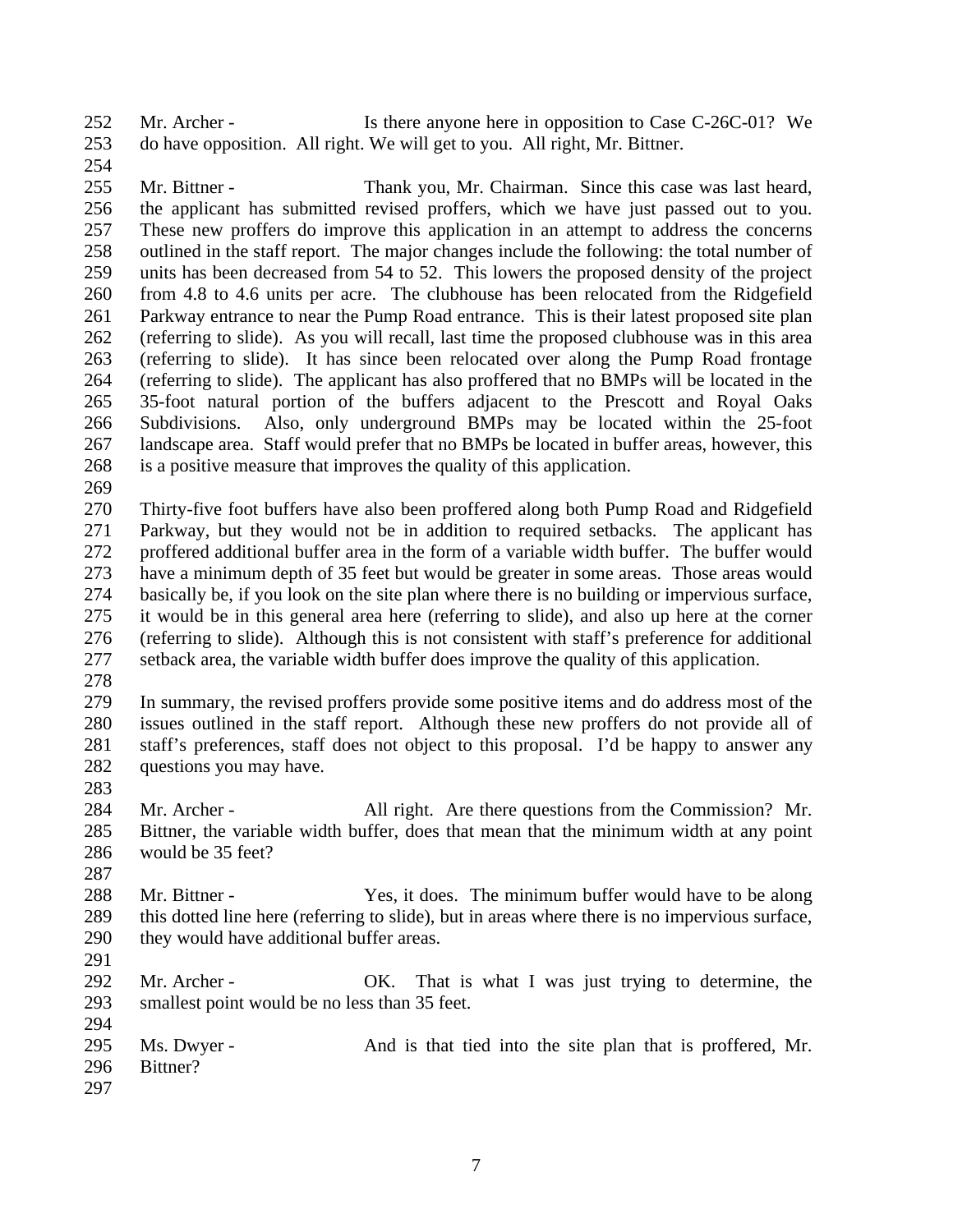- Mr. Bittner I don't believe it is tied into the site plan. Let me check. No. It is tied to the site plan. I am sorry.
- 

 Mr. Silber - That is why I read the condition that says a variable width buffer will be provided as shown on the schematic plan.

- Mr. Archer- OK. Does that satisfy you, Ms. Dwyer?
- Ms. Dwyer Yes it does.

 Mr. Archer - Any other Commission members have questions? All right, then we will hear from the applicant. Mr. Theobald, good evening, sir.

- Mr. Theobald Good evening, Mr. Chairman, ladies and gentlemen. My name is Jim Theobald and I am here on behalf of Tascon, L.LC. With me is Steve Suttlege, who is the principal with Tascon and I'd like to reserve one minute, if I might, for rebuttal.
- 

 Mr. Archer - Mr. Theobald, before you go further, I think I explained this at the prior meeting, but Mr. Theobald has reserved one minute of his allowable 10 minute time. The opposition will have the same amount of time, excluding the time the Commission may ask questions. That is not counted toward their time. He has 10 minutes. The opposition has 10 minutes, and he has reserved one minute of his 10- minute time for rebuttal. You may proceed, sir. 

 Mr. Theobald - Mr. Chairman, this case got a full hearing at our last meeting and with your permission and consent of Ms. Dwyer, I would merely summarize the fact that at the last meeting the proffers arrived at the last moment. We agreed to meet with neighbors to give them another opportunity to ask us questions and make comments on those proffers. We did that. We subsequently had additional discussions with Ms. Dwyer and staff, the result of which was to revise the proffers and the site plan, as you see them before you. I would merely say that it continues to be a very high quality development with a very desirable resident profile. Mr.Bittner has accurately summarized the proffer changes. I will say that the underground BMP proffer does provide that even the underground can only be in the 25-feet if necessary for technical or engineering type reasons, it is our preference to have it out of the buffer and near the entrance on Ridgefield. And with that, I would be happy to answer any questions. Mr. Collings is here this evening, who would like to speak, during my portion of the presentation, as well as Mr. Cecil Sears, who is the Director of Economic Research with Integrity Roundtree. Mr. Sears has conducted a fairly extensive study regarding economic impact on property values of condominiums and town homes next to single- family developments, and he is prepared to provide you with a brief summary of his report. We attempted to e-mail and fax a report to each of you today, some of which was successful and some not. So, I am happy to answer any questions or introduce Mr. Collings.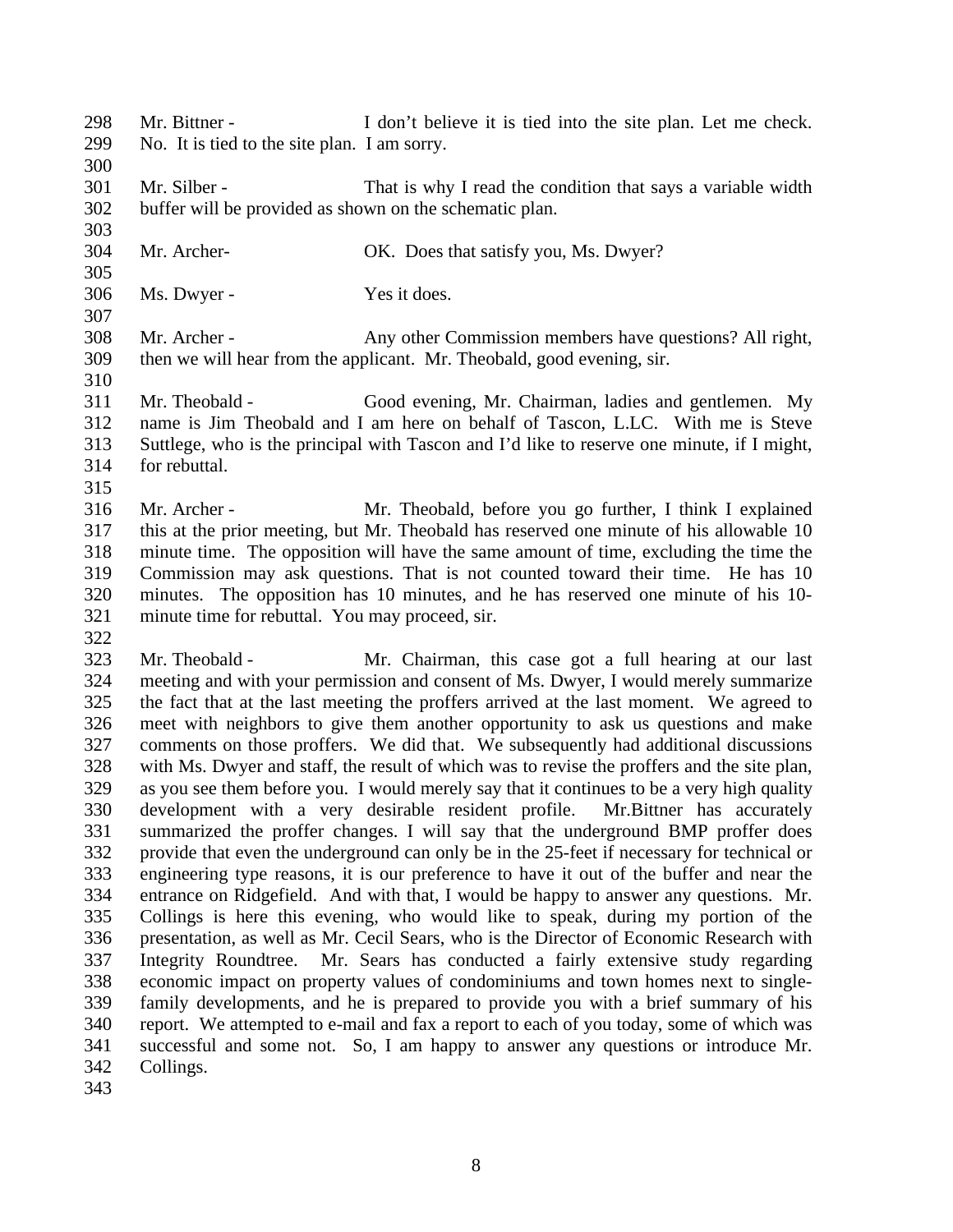| 344<br>345 | Mr.Archer -                                | Thank you, sir. Are there questions from the Commission?                                     |
|------------|--------------------------------------------|----------------------------------------------------------------------------------------------|
| 346        | Mr. Kaechele -                             | Just one, Mr. Chairman.<br>The clubhouse location has                                        |
| 347        | changed, but has the size changed as well? |                                                                                              |
| 348        |                                            |                                                                                              |
| 349        | Mr. Theobald -                             | Of the clubhouse?                                                                            |
| 350        |                                            |                                                                                              |
| 351        | Mr. Kaechele -                             | Yes.                                                                                         |
| 352        |                                            |                                                                                              |
| 353        | Mr. Theobald -                             | No, sir.                                                                                     |
| 354        |                                            |                                                                                              |
| 355        | Mr. Kaechele -                             | Same design, different location?                                                             |
| 356        |                                            |                                                                                              |
| 357        | Mr. Theobald -                             | We changed the units from the clubhouse and the two-unit                                     |
| 358        |                                            | building that you see over in that location (referring to slide).                            |
| 359        |                                            |                                                                                              |
| 360        | Ms. Dwyer-                                 | The clubhouse is now between one of the residential units                                    |
| 361        | and Pump Road?                             |                                                                                              |
| 362        |                                            |                                                                                              |
| 363        | Mr. Theobald -                             | Yes, ma'am.                                                                                  |
| 364        |                                            |                                                                                              |
| 365        | Ms. Dwyer -                                | So it will provide some buffer to that particular residence                                  |
| 366        |                                            | from Pump Road, and then, in lieu, the space where the clubhouse was is now a two-unit       |
| 367        | residential building.                      |                                                                                              |
| 368        |                                            |                                                                                              |
| 369        | Mr. Theobald -                             | That is correct.                                                                             |
| 370        |                                            |                                                                                              |
| 371        | Ms. Dwyer -                                | And then in the corner (referring to slide), just looking at                                 |
| 372        |                                            | the site plan, a four-unit, one of the four-unit buildings has been reduced to a two-unit    |
| 373        | building.                                  |                                                                                              |
| 374        |                                            |                                                                                              |
| 375        | Mr. Theobald -                             | That is correct. You may recall we started out with 60                                       |
| 376        |                                            | units initially. We have revised our proffers so that now we have 52 units proffered on      |
| 377        | this plan.                                 |                                                                                              |
| 378        |                                            |                                                                                              |
| 379        | Ms. Dwyer-                                 | OK. Just to make sure that, I know I received an e-mail                                      |
| 380        |                                            | about the BMP. I think there may have been some confusion about that on the part of          |
| 381        |                                            | one of the adjacent property owners, so it is my understanding and as I read the proffer, it |
| 382        |                                            | is clear that no BMP whatsoever will be in the 35-foot undisturbed buffer which is closest   |
| 383        |                                            | to the property line, and then in the 25-foot space that is adjacent to the 35-foot buffer,  |
| 384        |                                            | there is a possibility $-$ the plan now is not to have the BMP in that area at all.          |
| 385        |                                            |                                                                                              |
| 386        | Mr. Theobald -                             | That is correct. The BMP is hoped to be in this area here                                    |
| 387        | (referring to slide).                      |                                                                                              |
| 388        |                                            |                                                                                              |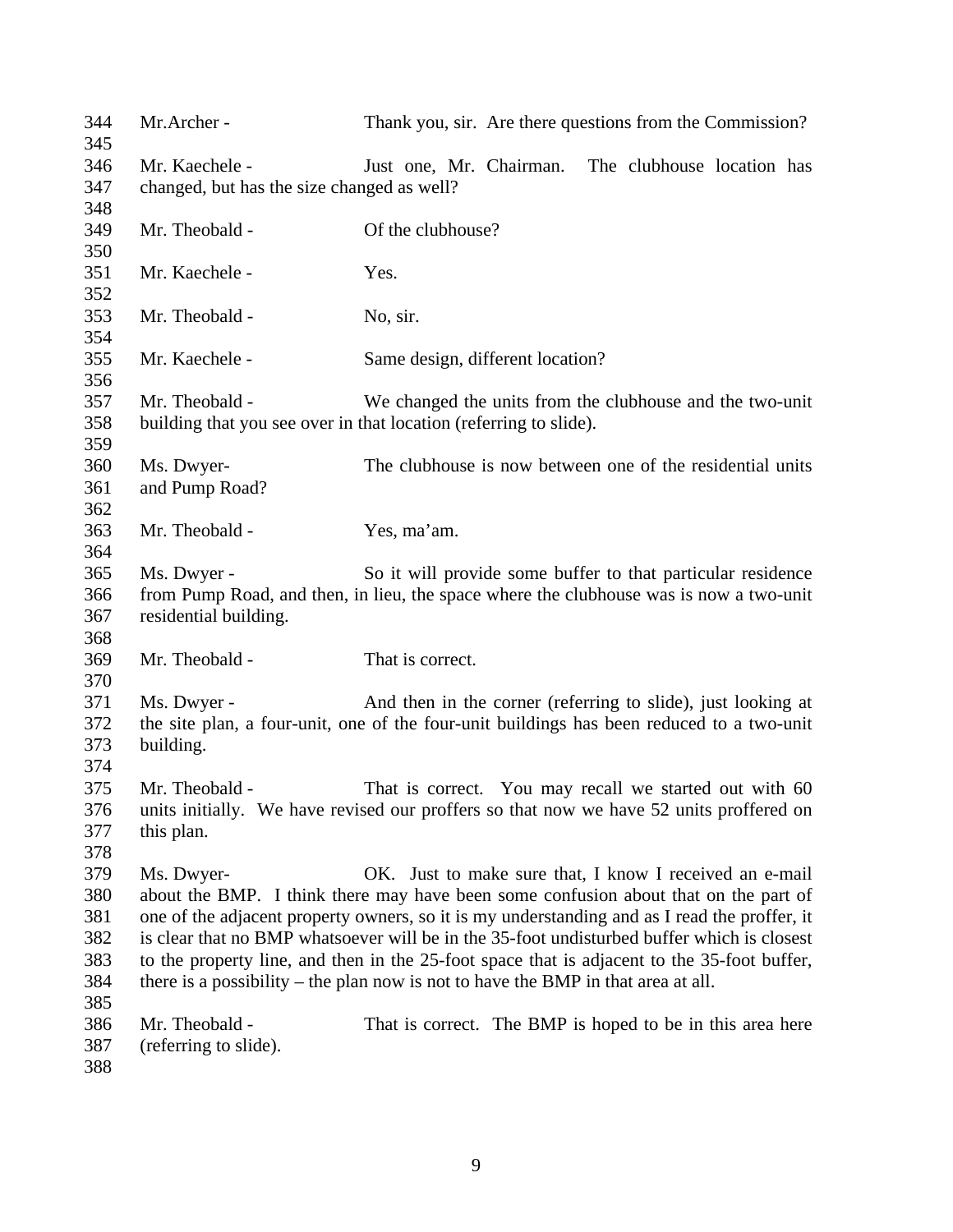Ms. Dwyer - OK, and that is what that is for. If, for some unforeseen reason it needs to be moved to the other side of the entry drive, it would, in any event, be underground. Mr. Theobald - That is correct, and just so you will know, Ms. Dwyer, our engineers have provided us with reasonable assurances that this can, in fact, go up here, but I can't absolutely foreclose that option until we get our final engineering for this site, but we tried to make it clear that but for engineering reasons, that would be no BMP above ground or underground even in the 25 feet. 398<br>399 Ms. Dwyer - OK, and so the other changes that were made, many which were in response to my comments, included the fact that the foundations would not be exposed, that they would be covered with brick. Mr. Theobald - You would not see any exposed edge of slab. We also provided that the fence height along Ridgefield and Pump would not exceed four feet in height. We also have limited hours of construction activity on the site. We have also agreed to put a provision in our contract with the general contractor regulating construction traffic not utilize those adjacent neighborhood roads, and we have committed that the roads internally will be private roads rather than public roads, which gives us a little greater discretion in trying to eliminate and prevent any potential cut- through traffic. Ms. Dwyer - Those are the only changes that I noted. Mr. Theobald - The site plan issues, the decrease in density, BMPs, variable width buffer and site construction hours, traffic, and private roads. Ms. Dwyer - OK. You put Mr. Collings on. Is he going to speak? Is that correct? Mr. Theobald - Yes, he is. Ms.Dwyer - I didn't think he'd be in town, so OK. 424 Mr. Archer - Are there any further questions for Mr. Theobald? All right, then we will hear from Mr. Collings. Mr. Collings - Good evening. My name is Greg Collings. I live at 10728 Old Prescott Road in Prescott Subdivision. My property backs up immediately to the property that is being discussed this evening. Forgive me, Ms. Dwyer, some of this is redundant to the e-mail I sent to you. I didn't think I'd be in town. At the risk of alienating some of my friends and neighbors in Royal Oaks, I would like to present a different view than those that spoke in opposition at the last meeting. Of those that spoke last time, none were adjoining property owners other than Mr. Tom Bailey, who had, I

believe, a legitimate concern over the proximity of the clubhouse to his property. It has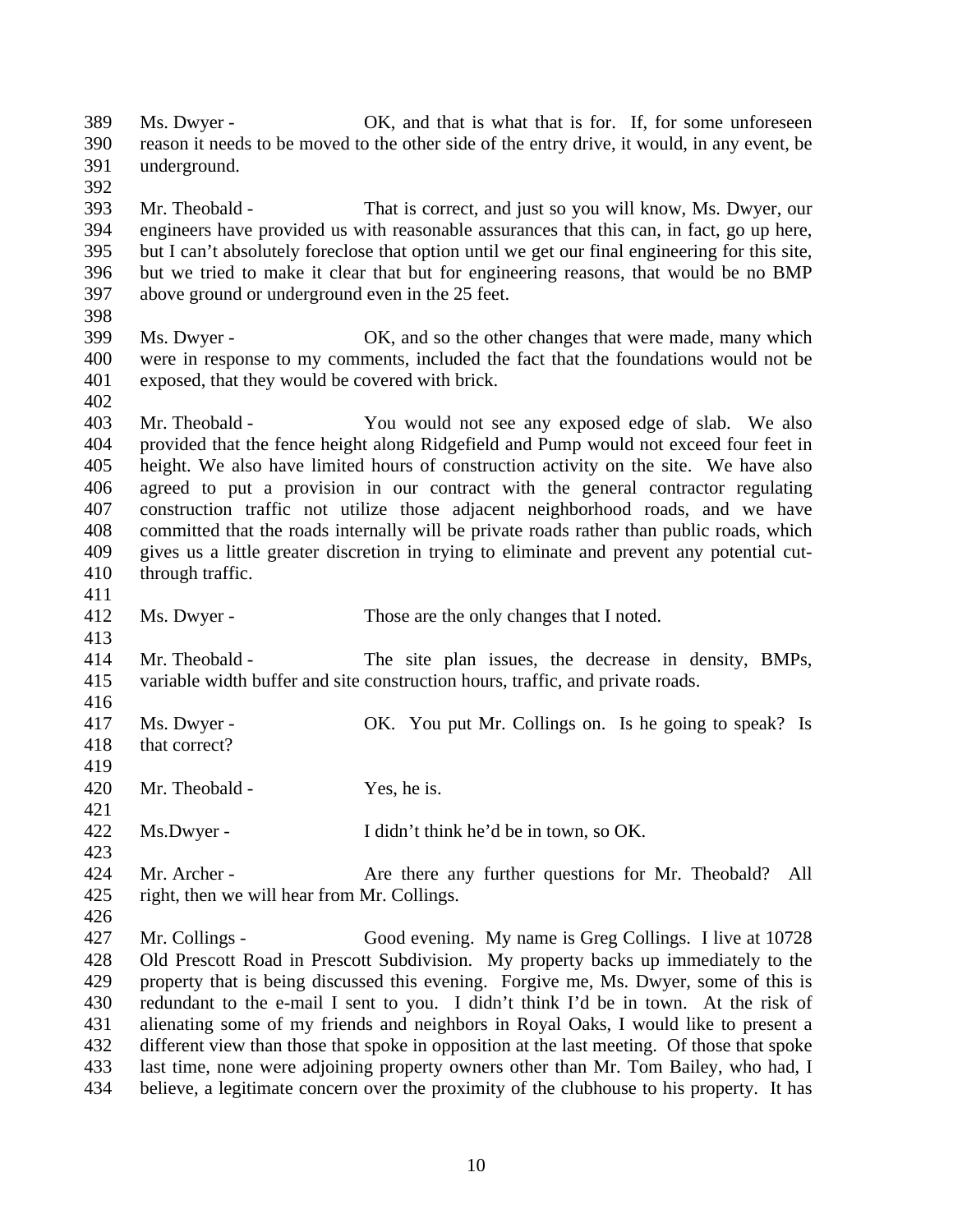been moved, so I don't believe that is still an issue. If he is here, I will let him speak to that. I do understand the concerns of those that spoke at the last meeting in opposition. I, too, was very much opposed to the project as first presented. There have, however, been considerable changes in the plan since it was first proposed. I cannot officially speak for all of those that abut the property, but by virtue of listening to their comments at meetings at my home and one-on-one conversations, I do think I can present the general attitude of most of that adjoin the property. I had a meeting with adjacent property owners on May  $24<sup>th</sup>$  to discuss the options as they related to the proposed rezoning. There were two main issues on the agenda. The first one was to decide whether we should try to attempt to oppose this outright or whether we should approach the developer and try to work on some sort of common ground consensus that would meet all of our expectations. We chose to approach it the second way and work with the developer, if that was possible. The second part of that agenda followed, which was to devise exactly what our expectations were, so that we could present them to the developer.

 In summary, I don't want to spend too much time on this, to increase the value of the units to a minimum of \$200,000, to help protect our property values and minimize the chance of them being rental properties on the secondary market, provide more architectural diversity, a more traditional style and increase the percentage of masonry. We also wanted an increase in the buffer in the natural area between the property, provide landscaping to screen driveways and parking areas from common view, relocate and/or bury the BMP, and address the potential for cut-through traffic through the existing neighborhood. These expectations were, in turn, delivered to and presented to the 458 developer at Godwin High School during a neighborhood meeting on May  $28<sup>th</sup>$ . As a follow-up, we had another meeting at my home in July so the developer would have a chance to respond to these communicated expectations. During this meeting, the developer substantively and positively addressed every issue and expectation we had outlined for him at the previous meeting, and the plan he presented was generally well received by those in attendance at the meeting. Indeed, most of the discussion ultimately focused and centered around what type of fence that we would all prefer. In trying to be realistic about the potential use of this property, we feel that it is highly unlikely that it would ever support single-family homes at or near the value of the adjoining properties. I believe the most likely use would be something like what has been proposed or single- family homes of significantly lesser value. A single-family residential development would require no buffer or natural segregation, and likely no greater separation from property line to residence. The prospect of looking out at well-landscaped and maintained properties in a planned community appeals to me. There would be no such provisions for single-family homes and a greater risk of backing up to dog kennels, boats, swimming pools, sheds, trash, noise and the like. I have visited the developers other projects on many occasions during the day and the evening. I found the nature and the character of the residence to be as advertised. They are extremely quiet neighborhoods and the landscaping, although immature at present, is well maintained. It is my opinion that the developer has made a good faith effort to work with us and within the system to mitigate our concerns. Although not perfect, I believe this is a reasonable and relatively benign use for the property when considering the alternatives, and I support the project as outlined in the developer's most recent proposal. I'd be happy to answer any questions.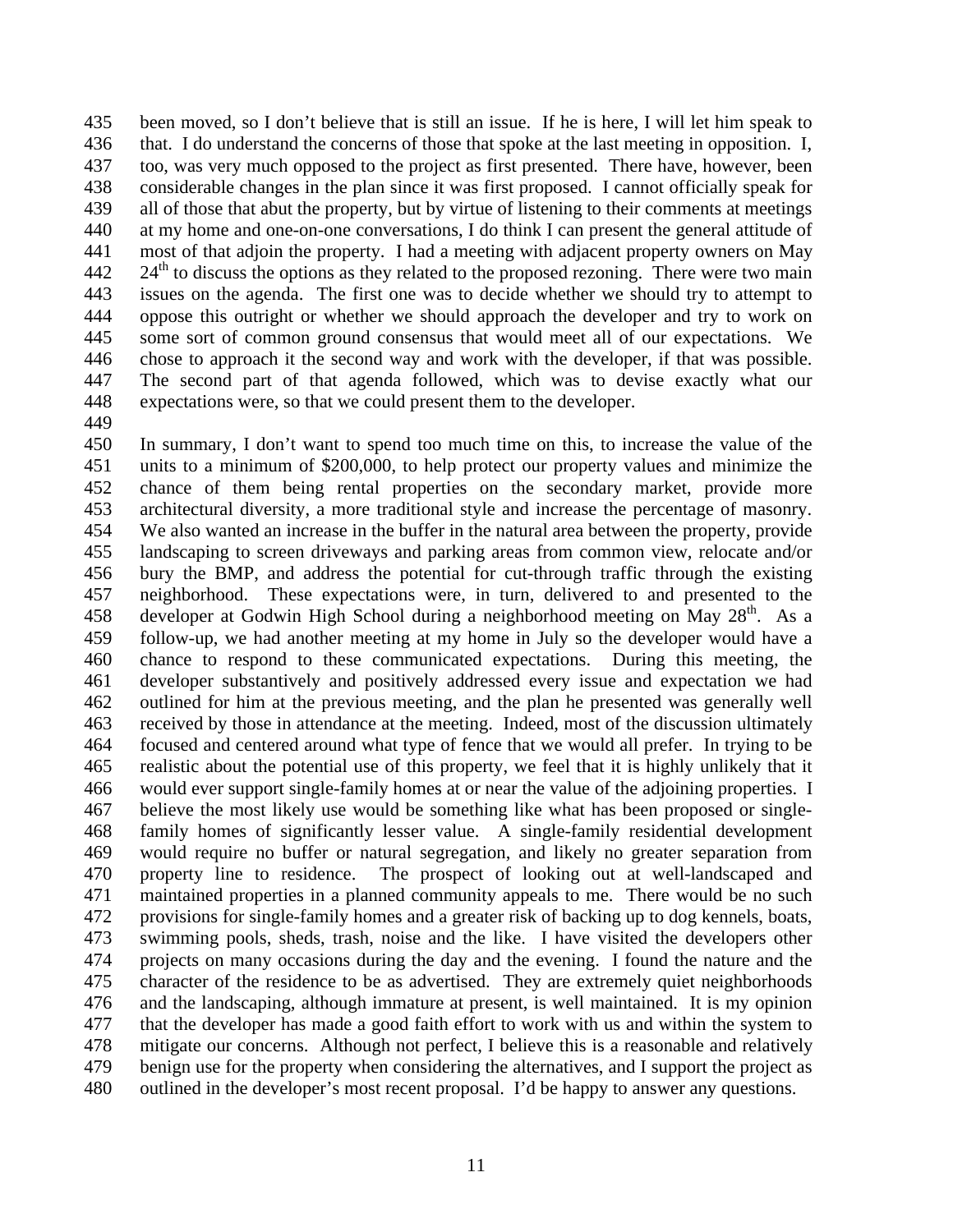Mr. Archer - Thank you, Mr. Collings. Are there questions from the Commission of the gentleman? Ms. Dwyer - Mr. Collings, did your neighborhood in your meetings that you had consider other uses and eventually decide that this use was the most acceptable? Mr. Collings - Yes. We tried to be very realistic about this. We know that some of the alternatives of this are certainly not as good as this one, and although we would prefer it to stay wooded, that is not likely. It is expensive property and it does not belong to us. We would like it to be zoned and kept at single-family as long as those homes would be comparable in value to ours, which I think the likelihood of that is extremely low, given the orientation and the location of the property, so based on the comments that I received from the adjacent property owners, our consensus was this was a reasonable approach, and that I support it, and from the comments they gave me, I believe they support it as well. Ms. Dwyer - Early on, I believe some of the neighbors were considering office. Have you discussed that at all or has that been discarded by the neighbors. Mr. Collings - I am sorry. Would you repeat that? Ms. Dwyer - Office use? Mr. Collings - Oh, yes. I think pretty much most everybody, after discussion, decided we would prefer not to have somewhat of a monolithic structure back there, even if there were more buffer. I am not speaking for everybody, but I believe that was the general consensus. Ms. Dwyer - Thank you. Mr. Archer - Any further questions for Mr. Collings? Was there anyone else who wanted to speak as a proponent? Mr. Sears. Mr. Secretary, how much time do we have remaining. Mr. Silber - One minute. Mr. Archer - OK, and Mr. Theobald you wanted one minute for rebuttal, Mr. Sears - Good evening. My name is Cecil Sears. I am Director of Economic Research at Integra Roundtree. I conducted a study on this kind of condominium development and whether or not it is likely to have a negative impact on property values. We can to basically three conclusions. Conclusion No. 1 was that condominium-type developments are scattered throughout western Henrico, and yet the average price of homes in western Henrico is the highest in the area. So, apparently, we already have an on-going combination of existing condominiums and single-family co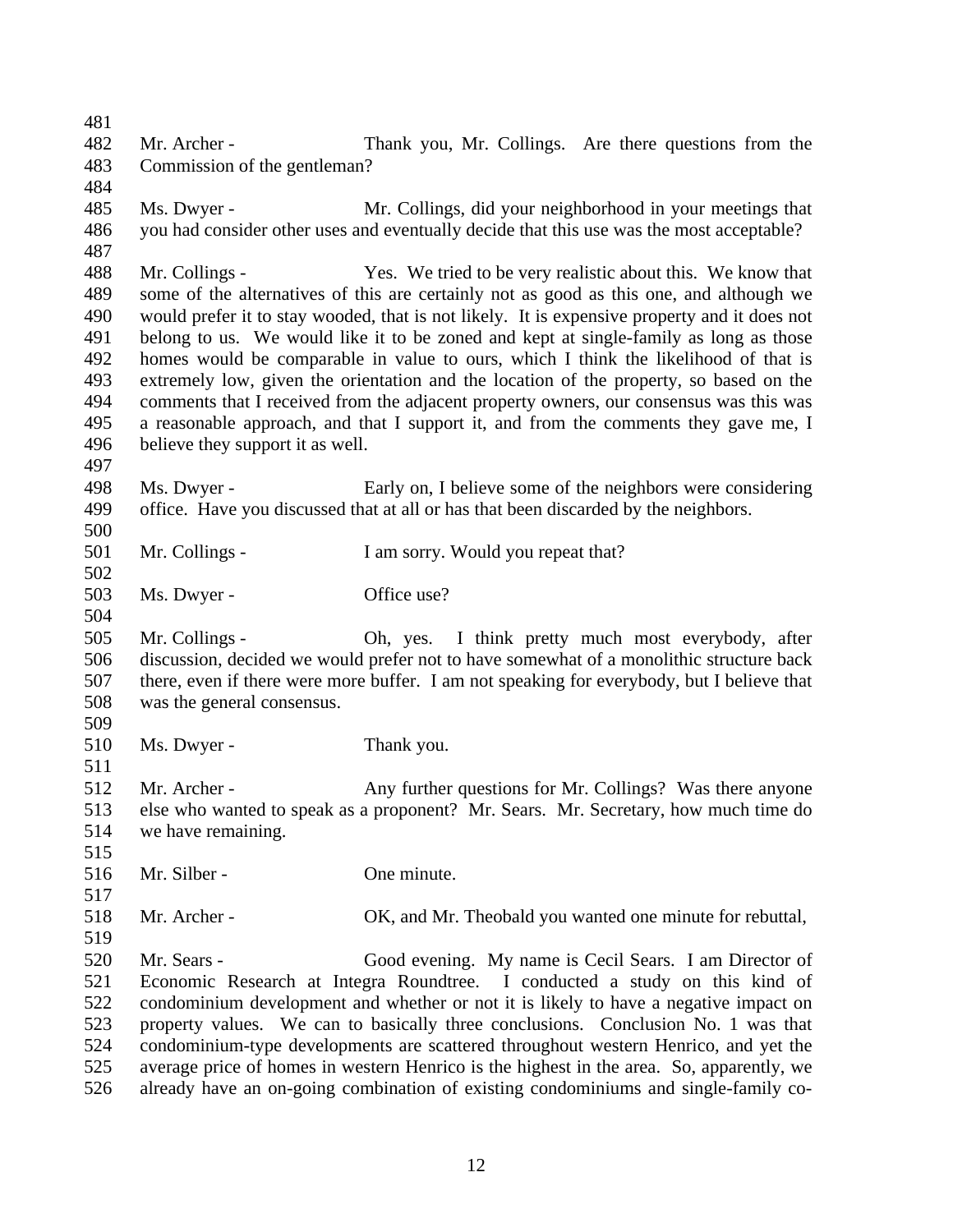existing. Secondly, we are finding that builders and developers who want to locate out here have no qualms about creating new single-family developments adjacent to existing condominiums. One that is just down the road, Rolfield, is being built around the Sussex Woods Condominiums. Rolfield is selling homes averaging \$251,000 and the Sussex Woods Condominiums are selling for about \$109,000 on an average. So, they are willing to build homes that are next to homes that are selling for only 40%, and even more so, we are finding that buyers are coming and buying them. So, the market is saying, "We don't mind. It is residential and we really want to be in western Henrico." Now, one of the reasons is Godwin High School. I don't know how many of the audience tracks the SOL scores, but Godwin High school is third in the state in terms of its SOL scores and the other two are magnet schools, so it is an extremely big asset for residences out here.

 And lastly, we found that in rate of appreciation, we have found very little difference between those subdivisions that have been next to condominiums and those that have not been next to condominiums. The rates vary all over the map, but they have all basically been the same rates. So, we understand that change is sometimes fraught with a little uneasiness. We could find no reason to expect that home prices would decline or not appreciate because this project is in place. That is our conclusion.

| 546 | Mr. Archer -                                              | Thank you, Mr. Sears. Are there questions from the                                             |
|-----|-----------------------------------------------------------|------------------------------------------------------------------------------------------------|
| 547 | Commission?                                               |                                                                                                |
| 548 |                                                           |                                                                                                |
| 549 | Mr. Vanarsdall -                                          | There are a lot of good things in that report.                                                 |
| 550 |                                                           |                                                                                                |
| 551 | Mr. Archer -                                              | Is there anyone else to speak for the applicant?                                               |
| 552 |                                                           |                                                                                                |
| 553 | Ms. Dwyer -                                               | Mr. Theobald, you submitted a report to the Commission.                                        |
| 554 | Is there something to go on record?                       |                                                                                                |
| 555 |                                                           |                                                                                                |
| 556 | Mr. Theobald -                                            | I would like to make a part of the record the report prepared                                  |
| 557 | by Mr. Sears dated August 7, 2001, as part of the record. |                                                                                                |
| 558 |                                                           |                                                                                                |
| 559 | Mr. Archer -                                              | All right. Then, if there is no one else to speak for the                                      |
| 560 | applicant, we will hear from the opposition. Opposition?  |                                                                                                |
| 561 |                                                           |                                                                                                |
| 562 | Mr. Max Maizels -                                         | My name is Max Maizels, and I live directly across the                                         |
| 563 |                                                           | street from Mr. Collings, and I just wanted to say first off that I own a residence and a lot. |
| 564 |                                                           | The meetings that Mr. Collings referred were only for the adjacent property owners, and I      |
| 565 |                                                           | didn't know anything about them until afterwards, as I think most of the neighborhood          |
| 566 |                                                           | didn't. So, the meeting that he talked about, the meeting with the developer, etc., I think    |
| 567 |                                                           | involved a hand full of people. I think, I don't know how many, but I presume there were       |
| 568 | less than five people there.                              |                                                                                                |
| 569 |                                                           |                                                                                                |
| 570 |                                                           | There is a lot of neighborhood opposition and the developer promised us that everybody         |
| 571 |                                                           | in Royal Oaks, Prescott and the president of the across the street association would be        |
| 572 |                                                           | notified of this meeting. I don't think they followed through on this promise. I               |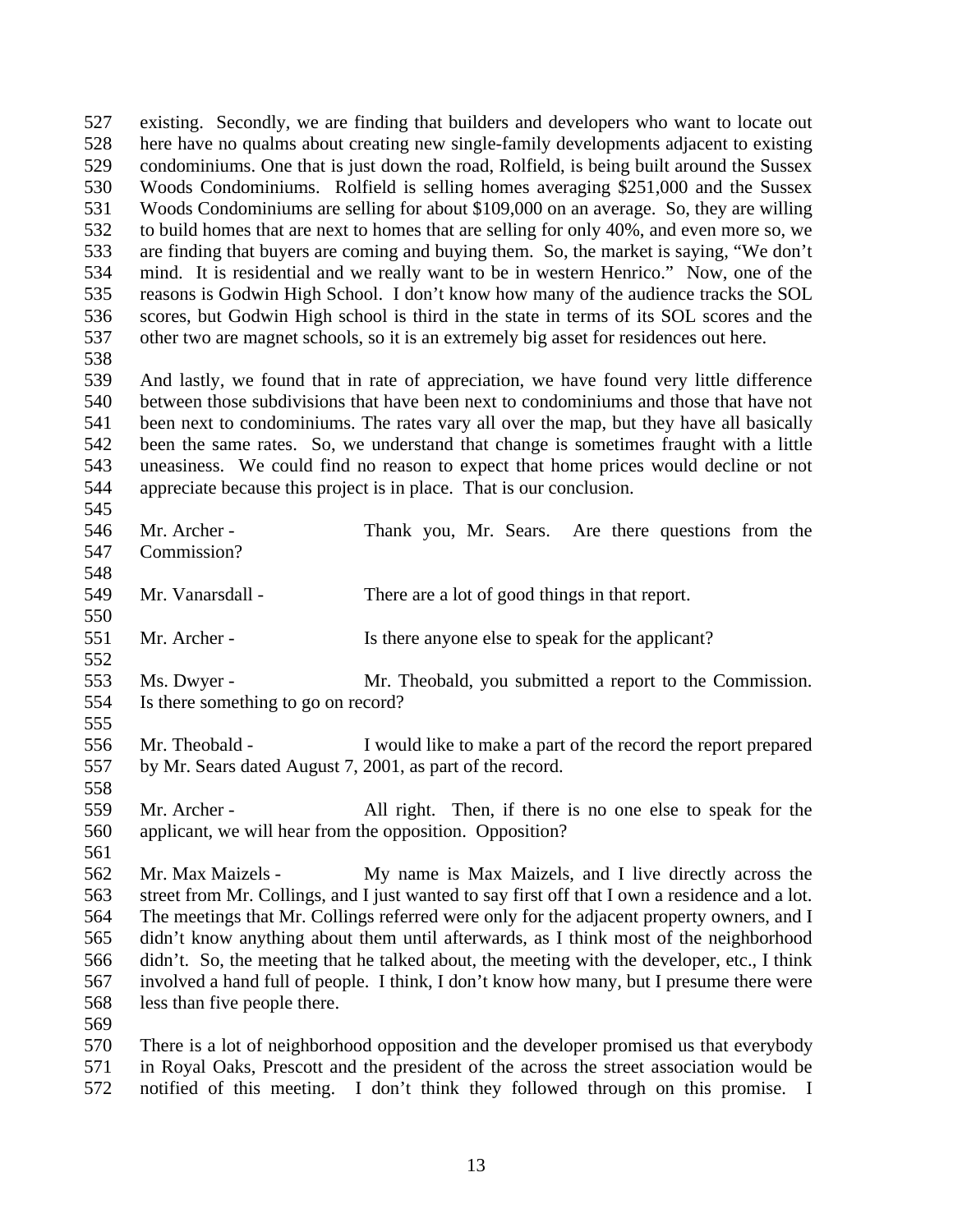canvassed some of the neighbors last night and they had no idea that this meeting was occurring tonight, so I wanted to point out to you, No.1, the developer, through his attorney, has promised the neighbors in several of the adjacent neighborhoods would be notified of tonight's meeting, and they were not, and that, to me, shows that whatever they are promising they will do, they haven't followed through on it in the planning stages. I am asking that you defer again so that the neighbors can be notified, because there is a lot of opposition and they were just unaware of the meeting. I believe that the statute only requires that adjacent property owners be notified, and there is a large civic association that is in our neighborhood, and the individual neighbors that I think are in opposition were unaware of tonight's meeting. I request that if you are not going to vote the development down that you would at least defer it and then ask the developer to follow through on his promise that he made to us. It was only a verbal promise that everybody in the neighborhood would be notified. Ms. Dwyer - Mr. Maizels – Where is the lot that you own? I understand simply that you live on Old Prescott across from the adjacent property owners. Mr. Maizels - I own the corner lot at Old Prescott Road and Old Prescott Court. Mark will help me (referring to slide). Can you help me with the orientation? Ms. Dwyer - Would that be Lot 11 maybe? Mr. Maizels - If I give you my address, is that helpful? Ms.Dwyer - OK, it would. It is on the zoning map. 599 Mr. Maizels - Do you know where Mr. Collings' house is? Mr. Bittner - It is right along in here (referring to slide). He is right along in here (referring to slide). I don't know exactly which one. Mr. Silber - What is your address on Old Prescott Road? Mr. Maizels - I am at 2017 Old Prescott Court, and I own the lot that is at the corner. Ms. Dwyer - So you're at 2017 and the lot next to you would be 2021. So, it is lot 7 and 8 on the map. They are adjoining properties. OK. Mr. Maizels, do you have a neighborhood association that has been working on this? Mr. Maizels - Prescott does not have a neighborhood association and we're unofficially loosely tied into the Royal Oaks Association, and we hope to join them. The Royal Oaks' president is here, and I understand that their association opposes the development, also. 

Ms. Dwyer - Thank you.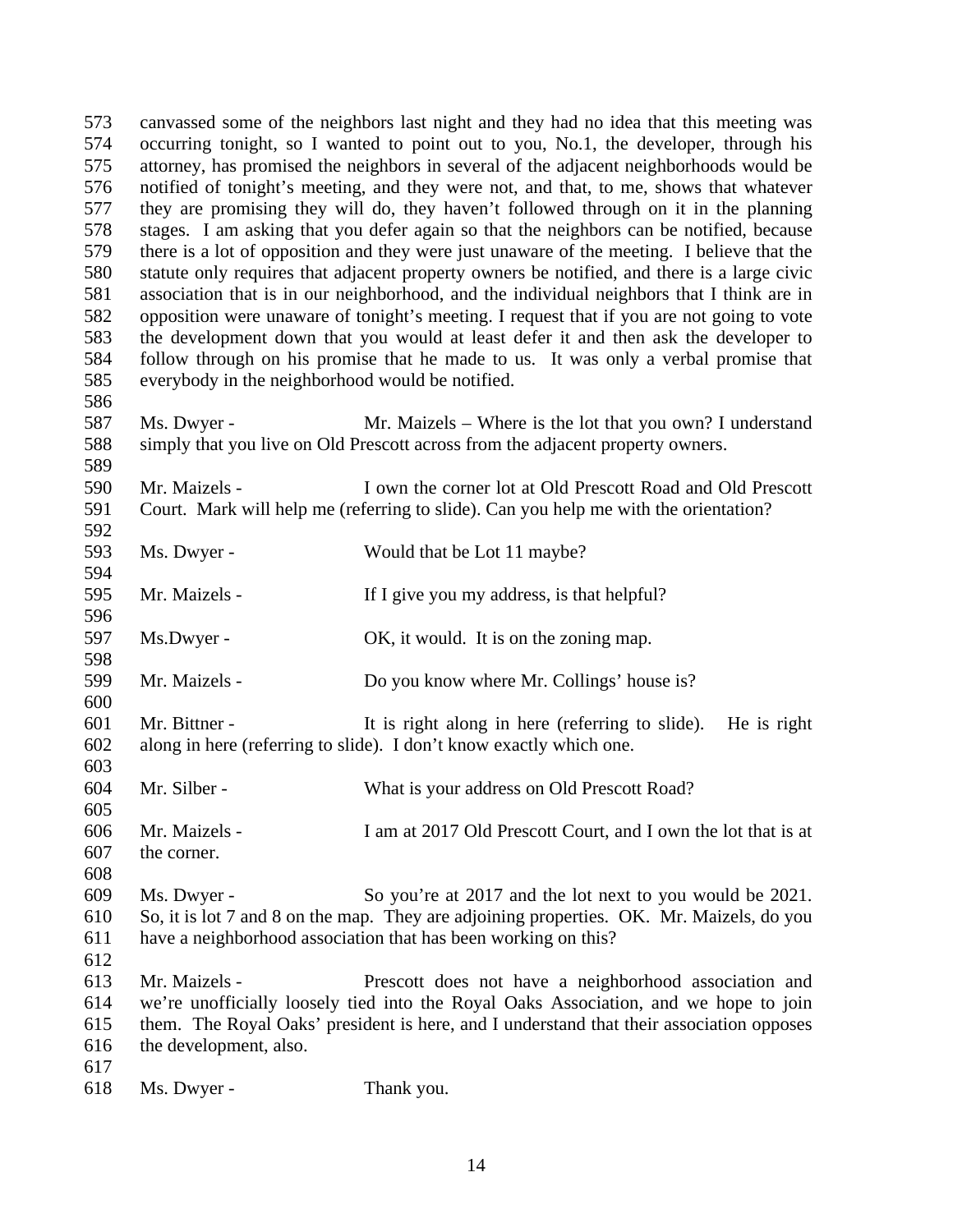Mr. Archer - Thank you, Mr. Maizels. Was there someone else to speak in opposition?

 Mr. Ralph Fisher - I am Ralph Fisher. I am the president of the Homeowners Association of Royal Oaks. The Homeowners Association opposes this development for the density, not for the development. We would rather see 27 units in there, whether they are individual homes, condominiums or whatever they are. We would rather see it go back to the original zoning for 27 units. There is no need to put 54, 52, 60 or 30 units in there. They can put 27 condominiums in there and charge just as much money and make just as much as they can doing 52. They need to increase the square footage of the condominiums and the quality of them. We have been in contact with the attorney. The attorney has advised us that the proffers have enough loopholes that the biggest colander that a restaurant has, has less holes in it than the proffers do. If he chooses to, he can put (unintelligible) wire all the way around that development. There are enough loopholes in the proffers to allow him to do that. If he wants to put stucco on the buildings he can. If he wants to put form stone on the building he can. He has left himself enough loopholes to get out of every proffer that is in that offer. We do not want him not to build. We don't want the property not to be used. We would rather it be used, but be used sensibly. And, there is one other question. At the end of tonight's meeting, Tascon has asked for owner-occupied condominiums against condominiums for sale. I have a question. What is the difference between these two? Can somebody explain this stuff? What is the difference between the two?

 Mr. Silber - I am not sure if I understand your question. His statement that these will be for sales, and condominiums for sale?

 Mr. Fisher - In Ridgefield, they are condominiums for sale. The ones over at Gayton that he is asking to rezone are owner-occupied condominiums. What is the difference? 

 Mr. Silber - There is no difference, sir. I think what they are saying is that these properties on initial sale would be owner occupied. There is no way that they couldn't; there are no restrictions for them later to be rented.

 Ms. Dwyer - I believe there is something in the zoning ordinance for this zoning category, is there not, Mr. Silber?

 Mr. Silber - There is. There is something in the zoning ordinance, but it doesn't keep someone from later renting them. I think the value and the design of these do not lend themselves to rental units. It is not something that would normally fit into the market for rental units when they are designed and built of this size and this quality.

 Mr. Fisher - That is basically Royal Oaks opposition to this. We don't want you not to rezone. We just don't want the density. OK. We want it brought down to the original, somewhere 27 to 30 units. That is all we ask for. Just some common sense.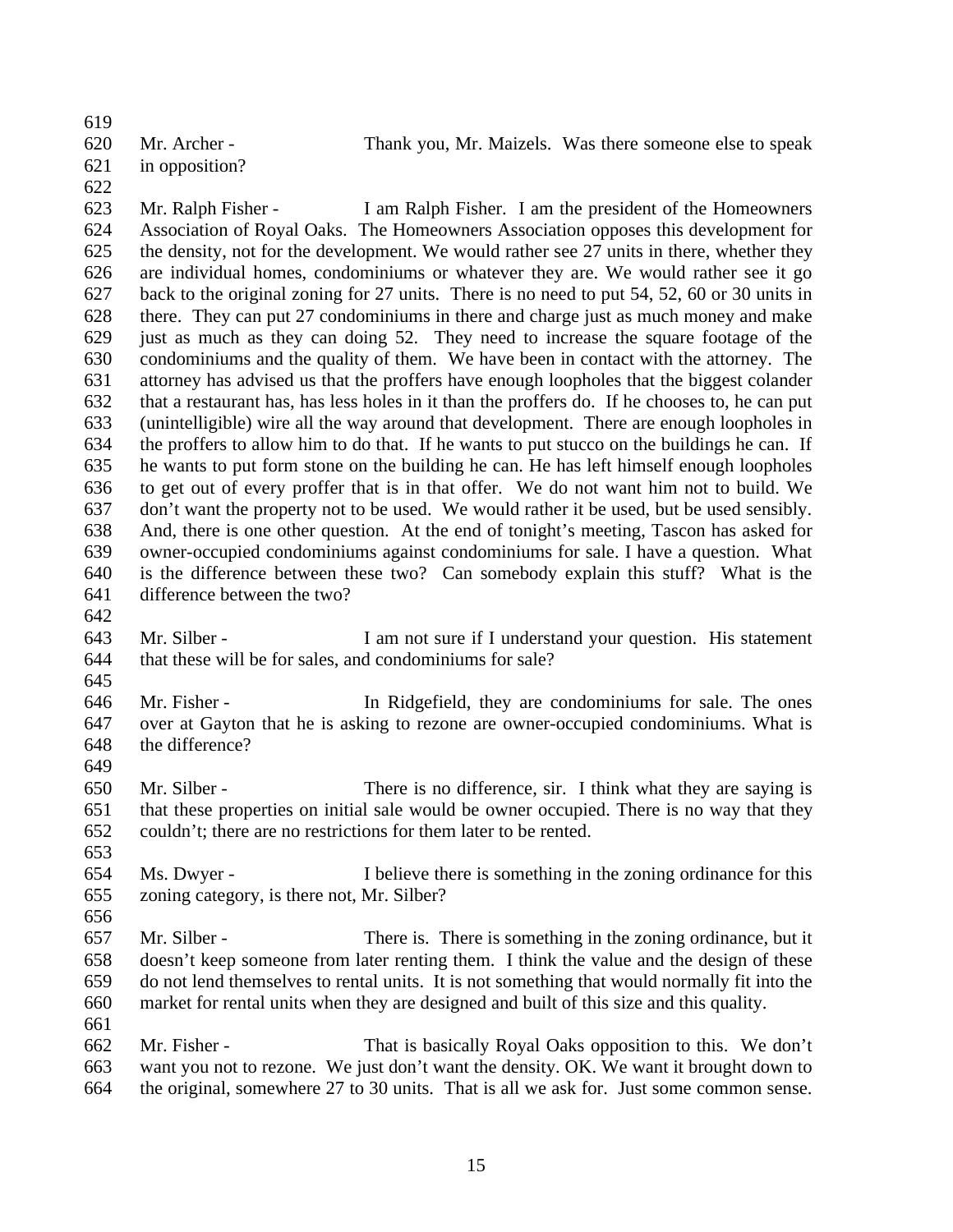Let the contractor increase the square footage of the units. He can make just as much money, and if he isn't able to do it, some other contractor can come behind him and do it. It is simple. There is more than one contractor in this county who is able to build condominium units or individual houses. So, the property is not going to sit there idle. It is not going to lose value. And that's basically all I have to say.

 Mr.Archer - Thank you, Mr. Fisher. Are there questions of Mr. Fisher from the Commission members?

Mr. Fisher - Thank you.

 Mr.Archer - Thank you, sir. There is approximately five minutes left for the opposition, if someone else cares to speak. All right, Mr. Theobald. If there is no one else to speak, you have 90 seconds for your rebuttal, sir. 

Mr. Theobald - I have no further comments, Mr.Chairman.

Mr. Archer - All right.

 Ms. Dwyer - Mr. Theobald, I have a question for you, and I may have gone over this in last month's meeting, and we did have a full review, I think, of most of the facts in this case. But the question has been raised about valuation, and now we have Mr. Sears' report, but could you review again the statistics about the square footage and the relative valuation of these condominiums in relation to the single-family homes. 

 Mr. Theobald - Yes, ma'am, we have proffered that homes would have a minimum of 1,500 square feet of finished floor area. There are no one bedroom units, so that would essentially be for two-bedroom units. Three bedroom homes have a minimum of 1,675 square feet. The square foot cost to construct these is \$135 dollars per square feet, and compared to homes in that area, based on building permits and selling prices, some are in the neighborhood of \$110 per square foot. Obviously, there is a difference in size, but the types of interior finishes and quality of these units that serve this empty- nester population and the exteriors push those prices up, and if you stop and think a little bit about all of the things that this project has that surrounding neighborhoods don't, such as they all have garages, paved driveways, all these landscaped areas and the grass is irrigated, there is a homeowners association to maintain the property. There are sidewalks, there are streetlights, there are ornamental entrance features, recreational facilities, all of which build towards that value.

 Ms. Dwyer - There was a concern expressed in the opposition about specifically fencing and exterior materials, and I know that we often see, and it is not unusual to see in proffers that exceptions may be granted by the Planning Commission at the time of plan of development review, and I think that might be some of the concern or some of the concerns expressed by the folks in opposition. Could you comment on that? I am not sure there is much of an exception in the fencing proffer to allow any other kind of fencing.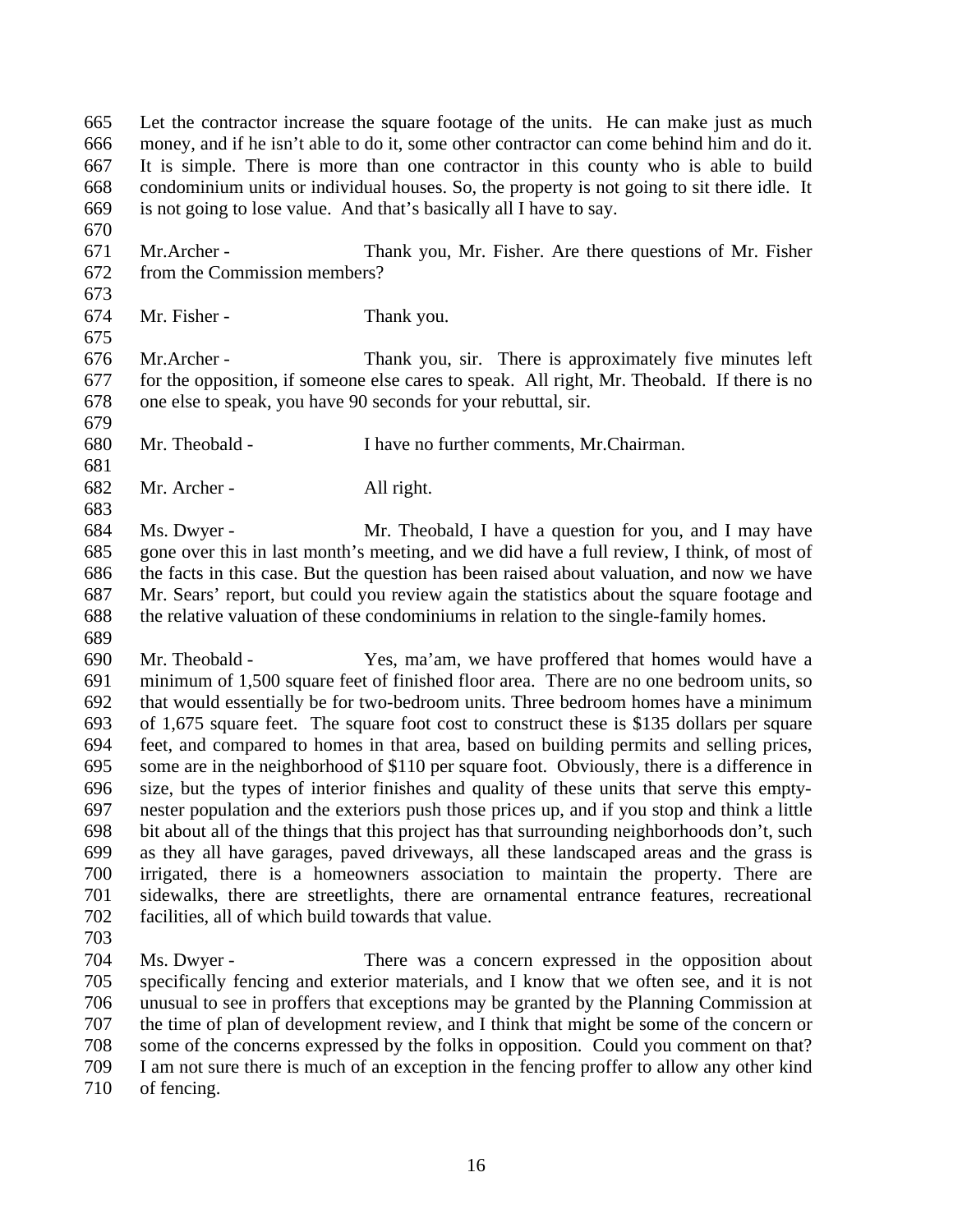Mr. Theobald- Basically, the fencing proffer was very carefully crafted to meet the expectations of the adjacent property owners. We have in Proffer No. 19A proffered the wrought-iron style fence with brick or stone columns along Ridgefield 715 Parkway and Pump Road. We said that the fence itself wouldn't be any closer than three<br>716 feet to the right of way in order to give some space there with the sidewalks. Columns feet to the right of way in order to give some space there with the sidewalks. Columns can't be any closer than 1-1/2 feet and that fence won't exceed four feet in height. There is no, unless otherwise approved by the Planning Commission, provision…

- 
- Ms. Dwyer Except in Paragraph C which is at the request of the
- neighbors.

 Mr. Theobald - Paragraph C is basically the fence line along the Bailey property and the Pegano property, which is over on the Royal Oaks side, and those neighbors wanted an option of either a wrought iron styled fence, the possibility of a three-rail or maybe even a privacy fence. They also wanted the option of no fence, which is why we say, if any. That is this area over here (referring to slide), Mr. Bailey here, and Mr. Pegano over here (referring to slide), and what we decided was that was a better approach once we knew exactly how the site was developing, and what the foliage was in between, and so that is why we put in here that it would be determined at the time of POD only after consultation with adjacent property owners. Mr. Settlage has committed to the property owners on many occasions that frankly, whatever they wanted there, was acceptable to him.

 Ms. Dwyer - So there is any exception in that, but as I recall, that was expressed at the request of the neighbors adjacent to this western edge of the property because they weren't certain what kind of fence they wanted at this point, and they wanted to…

 Mr. Theobald - That is correct, and they have some other issues with the pipe, the natural gas pipeline that goes through that area as well. So, their screening issues are a little different than the folks on the southern side of the property.

 Ms. Dwyer - OK, and then to clarify the exterior materials proffer, there is the possibility that a different architectural treatment could be applied to the exterior walls, but that would be only as approved by this Commission, at time of plan of development review, and my expectation and what I think has been negotiated in good faith by the developers and the neighbors is that the brick or stone in the amount of 45% was what is expected here.

 Mr. Theobald - Absolutely, and the reason that language is there, for instance, is four years ago Hardy Plank didn't exist, which turned out to be a superior product and it is utilized in different locations in the County and so as new products that are both durable, long lived, etc. come up, the way that we view that language is if there is a better idea and you agree that it is a better idea, then you have the opportunity to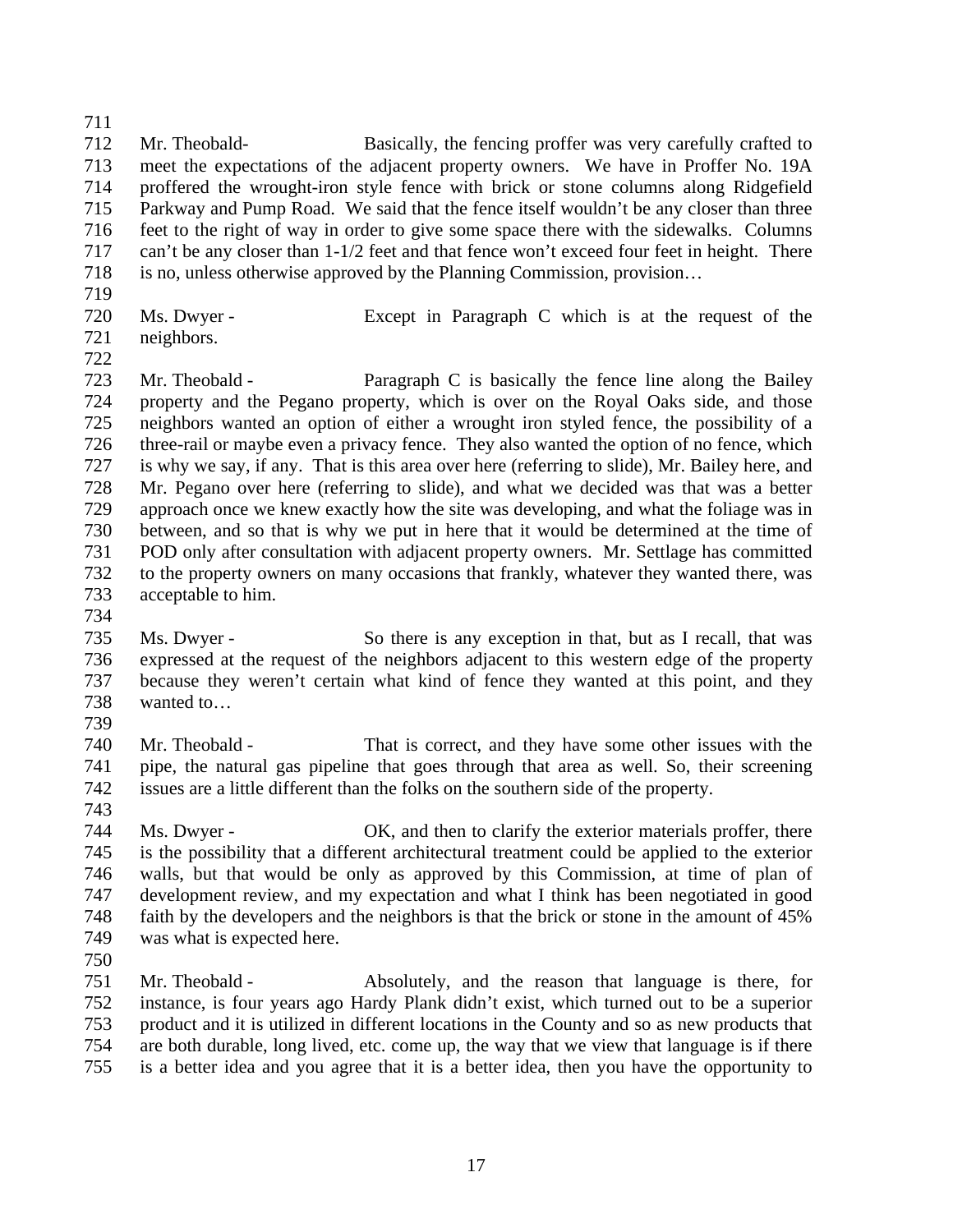| 756<br>757<br>758 | part of the case.                                           | approve this, but we intend to build exactly what we showed in those elevations that are a    |
|-------------------|-------------------------------------------------------------|-----------------------------------------------------------------------------------------------|
| 759               | Ms. Dwyer -                                                 | And the point to be made then is that it is not the                                           |
| 760               | developer's option to change any sort of exterior material. |                                                                                               |
| 761               |                                                             |                                                                                               |
| 762               | Mr. Theobald -                                              | No, ma'am.                                                                                    |
| 763               |                                                             |                                                                                               |
| 764               | Ms. Dwyer -                                                 | Other than the 45%. That would be something that would                                        |
| 765               | only come as the Commission allowed.                        |                                                                                               |
| 766               |                                                             |                                                                                               |
| 767               | Mr. Theobald -                                              | Correct.                                                                                      |
| 768               |                                                             |                                                                                               |
| 769               | Ms. Dwyer -                                                 | The decision is in the hands of the Commission and not in                                     |
| 770               | the hands of the developer.                                 |                                                                                               |
| 771               |                                                             |                                                                                               |
| 772               | Mr. Theobald -                                              | That is correct.                                                                              |
| 773               |                                                             |                                                                                               |
| 774               | Ms. Dwyer -                                                 | That is all I have.                                                                           |
| 775               |                                                             |                                                                                               |
| 776               | Mr. Archer -                                                | All right, Ms. Dwyer. Any other Commission members                                            |
| 777               | have a question?                                            |                                                                                               |
| 778               |                                                             |                                                                                               |
| 779               | Mr. Kaechele -                                              | Mr. Chairman, just a clarification in this Roundtree report                                   |
| 780               |                                                             | on home sales, on page 4, does that include new homes as well as resale homes?                |
| 781               |                                                             |                                                                                               |
| 782               | Mr. Sears -                                                 | Yes.                                                                                          |
| 783               |                                                             |                                                                                               |
| 784               | Mr. Kaechele -                                              | Both? I am surprised that Zone 22 is still ahead of Zone                                      |
| 785               | 34.                                                         |                                                                                               |
| 786               |                                                             |                                                                                               |
| 787               | Mr. Archer -                                                | All right, Ms.Dwyer.                                                                          |
| 788               |                                                             |                                                                                               |
| 789               | Ms. Dwyer -                                                 | I do have, I would ask Mr. Foster to come to the podium if                                    |
| 790               |                                                             | he would just for a clarification, and the reason I am asking Mr. Foster is that early on in  |
| 791               |                                                             | this case the neighbors expressed a great deal of concern about the traffic situation at this |
| 792               |                                                             | corner at the corner of Ridgefield and Pump, and a number of development option were          |
| 793               |                                                             | discussed, I believe, Todd Eure from the Traffic Department came and spoke at one of          |
| 794               |                                                             | the neighborhood meetings that we had, and we reviewed from traffic that would be             |
| 795               |                                                             | generated by various uses, and I wonder if you would review for us the traffic generated      |
| 796               |                                                             | if this were developed R-3 Single-Family vs. this development, and then also, the             |
| 797               |                                                             | numbers for this development, assuming that this is an empty-nester type of development.      |
| 798               |                                                             |                                                                                               |
| 799               | Mr. Foster -                                                | Typically single-family homes is the highest generator of                                     |
| 800               |                                                             | residential uses. As most of the Commission knows, it is easy math; it is 10 trips per unit   |
| 801               |                                                             | in single-family dwellings. As you move down the list, apartments are approximately           |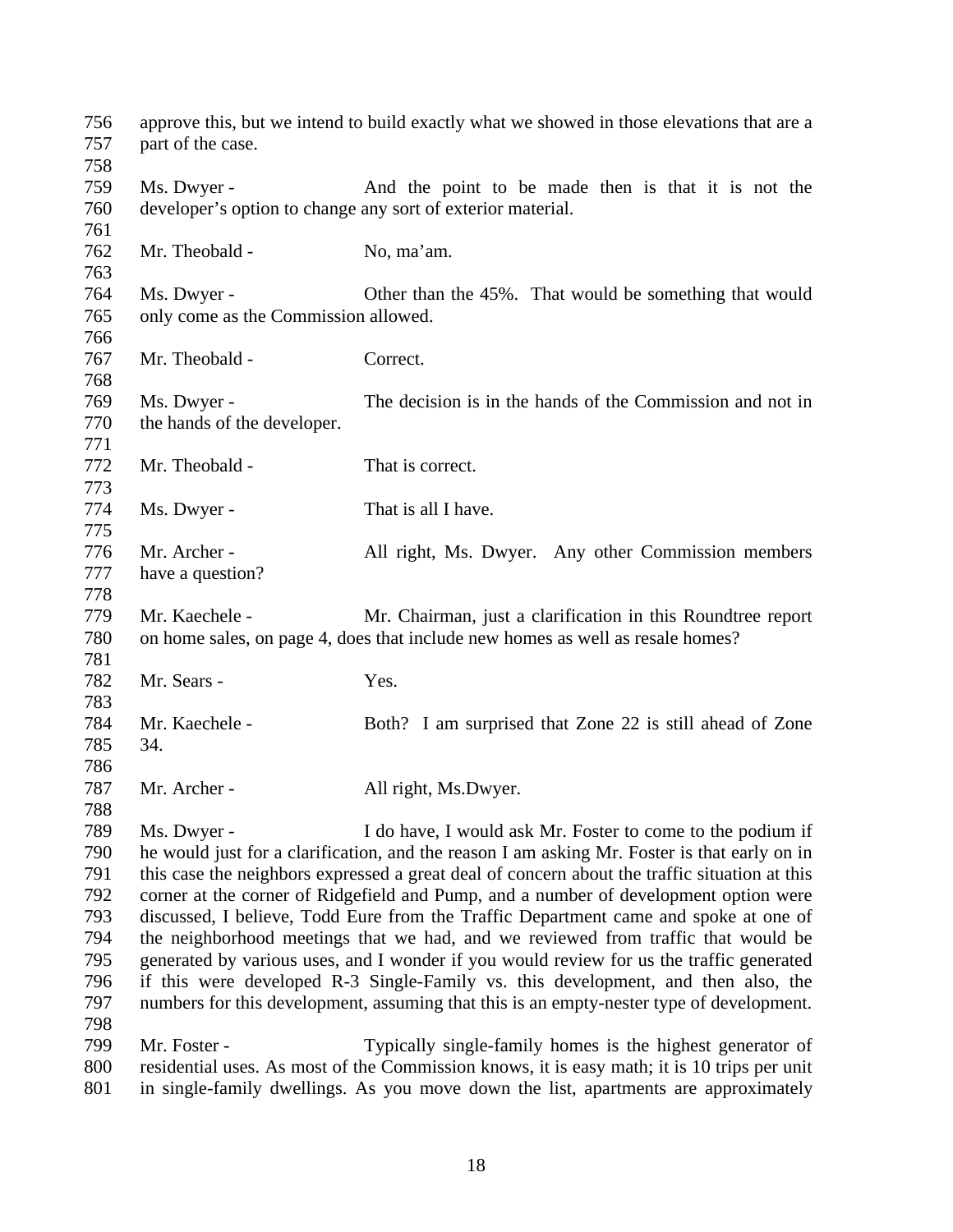6.63 trips per dwelling unit, townhouses are 5.86, which also includes condominiums, essentially anything for sale, and then retirement communities are 3.48. So, for this development, with 27 single-family homes, the number I heard at the last meeting that would be in there, it is 270 trips per day. With townhouses with 52 townhouses, 305 trips per day, and with a retirement community, if it is that way, it would be 181. The biggest difference is peak hour, which is where most people note as the traffic volume, a single- family home would generate approximately 23 trips per day during that peak hour, and peak hour here is crucial in the morning, because of school. Townhouses will generate approximately will also generate about 23, same as the single-family home. Retirement communities generate about 9 vehicles during that peak hour just because it is the nature of the community. Most of those folks don't leave between that crucial hour of 7 and 8:00 a.m. 

- 815 Ms. Dwyer We're not talking about a retirement community where it is assisted living or anything like that. We are talking about a condominium or townhouse complex where most of the people are not working.
- 

819 Mr. Foster - That is correct. The category is called Retirement Communities, so mainly these condos and townhouses for sale, anything that you discussed, such as the Cedarfield would be elderly housing, either attached or detached. We've have codes that have traffic generation for each of those.

 824 Ms. Dwyer - So we have no confusion there. 826 Mr. Foster - OK. 828 Ms. Dwyer - Thank you. 830 Mr. Archer - Thank you, Mr. Foster. All right, Ms. Dwyer, are we ready for a motion? 

 Ms. Dwyer - I would like to state for those who are here, who didn't have the benefit of last month's discussion, we did have a fairly lengthy hearing on the case last month and a number of other facts were brought on the record, which I won't reiterate here. I would like to make a few comments before I make my motion because I know that there has been opposition to this case. There have been numerous neighborhood meetings, and as was discussed here, I think the applicant also met with a special group of members in the neighborhood, that is those whose property is directly affected, the adjacent property owners whose property lines are adjacent to this particular piece of development.

 So, there has been quite a bit of effort expended on this case, and I think that is obvious by the number and details in the proffers. We have six pages of proffers here to assure that what will be built here is of good quality. This is a very difficult site to develop for several reasons. It is an infill site, which basically means it is an empty piece of property, a piece of property that is surrounded by existing development, and that often creates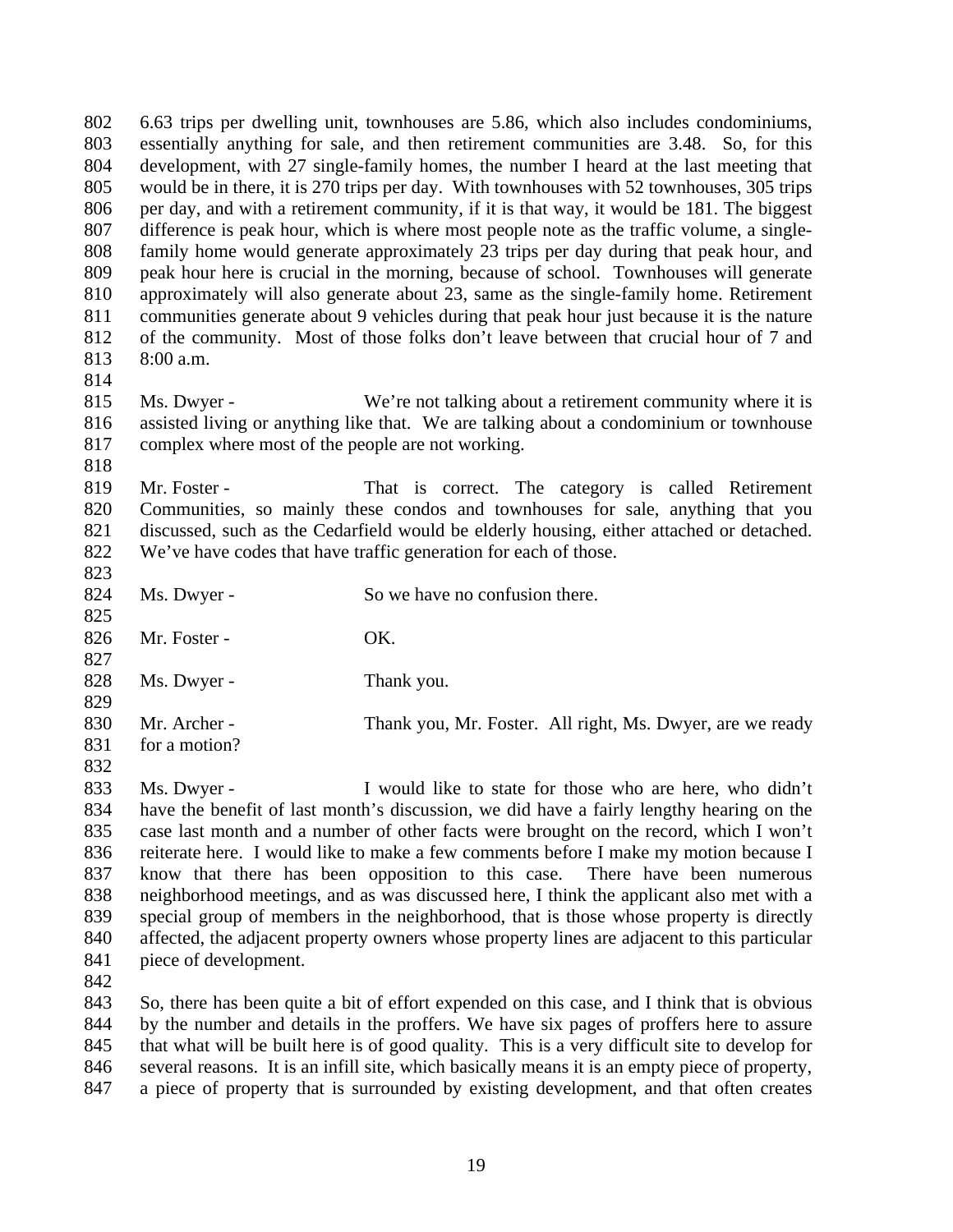expectations on the parts of people who live around undeveloped property, as Mr. Collings said. Most folks would rather see it stay wooded and stay undeveloped, because they have become accustomed to seeing those woods and enjoying the vista, and I don't disagree with that. But, as Mr. Collings also noted, this is not property that any of the surrounding residents own, and the person who owns it does have property rights in it, and does have the right to develop this property in accordance with the law. What makes this also difficult to develop is that when the surrounding neighborhoods, that is Prescott and Royal Oaks were built, no stub road was built to adjoin this property. I think if a stub road had been built to this property, then this could have been well developed as a single- family neighborhood as it would not have required any access to Ridgefield or to Pump Road. Also the access could have been internal, and that would have saved a lot of concern about the road network and the traffic problem that would be created by the development of this property. But because a stub road was not placed here, any development is going to have to have access to Ridgefield and Pump, and in the first meetings that we had, traffic was the major concern. We spent many, many hours discussing traffic, and, in fact, the first proposal here was a cul-de-sac street that provided access only from Pump Road, and it was a great deal of discussion from the neighbors about the traffic hazards that would cause because of the required u-turns that would have to be made to get in and out of property, and also because it would be placing all of the traffic from this property to a point on Pump Road that would be near and across the street from Godwin High School, and as we know, high schools are terribly congested, particularly in the morning, because we have many young drivers that sometimes there is a greater chance for collision, so there was a lot of discussion about accidents that had already happened involving Godwin students and the traffic problems that exist there. So, traffic, although it hasn't been mentioned tonight, I think it is because the traffic issues have been resolved. So, I am going to focus on that first.

 If this were a single-family development, it would either have to have a through street as we have here (referring to slide), and that street would be a public street and would be more likely be a cut-through for a way for people to avoid the light at Ridgefield and Pump, so I think that would create a very undesirable situation for the single-family homeowners who would live here. It would also create again that hazard of having cut- through traffic dumped out onto Pump Road in the morning and create a lot of potential for accidents across from Godwin High School and mix with the Godwin High School traffic. If this were developed as a single-family residential area and cul-de-saced, then we again would have the problem of numerous u-turn maneuvers that would have to be made by the people who lived in the neighborhood, and that, of course, as our traffic folks have informed us, is the most dangerous traffic maneuver that can be made, but that would have to be done, if this were a cul-de-sac street. So, traffic wise, according to the numbers that have been quoted here tonight, if this, in fact, is a retirement community, and that is essentially what has been said. It is not age restricted, but the experience of this developer is that these developments are primarily inhabited by people who are retired. In that case, we have the fewest vehicles, the fewest trips generated by residents of this area with this use, even fewer than if they were single-family homes on this site. I think that that is a significant fact in considering what the best development would be for this particular tract. Moreover, the traffic that is generated is not going to be peak hour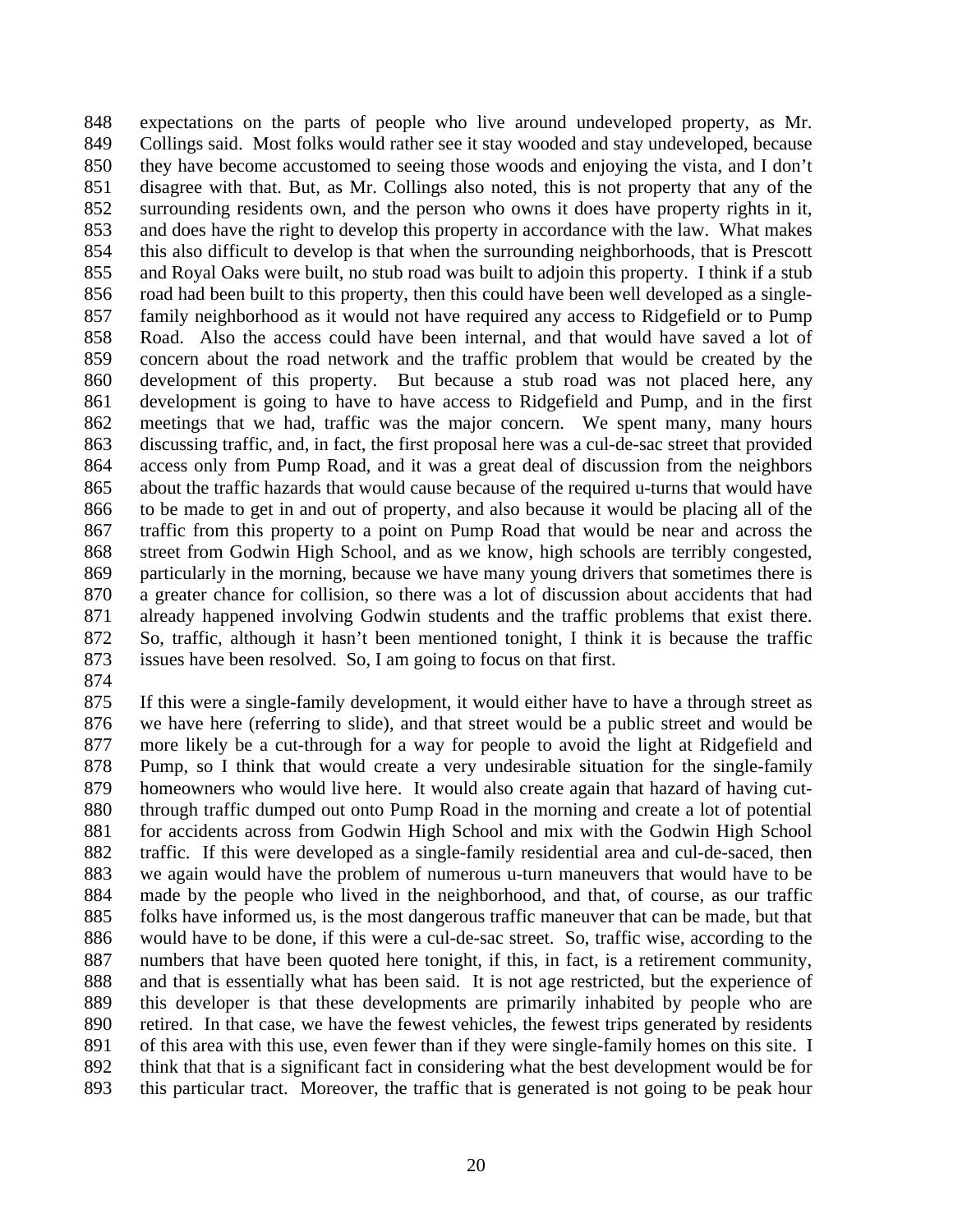traffic. That is, you are not going to have everyone here who is an active, single-family resident, maybe two cars for each house leaving the property to get to work in the morning when we have all of the school traffic. There are going to be people who are going to be leaving and coming to the site at off-peak hours, so that it makes it even more beneficial in terms of the traffic impact of this Residential Townhouse or Condominium development.

 So, taking into account the traffic situation, I find that this particular proposal, particular use, is the best use, even better than single-family home use that would be, perhaps, less dense. Looking at other advantages of this particular use over single-family, I see that as Mr. Collings wrote to me in his e-mail and he represented that his statements here tonight and in my letter generally reflect the people who are most closely linked to this property, that is, the adjacent property owners. They have larger buffers with this development than they would have single-family homes. They have less activities and proffered that there would be no buildings and recreational activities within the buffer areas. These are single-story units as opposed to two-story or even 2-1/2 story that we could have just with single-family development.

 These buffer areas and the interior areas of this particular development will be landscaped. We have a site plan. We have elevations that show variation in style, which were not a part of the original proposal. We have a density that has been reduced from the original proposal of 60 units down to 52. Fencing has been proffered. Sidewalk is being placed along Pump Road that will be more to the benefit of all the public. And, as I said, there are six pages of proffers including things like the underground BMP and sound suppression systems in the development itself. So, all of these are reasons why I think that this particular use has a great deal of merit. I think even single-family homes where if we had a stub road that had gone into the property might have been viable when I look at the extensive amount of road frontage, the odd shape of the parcel, and the traffic considerations, I think the single-family use is less workable on this site than condominium use, which I think will provide a good transition between a single-family development and the busy roadway network.

 So, for those reasons, Mr. Chairman, I move that the Commission recommend for 927 approval Case C-26C-01, Tascon, L.L.C.

928<br>929

- Mr. Vanarsdall Second.
- 931 Mr. Archer Motion by Mrs. Dwyer and seconded by Mr. Vanarsdall. All in favor of the motion say aye. Those opposed to the motion say no. The ayes have it. The motion carries. The vote was 4-0. Mr. Taylor was absent. Mr. Kaechele abstained.
- 

 REASON: Acting on a motion by Ms. Dwyer, seconded by Mr. Vanarsdall, the Planning Commission voted 4-0 (one abstention) to recommend that the Board of Supervisors **grant** the request because it is a reasonable residential use of the property and the proffered conditions assure a level of quality not otherwise possible.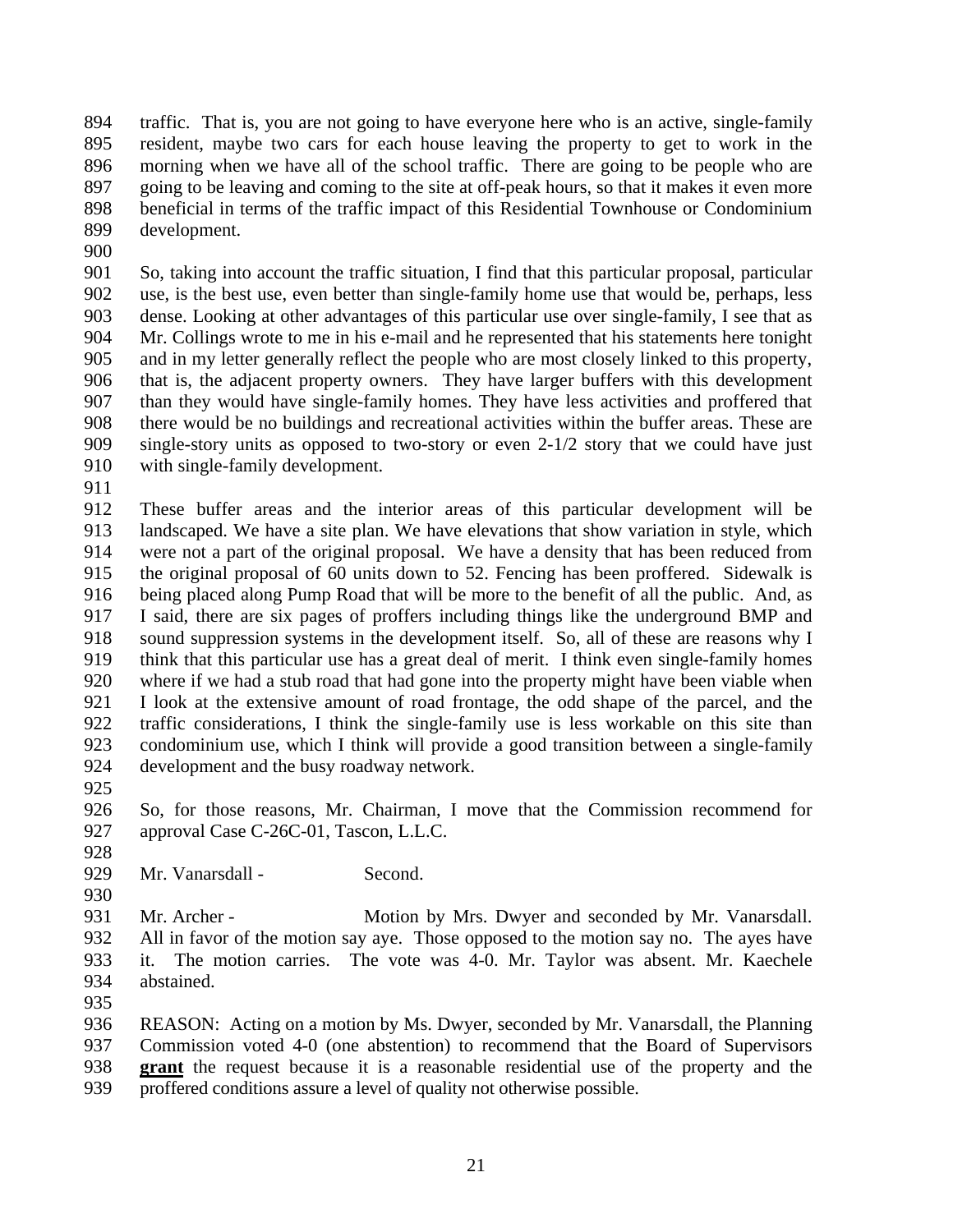Mr. Silber - This will be coming up before the Board of Supervisors on September 11. The Planning Commission has just made a recommendation to the Board and the case will be heard at 7:00 p.m. on September 11, 2001.

945 Mr. Archer - Thank you, Mr. Secretary.

 **C-45-01 James W. Theobald for Tascon Group, Inc.:** Request to rezone from B- 3 Business District to R-5 General Residence District, part of Parcel 65-A-7, containing 0.615 acre, located at the southwest corner of Gayton Road and Gayton Centre Drive. Owner-occupied condominiums are proposed. The R-5 District allows a density up to 14.52 units per acre. The Land Use Plan recommends Multi-Family Residential, 6.8 to 19.8 units net density per acre.

- 
- 954 Mr. Archer All right. Is there opposition to C-45-01? No opposition. Mr. Coleman.
- 

 Mr. Coleman - This proposal would rezone a .615 acre of property from B- 3 to R-5. The applicant intends to incorporate the subject property into an owner occupied condominium plan for the remaining 19 acres of the parcel. The subject property is a small triangular piece of land at the southwest intersection of Gayton Road and Gayton Center Drive. It is part of a larger parcel containing approximately 19.8 acres in the aggregate and also have frontage along Lauderdale Drive. The remainder of the parcel not subject to this application tonight is zoned R-5. Tascon Group has filed a preliminary plan of development for the owner-occupied condominium project. This rezoning application will permit the subject property to be used for residential purposes and for density calculations for the condominium project.

 Under the current business zoning, residential use of the subject property would be very limited. Gayton Business Center is a retail office and service development lying to the north and west of the subject property. Ginter Hall West, Gayton Terrace Apartments and (unintelligible) apartments are to the east across Gayton Road. The vacant property for the proposed condominiums to the south and further to the south are Hunter Ridge Apartments and Brandywine Apartments. The requested zoning change is compatible 974 with the surrounding area. The application is consistent with the 2010 Land Use Plan and<br>975 existing and proposed development. If approved, this request incorporates a small tract existing and proposed development. If approved, this request incorporates a small tract in the same zoning district as the larger tract. This could then be developed under the County's plan use regulations. Staff supports this proposal. I would be happy to answer any questions.

980 Mr. Archer - Are there questions from the Commission for Mr. Coleman?

 Ms Dwyer - Mr. Coleman, you mentioned that this is essentially a housekeeping measure, rezoning this particular triangle, small triangular piece of property so that it is consistent with this development. You also state that you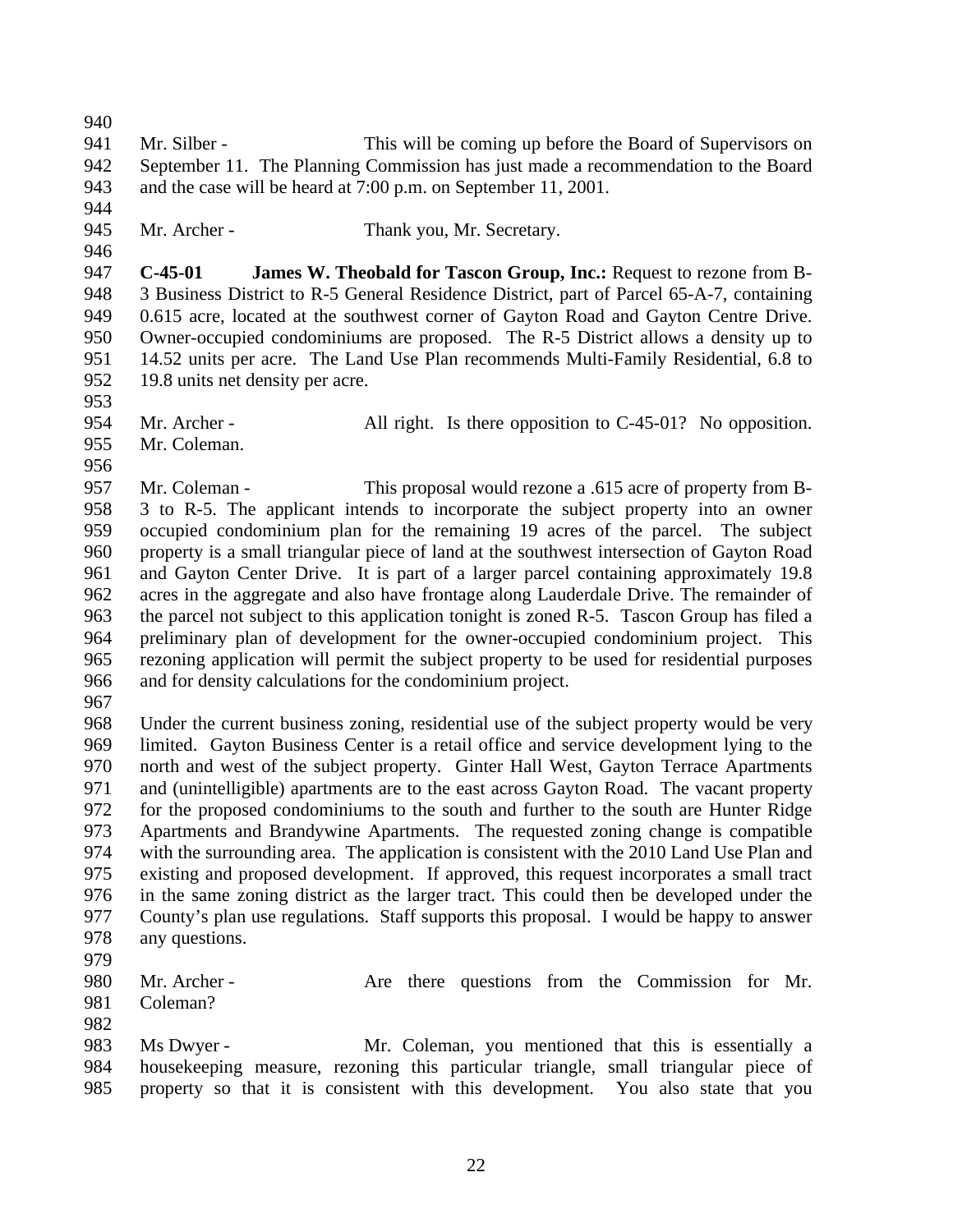recommend that the access point for this end of the property onto Gayton Center Drive as opposed to Gayton Road. Is Gayton Center Drive a public roadway? Do we know that? 989 Mr. Coleman - I believe that Mr. Foster can confirm that it is. 991 Mr. Foster - It is. 993 Ms. Dwyer - It is? OK, I wasn't sure if there was any restriction or any restriction or any potential that they could not have access to Gayton Center Drive. OK. Do we still have some inquiries from the adjacent property owners about this 35-foot 996 buffer that needs to be provided, or is that not... Mr. Coleman - The part of the Gayton Center business center that is across from Gayton Center Drive is currently vacant. This rezoning application by changing it from commercial zoning to residential zoning would impact some of his requirements, and he has specifically talked about the buffer requirements. If he has had an opportunity to request a deviation, it would be incumbent upon him at that time to provide whatever evidence if he wanted to make a request like that to the Planning Commission. 1005 Mr. Archer - Ms. Dwyer, do you wish to hear from the applicant? 1007 Ms. Dwyer - **OK.**  Mr. Theobald - Mr. Chairman, Ladies and Gentlemen, my name is Jim Theobald and I'm here on behalf of the Tascon Group. This little sliver of land is zoned B-3, as you may know. The Wilton owns all of this land (referring to slide) including the R-5, the land that you see here. I believe this sliver has remained or was orphaned after the geometrics of that roadway were placed in the property, but the parcel is owned by the owner of the unrestricted R-5 parcel which Tascon has contracted, so with your hoped for favorable recommendation, we would like to change this B-3 to R-5 consistent with the bulk of the track. I will tell you we have had an inquiry from Mr. Wilton across the way who is concerned about the possibility of in the future having a transitional buffer on his B-3 zoned property. For the benefit of our R-zoned property, I sent a letter to Mr. Wilton today stating that we do not intend to require Mr. Wilton to provide any particular screening on his side of the line and we intend to take care of screening our residents on our side of the line, and that we would support his request for a total deviation transitional buffer. What that means under your ordinance, it doesn't mean his transitional buffer now becomes my transitional buffer. That is not how your ordinance works, as you all know, but when we come in with the POD and landscape plan, we intend to take care of our residents through our screening on our side of the street, rather than looking to Mr. Wilton across the street to shield us from his development, which is presumably an office development. That is obviously up to, ultimately to you all, as to providing that deviation, but we have committed in writing to Mr. Wilton that that is our position. 

Ms. Dwyer - So what we have is a 35-foot?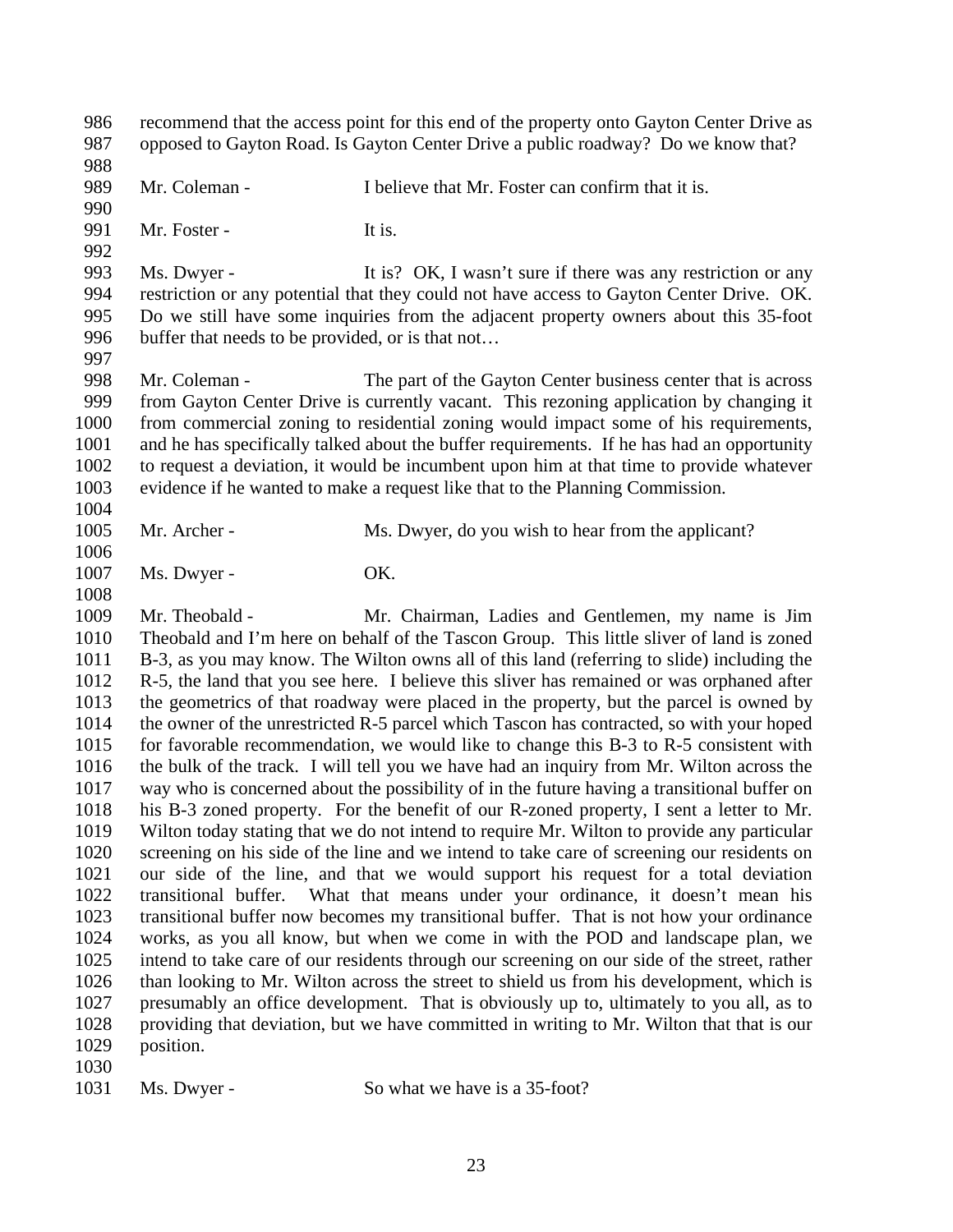Mr. Theobald - I believe B-3 against R-5 is a 35-foot transitional buffer, if I am not mistaken. But Mr. Wilton could seek a deviation that, based on circumstances that you all could consider. Ms. Dwyer - But on your side of the property, what you are going to do is take care of your residents? Mr. Theobald - We are going to do a combination of landscaping and/or fencing to screen our residents and protect the property values of our property. We are up against the mini-warehouses over here, this office/service development, just to take care of ourselves over there. Ms. Dwyer - What about the streetscape along Lauderdale and this is related; this is not exactly this piece of property but this is the opportunity I have to ask about that. Looks like a 35-foot building setback along Lauderdale, and you intend to fence and landscape that area? 1050 Mr. Theobald - I believe that is correct. Steve, you may want to, since this has been considered for preliminary POD… Mr. Settlage - Good evening. I am Steve Settlage, president of Tascon. Ms. Dwyer, we have not addressed in detail the landscaping and transitional treatment of that street yet. I would need to look at the grades and other factors that go into that, but it is in our best interests to provide an aesthetic and attractive transition over in that area, but we have not addressed it to that extent at this point. Ms. Dwyer - Would you expect fencing along there, on Lauderdale? Mr. Settlage - I think that would get to be a question probably related to sidewalks. We have really not planned to put a sidewalk up Lauderdale and if memory serves me, a large part of that frontage on Lauderdale, is a somewhat different grade differential between the finished floor of the building pads versus the street, which will be considerably lower, so I am not sure yet what purpose fencing would serve as part of it. I am not opposed to the idea if it is consistent with the...we try to provide a self- contained environment for or communities and fencing is a part of that in most of these communities. There would be no privacy fence whatsoever along Lauderdale. If there is a fence, it is going to be a decorative fence. Ms. Dwyer - I was more concerned about the fence than advocating it. 1073 Mr. Settlage - Right. No. I didn't understand where you were going with that.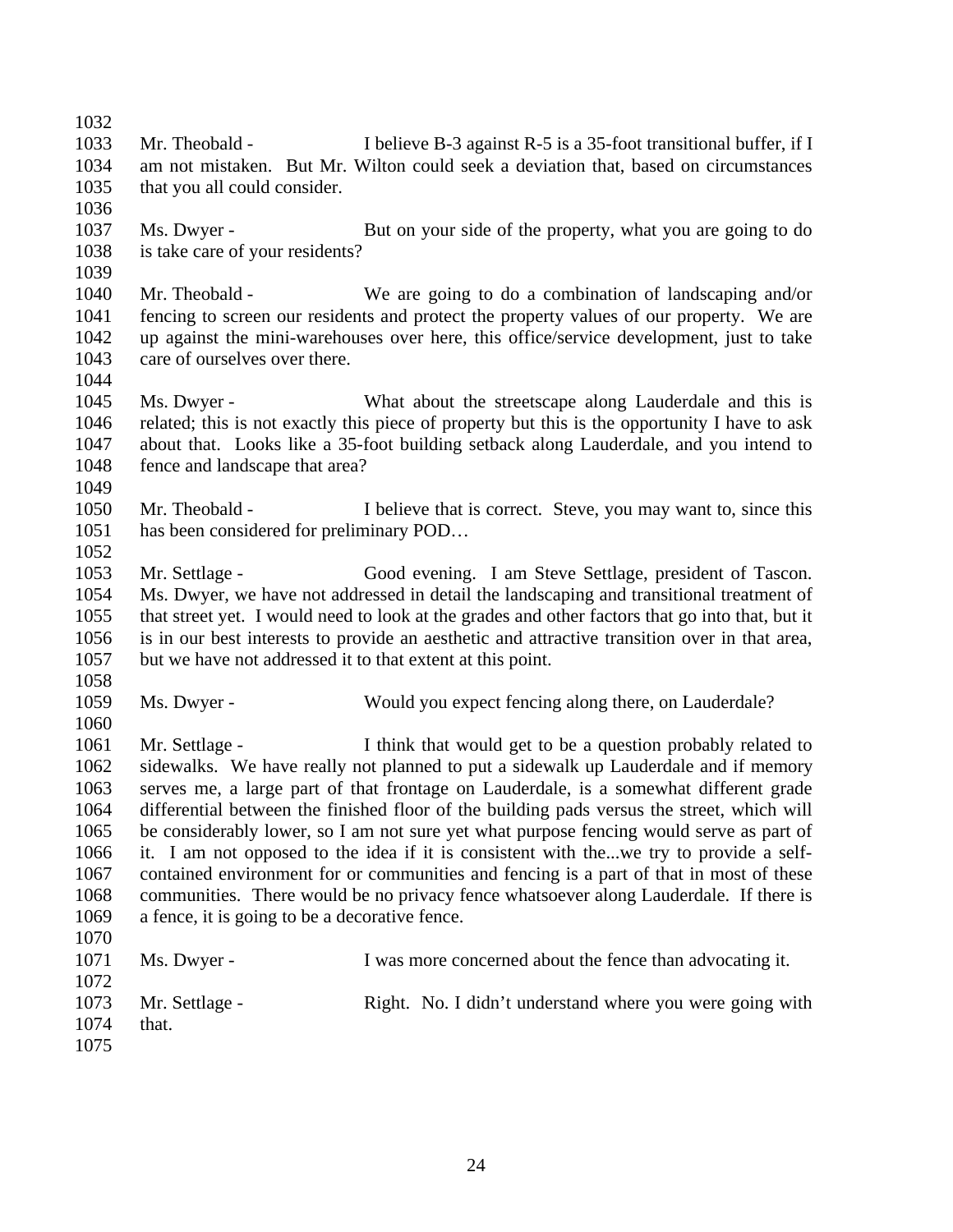Mr. Silber - Mr. Settlage, the layout you have shown on this diagram perhaps does not reflect the zoning that you are seeking. You are not showing any buildings or structures on that portion that you are now rezoning. 1080 Mr. Settlage - Correct. 1082 Mr. Silber - So, that is likely to change and there will be some buildings? Mr. Settlage - There will be a maximum change of two units. 1087 Mr. Silber - Two units. 1089 Mr. Settlage - A maximum change. The area along Gayton, not Gayton Center Drive but Gayton Road itself, we have planned as a recreational gazebo picnic facility-type area, trying to use as much as the natural vegetation area and so forth as possible. The most density, the only change would be that the building, which is on the right, up in that little neck, could become a four-unit building – I can't read the number. Ms. Dwyer - So you may increase the density by two units? 1097 Mr. Settlage - By two. That is the maximum change. Ms. Dwyer - You would have a picnic area in this section along Gayton? Mr. Settlage - Yes, we are planning some sort of a passive recreational area. We are thinking in terms of a gazebo and perhaps some benches and that type of treatment down in that area. Ms. Dwyer - Will there be sidewalks through out? 1107 Mr. Settlage - Yes, throughout the interior. 1109 Ms. Dwyer - And there is a pool and clubhouse, I see. 1111 Mr. Settlage - Yes. 1113 Ms. Dwyer - OK. All right. 1115 Mr. Settlage - Thank you. Mr. Archer - Thank you. Any further questions from anyone on the Commission? I don't believe there was opposition, Ms. Dwyer, so I suppose you are ready.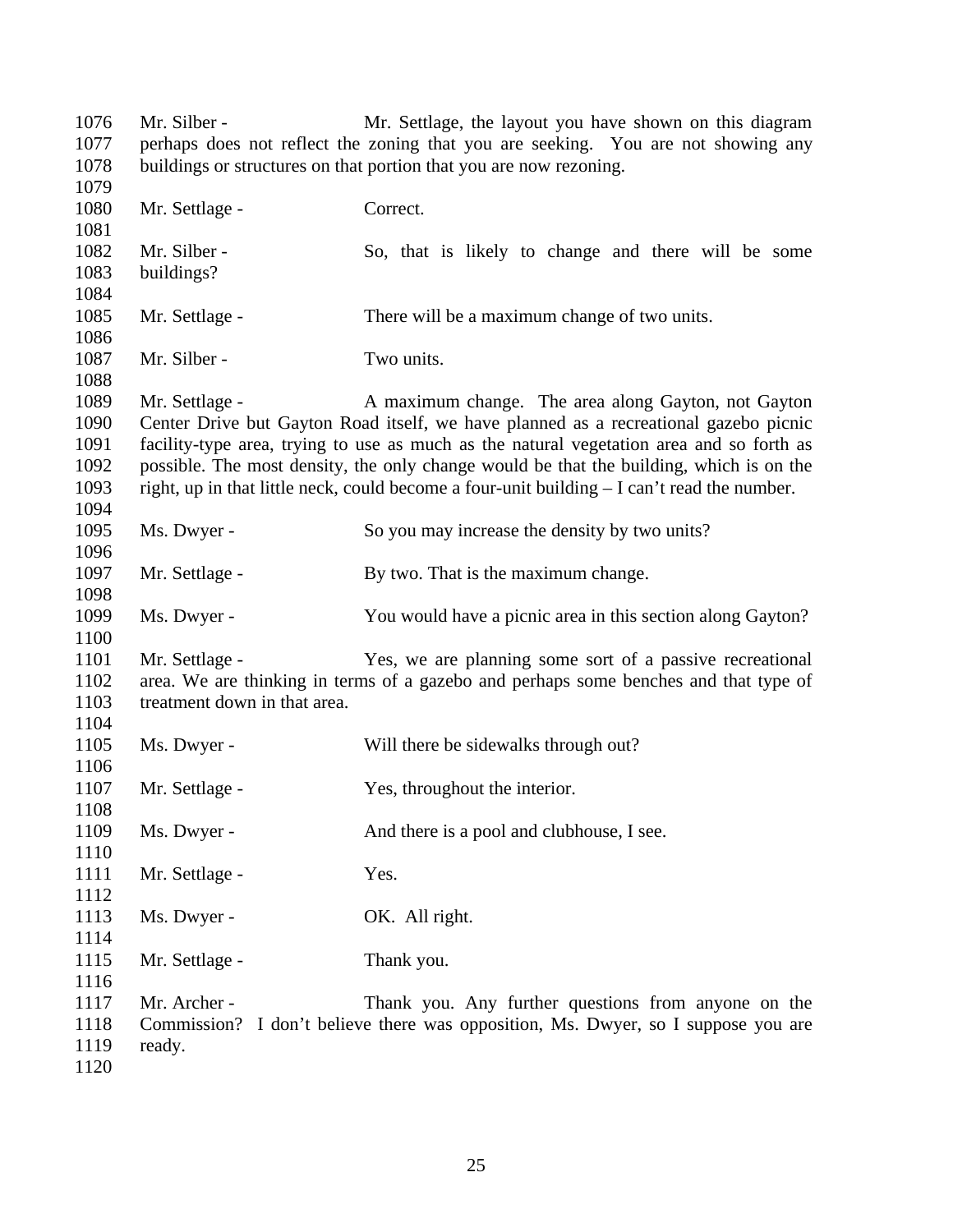Ms. Dwyer - This does appear to be somewhat of a housekeeping measure to unify the zoning on this parcel. I believe it has been recommended by the County staff that the roadway access be to Gayton Center Drive, and I see from the site plan that that is what is being done on this to avoid another access point on Gayton Drive, which I think is wise. So, rezoning this parcel will allow that access to occur onto Gayton Center as opposed to Gayton Road, which is very beneficial from a traffic standpoint. There are some issues about adjacent properties providing buffer and I believe that is an issue for another day, another time depending on when that particular property is developed, so that is nothing that the Commission will be considering this 1130 evening. So, I recommend that the Commission recommend for approval Case C-45-01, 1131 Tascon Group. Inc. Tascon Group, Inc.

Mr. Vanarsdall - Second.

1135 Mr. Archer - Motion by Ms. Dwyer and seconded by Mr. Vanarsdall. Those in favor of the motion say aye. Those opposed to the motion say no. The ayes have it. The motion carries. The vote was 4-0. Mr. Taylor was absent. Mr. Kaechele abstained.

 REASON: Acting on a motion by Ms. Dwyer, seconded by Mr. Vanarsdall, the Planning Commission voted 4-0 (one abstention) to recommend that the Board of Supervisors **grant** the request because it continues a similar pattern of zoning and land use as currently exists in the area.

### **BROOKLAND:**

 **C-46C-01 W. Gerald Yagen:** Request to conditionally rezone from R-3 One Family Residence District and O-2 Office District to O-3C Office District (Conditional), Parcels 60-A-74 and 61-A-36, containing approximately 3.9 acres, located on the north line of E. Parham Road approximately 240 feet east of Hermitage High Boulevard and Prince Henry Drive and approximately 130 feet west of Dixon Powers Drive. Office development is proposed. The use will be controlled by zoning ordinance regulations and proffered conditions. The Land Use Plan recommends Office and Environmental Protection Area.

- 
- 1155 Mr. Archer Is there opposition to Case C-46C-01? Anyone? Don't think so. Mr. Householder.
- 

 Mr. Householder - Thank you, Mr. Chairman, and members of the Commission. This application would rezone 3.9 acres from R-3 and 0-2 to 0-3C and an office development is proposed. The property is located on East Parham Road approximately 240 feet east of Hermitage High Boulevard as shown here on this aerial photograph (referring to slide); we are here (referring to slide). The symbol is the County Government Complex right across the street actually over here (referring to slide), but the County Government Complex being across the street and Hermitage High School to the north of the site. The 2010 Land Use Plan recommends Office for the subject parcel and the proposed use is consistent with this designation. The main property in this area, as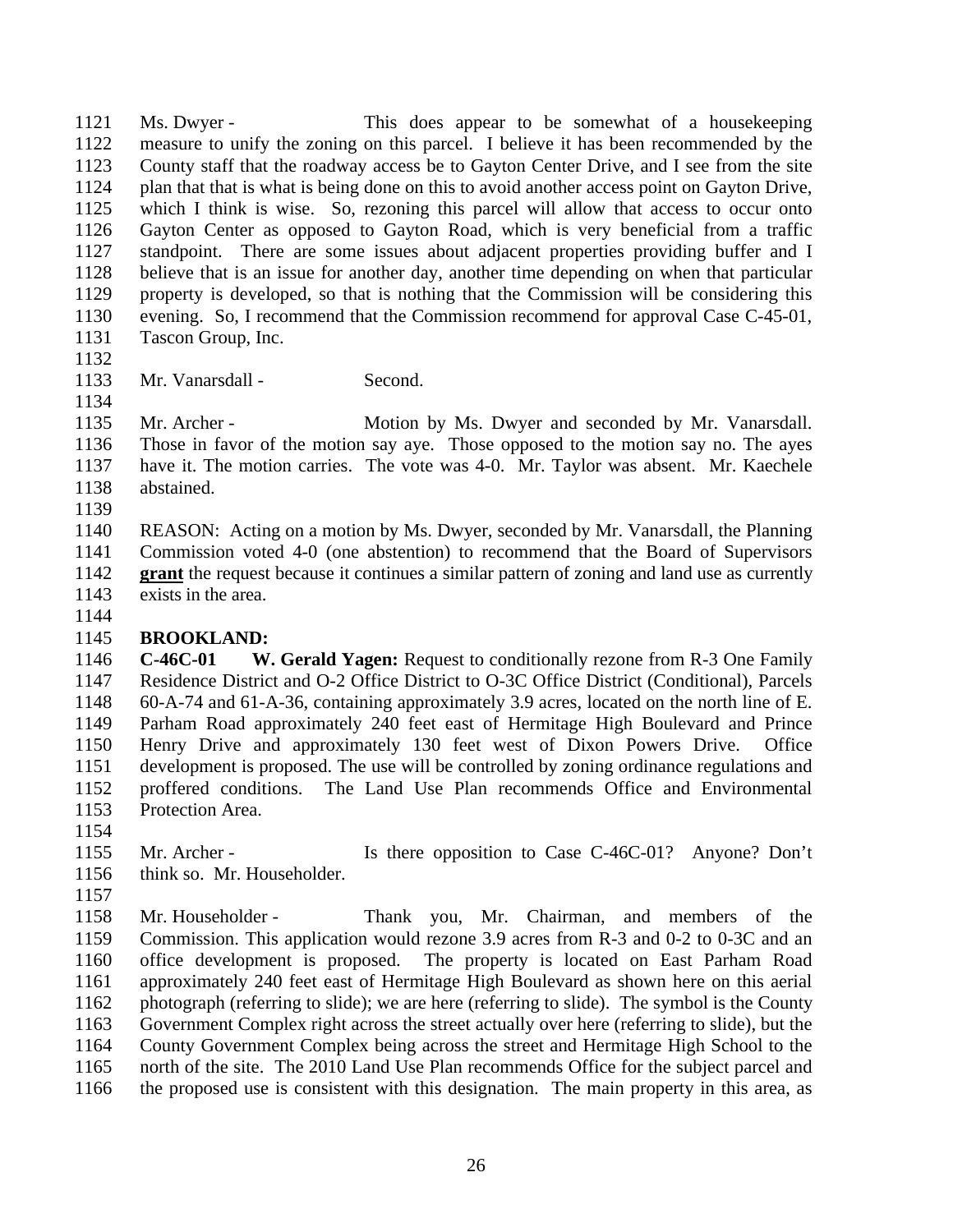you can see by the aerial are governed uses on the 2010 Plan with the exception of some flood plain areas that is designated for environmental protection area. The parcel has over 600 feet of road frontage on Parham Road and the Parham Road Corridor possesses high quality offices and upper end office/service type development in this area. It is characterized by attractively landscaped frontages and many structures in this area are predominantly brick. In reference to staff's concerns in the staff report, the applicant has provided proffers that were handed out to you today that address the following of staff's concerns: With regard to building materials, staff was concerned that the building would be constructed of primarily of brick; in the way the original proffer was written it allowed for many other materials, and this would be consistent with the nearby Courthouse Commons Office Park, which is right next to the property in that area (referring to slide). They revised that proffer to address that and it will be primarily brick.

 With regard to the landscape buffer, Proffer No.8, the applicant has proffered 15 feet along Parham Road, but it is vague as to the nature and extent of the landscaping in that proffer, and they have revised the language to try and clarify the intent and to get and maintain existing vegetation as at Courthouse Commons.

 Also, with regard to the 15-foot right-of-way easement that runs along the property in this area, just right along the deep black line there (referring to slide), it is an old basically driveway or 15 feet dedicated area that staff feels disposition of needs to be addressed. The applicant has added No.9, which agrees to start the process of vacation by working with the adjacent property, but they indicated they are not sure what the background or who owns or what needs to be done, but they have agreed that they will take steps to vacate this area. They have also provided a layout which staff was concerned about (referring to slide) and it shows a 15,300 square foot one-story building with quite a bit of parking, which gets us to the other element that they have attempted to address with their proffers tonight, which is access. Staff and the Traffic Engineer in their comments were hoping this would be coordinated with the nearby Courthouse Commons, and, as you can see (referring to slide), right up in here it is sort of stubbed access and they added a proffer that said they will explore the opportunity to provide and coordinate access. In essence what they proffered was with the nearby Courthouse Commons development. Staff thinks that language is a bit vague, but it does think it would give the intent to exploring that option. The reason that another point of access would be appropriate is best shown by the aerial (referring to slide) where you can see in this area where Courthouse Commons is aligned with Dixon Powers Drive, with quite a bit of people using this facility likely, the opportunity for them to come out and actually make the appropriate turns without right-in, right-out access would be important for this development.

 The applicant has proffered many elements, in addition, that would help ensure quality on this site, including underground utilities, screening of the trash receptacles, mechanical equipment, also a minimum building height of 48 feet, and they have proffered to eliminate uses such as child care centers, other than for on-site workers, funeral homes, hospitals, etc.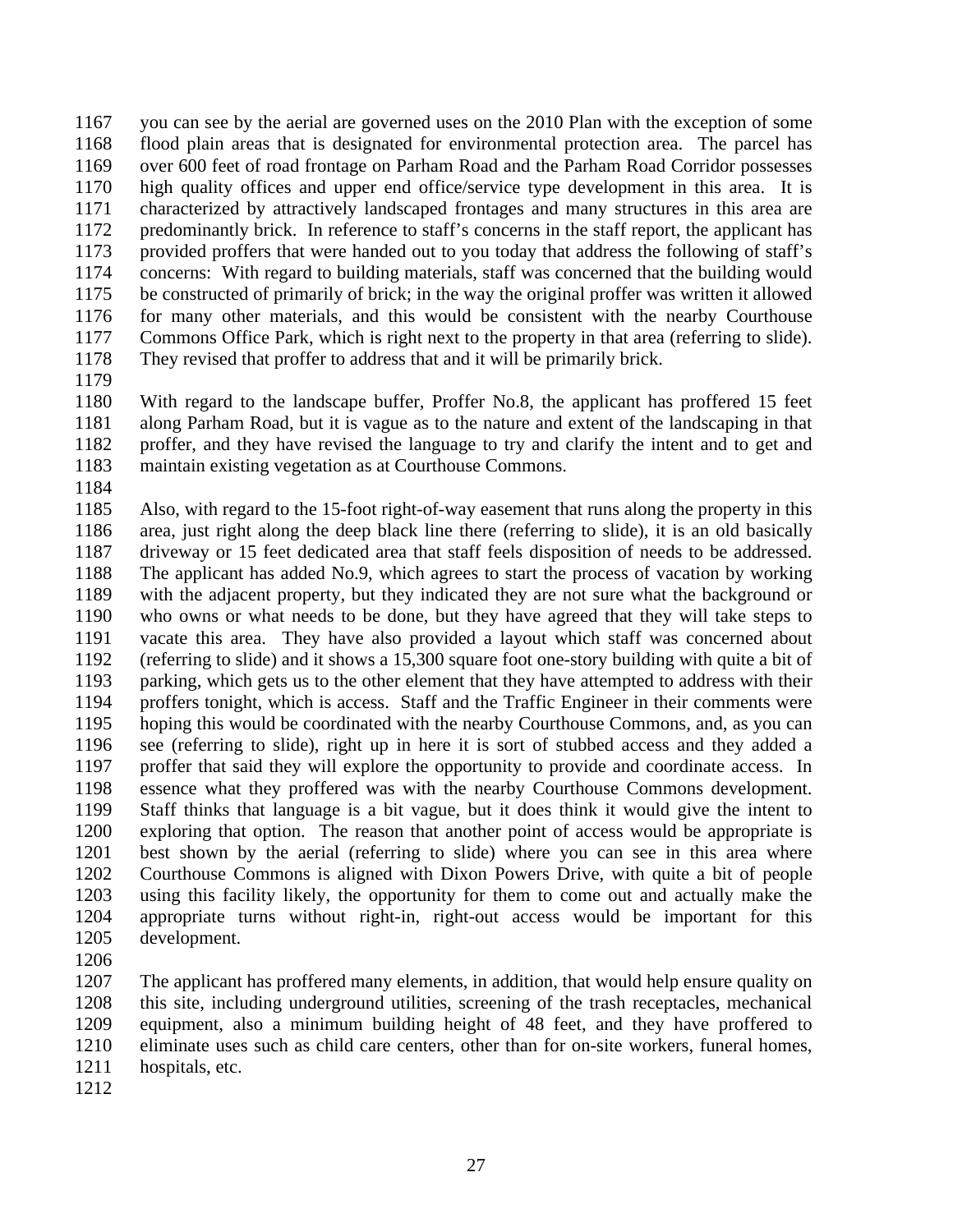| 1213<br>1214 |                                            | Overall, staff feels this request does conform with the Land Use Plan designation, in that<br>the use is appropriate and consistent with existing office development on Parham Road. |
|--------------|--------------------------------------------|--------------------------------------------------------------------------------------------------------------------------------------------------------------------------------------|
| 1215         |                                            | The applicant has addressed staff's concerns with the case and although the proffer                                                                                                  |
| 1216         |                                            | language is vague in places, staff would recommend approval of this request. I'd be glad                                                                                             |
| 1217         | to answer any questions that you may have. |                                                                                                                                                                                      |
| 1218         |                                            |                                                                                                                                                                                      |
| 1219         | Mr. Archer -                               | Thank you, Mr. Householder. Are there questions from the                                                                                                                             |
| 1220         | Commission?                                |                                                                                                                                                                                      |
| 1221         |                                            |                                                                                                                                                                                      |

- Mr. Vanarsdall Mr. Householder, what did he tell you, 90% brick, what did he tell you the 10% would be?
- Mr. Householder I've got an exhibit (referring to slide). I am sure that Mr. Blake can easily answer this, but we spoke today and we will try and zoom this out to make it look better. This is what the building would mostly look like, but he thinks it could be accented with some other materials to make it even more attractive, and he said that he will do so. So, we didn't get clarification on what those accents would be, but this would be a substantially brick building as shown.
- 1232 Mr. Vanarsdall Do you have a problem with the wording of No. 9?
- Mr. Householder Yes. No. 9 could be improved by just a commitment to 1235 vacate the right of way as opposed to a commitment of...
- Mr. Silber Mr. Householder, if I can elaborate now. I think the concern is, and we have run into this numerous times with other developments and we believe, staff believes we need to begin to address these up front at the time of zoning instead of later at the time of POD approval. This is a 15-foot access to provide access to property behind, off of Parham Road. It would be my recommendation that this proffer be worked on and if the Commission wants to take action on it tonight, I propose that it be worked on between now and the Board meeting, but I certainly think that this needs to be strengthened. I would like to amend the proffer to say "This 15-foot private road be vacated prior to plan of development approval." I don't think we want to get into the situation of having to work this out at the time of POD. I think it needs to be addressed 1247 prior to POD and I think that there needs to be greater commitment up front. I also think that Proffer No.10 is vague. I think it needs to be looked at closer. I think that having access to a crossover is important in this area. There are some traffic challenges on Parham Road in this stretch, and I think having joint access would be highly desirable. I think we would like to work with the applicant further to try to achieve that goal.
- 

- Mr. Kaechele Mr. Secretary, would you say that No. 9 needs to be cleared up before No.10 can be addressed?
- 1256 Mr. Silber That is correct. You would have to vacate that private 1257 drive in order to allow for access.
-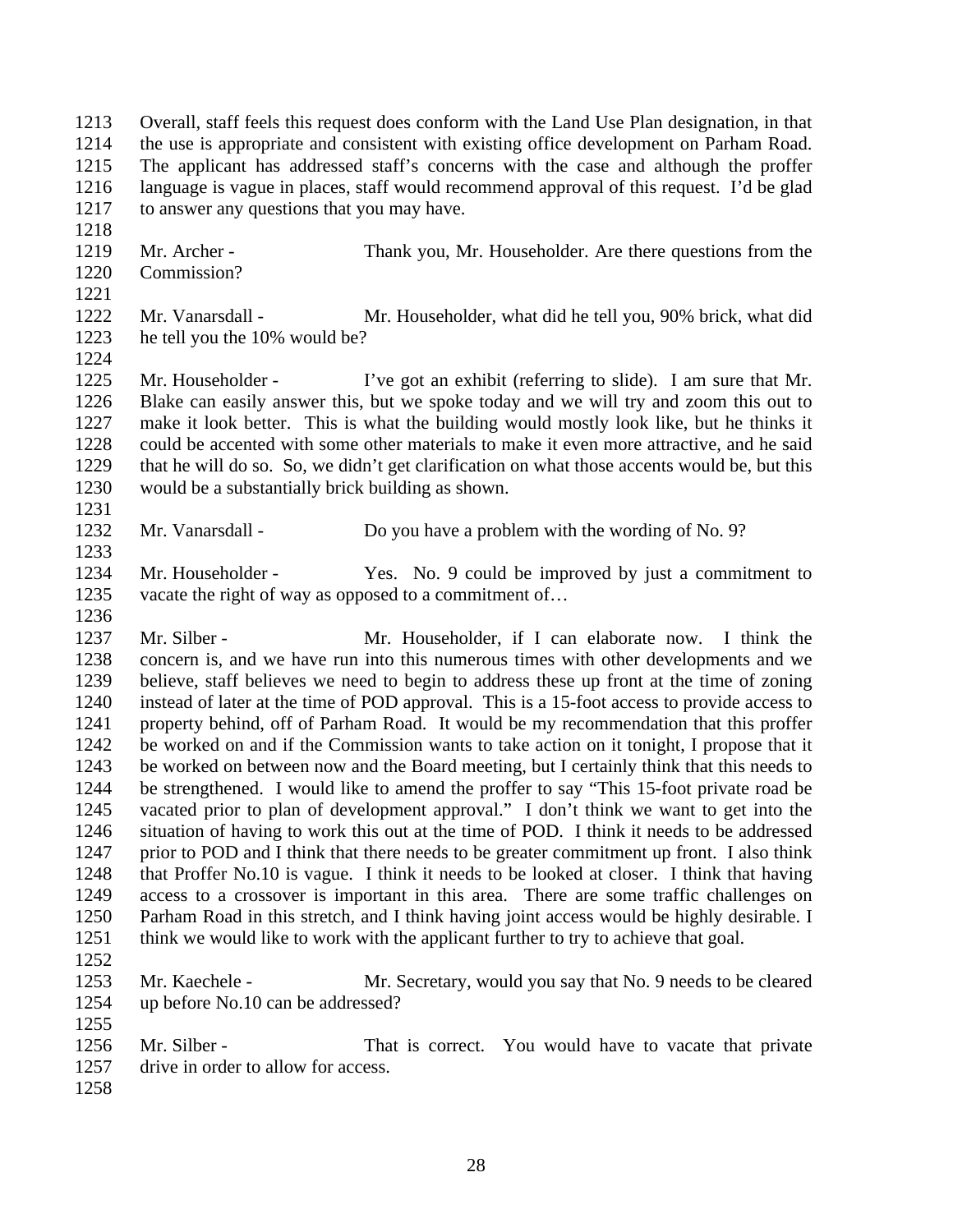Mr. Householder - I want to also add that these proffers were received today and I meant to include that in my presentation, so you would have to waive the time limit. …the clarification to some of staff's concerns this afternoon, and we would have a real long time to study other possible ways to improve the language. 1264 Mr. Archer - All right. Thank you Mr. Householder. Any further questions before we hear from the applicant? Do you want to hear from the applicant, Mr. Vanarsdall? 1268 Mr. Vanarsdall - Yes, I do. Thank you. 1270 Mr. Archer - Would the applicant come forward, please? Mr. Donald Blake - Good evening, ladies and gentlemen. I'm Donald Blake and I represent the applicant, W. Gerald Yagen. Mr. Vanarsdall - Don, you did a good job on taking care of the proffers today, but I am still concerned about No. 9 and No.10, but especially No. 9 after what Mr. Silber just explained to us, and Mr. Householder has concerns, also. I don't like, as I told you before, I don't like to leave anything for the Board to handle. 1280 Mr. Blake - I can appreciate that. Mr.Vanarsdall - I don't like to do that and I haven't done it in a long time. I would like to ask you to defer this for 30 days until you can get it straight. Mr. Blake - Well, let me give you, all of you some background. The gentleman, Mr. Thornton, who has owned the property, lived at the end of the 15-foot road and has been here since he was a young man, I guess. Courthouse Commons has been there since 1983. I've been a landowner there since 1980. We always thought that 15-foot was the easement back there to Mr. Thornton's house. And the family thought so, and the owners of Courthouse Commons, and at one time the half-acre on (unintelligible) on Parham Road is already zoned. I had a POD on that property for an office building, and the POD approved. We thought at that time that it was an easement and we would always give Mr. Thornton an easement back there to his property. Never did we think it was a "road" until this case came up and research was done. We have requested a title search on the property to see if it belongs to Mr. Thornton or is it Courthouse Commons property. Since some people are trying to figure out who the property belongs to, if it belongs to Courthouse Commons, if it fronts on Courthouse Commons, we are going to keep the 15 feet. If it belongs to Mr. Thornton, then it will be sold to the purchaser, Mr. Yagen. So, if it doesn't belong to either one of us, we will vacate it and split it half and half. That is the logical thing to do. There are only three alternatives to it: It belongs to Courthouse Commons, it belongs to the Thornton property, or it belongs to 7-1/2 feet one side and 7-1/2 feet the other side, and we do not know. I talked to the engineer the other day about it, and they were trying to do some research. They had some old maps out and I don't know who it belongs to, but I can make the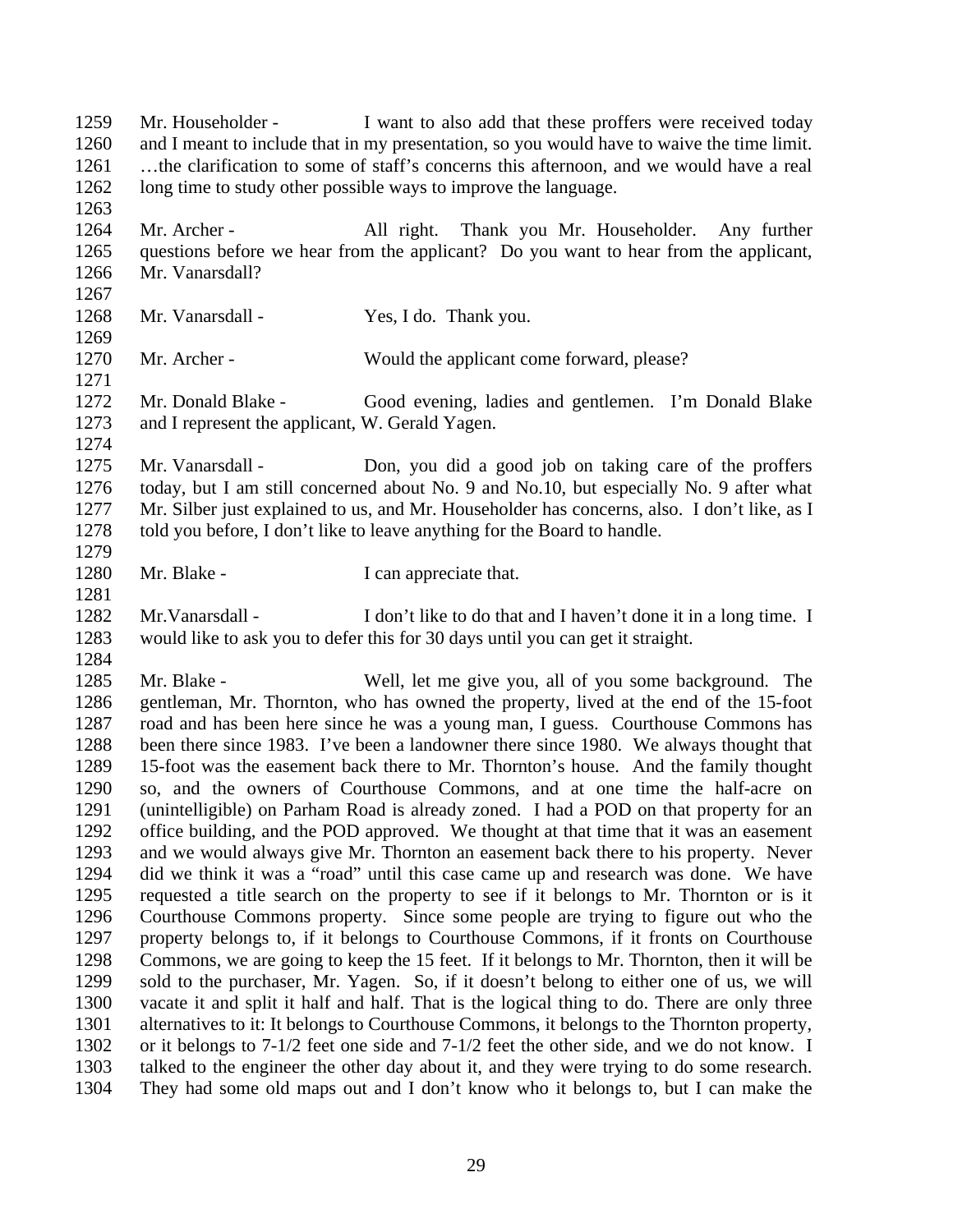commitment that between now and the Board meeting we will have a definite legal opinion, even if we have to go to the County Attorney to figure this out, because this property goes way back to before when Parham Road was here, and we looked at some old maps there, and which parcel does it belong to? It belongs to one parcel or the other or either it is an easement like we thought it was for the last 20 years. I am confident we can remedy that problem before the Board of Supervisors meeting, and we do want to, this gentleman who is building a school was located at Innsbrook. He is on a fast track to move out of Innsbrook and have his own building here. And they are doing the design work for the site and the building all at the same time.

- Mr. Vanarsdall Thank you for explaining it. Can you change the proffer to word it the way Mr. Silber suggested?
- 1318 Mr. Blake I would be glad to because it is in my best interest, because I am the adjacent landowner, to work that out. I hope it belongs to Courthouse Commons because we pick up 15 feet.
- Mr. Vanarsdall What happens if you can't, if you don't work it out between now and the Board?
- 1325 Mr. Blake If I don't, it will be some lawyer's fault. If it is something I can quitclaim the property or just get a quitclaim deed, either that or a judge would have to decide who it belongs to. I don't know. It won't be our fault. It will be some lawyer's fault. It is something we can resolve with a title insurance company and some lawyers to resolve this. I am confident in 30 days that they can; they title insurance company can come over here every day and try to figure out who owns the property. I don't have any questions. I will address the question about the cross easements to Courthouse Commons. When the property was first contracted to Mr.Yagen, the property would accommodate probably three kinds of structure. Courthouse Commons has several partners in it and are thinking about having a 45,000 sq. ft. building there on the site, and all we get from Traffic is some concerns about bringing traffic through the Courthouse Commons Office Park. Now that the contract purchaser has designed this building and locked in towards the POD, the plan is being done now for a 15,000 sq. ft. building, it is a whole new approach to property. It is a one-third use of the property, about a third of the land use that we could have, and so will go back to the other people and Courthouse Commons and talk about the cross easements there, but I can't speak toward that, but I will be able to speak in about a month now. I don't think that that would prohibit the land being zoned if the owners of Courthouse Commons say they don't want the traffic to go through there. The plan is not going to be zoned residential. The front part is zoned for office anyway, so it would be used for the same use – this particular use, 15,000 sq. ft. on a site that could probably accommodate 45,000 square feet is a low density use, and as the adjacent land owner, I am particular as to how it is going to look and affect the property next door to it. That is the best I can answer your question.
- Mr. Vanarsdall Mr. Silber, do you have any other suggestions?
-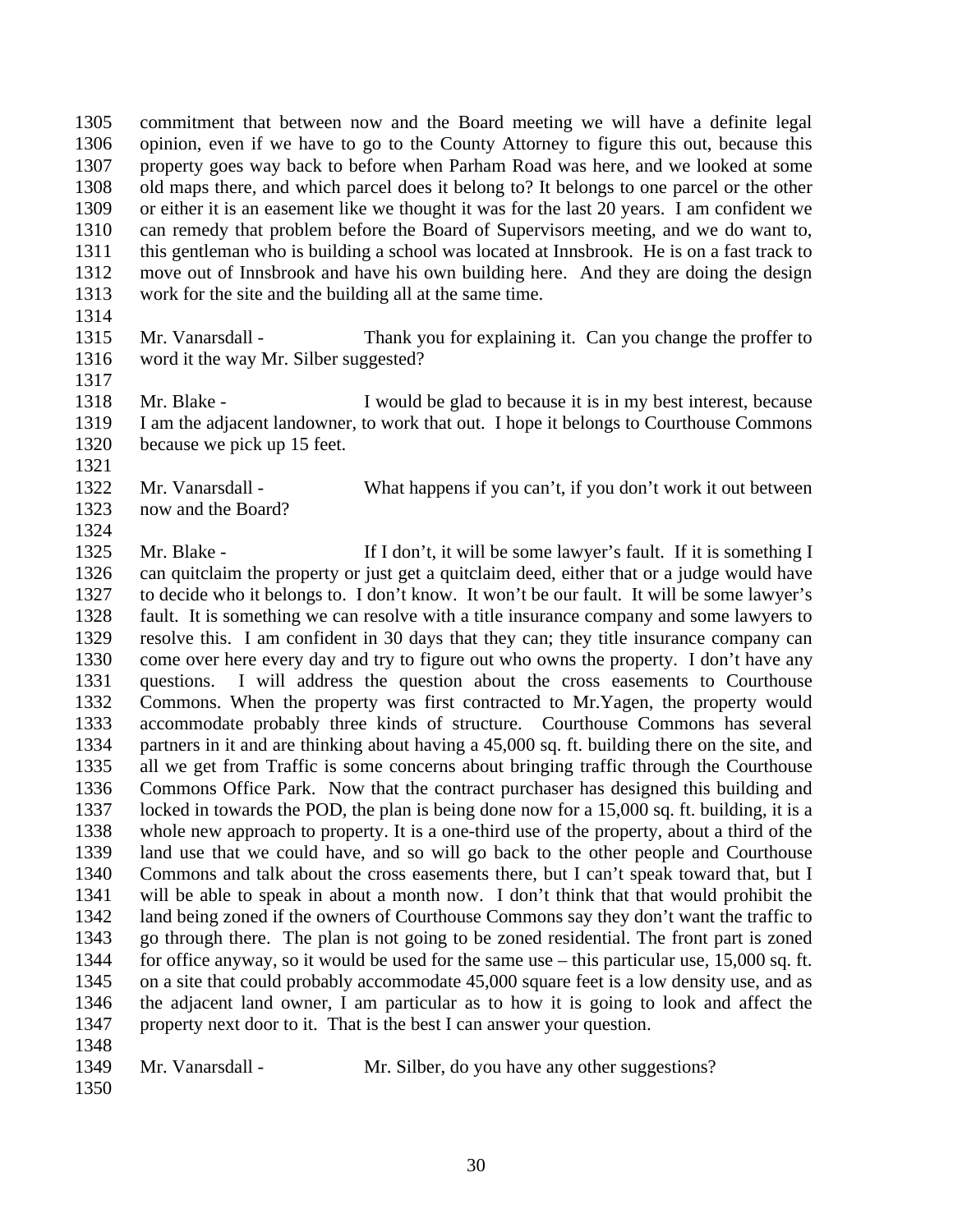Mr. Silber - No, I guess, Mr. Vanarsdall, I have some language that you may want to consider or Mr. Blake may want to consider proffering, but I think from past history that it is best to try to have these things vacated or disposed of as early in the process as possible. I still feel that we need to work with the applicant to explore all possibilities of having a joint access agreement go through Courthouse Commons. We can, perhaps, live with Proffer No. 10 at this time, or we can just address that. So, as for possible language for Proffer No. 9, it might be, "Prior to approval of plan of development on the property, a 15-foot private road on the eastern side of the property will be vacated or otherwise disposed of." 1361 Mr. Blake - I am agreeable to that. 1363 Mr. Vanarsdall - Do you want to change it now? OK. And what did you say 1364 the other 10% was going to be? 1366 Mr. Blake - The other 10% of the building? 1368 Mr. Vanarsdall - It is 90% brick. What is the other 10% going to be? 1370 Mr. Blake - It will probably be all brick, but I would like more color. You can see it does have dryvit across the front. I remember the architect yesterday, just yesterday… Mr. Vanarsdall - Everything up and down the corridor is brick. 1376 Mr. Blake - But to me, it needs a little color to it. Mr. Vanarsdall - We need the brick. Mr. Blake - I'm don't know. It is a flat looking building. This is just a rendering, but… 1383 Mr. Vanarsdall - I will tell you what, if you will change No. 9 the way Mr. Silber and Mr. Householder want it, change the brick to 100%, I will recommend approval tonight, otherwise, I will have to defer it. Mr. Blake - I will do that. It is already brick. I was going to jazz it up a little bit. 1390 Ms. Dwyer - Is this going to be three story or a one story? 1392 Mr. Blake - A one-story building. When we originally got involved in this, we were going to build a two-story building and then come back build another two- story building, but we decided to put it all on one floor.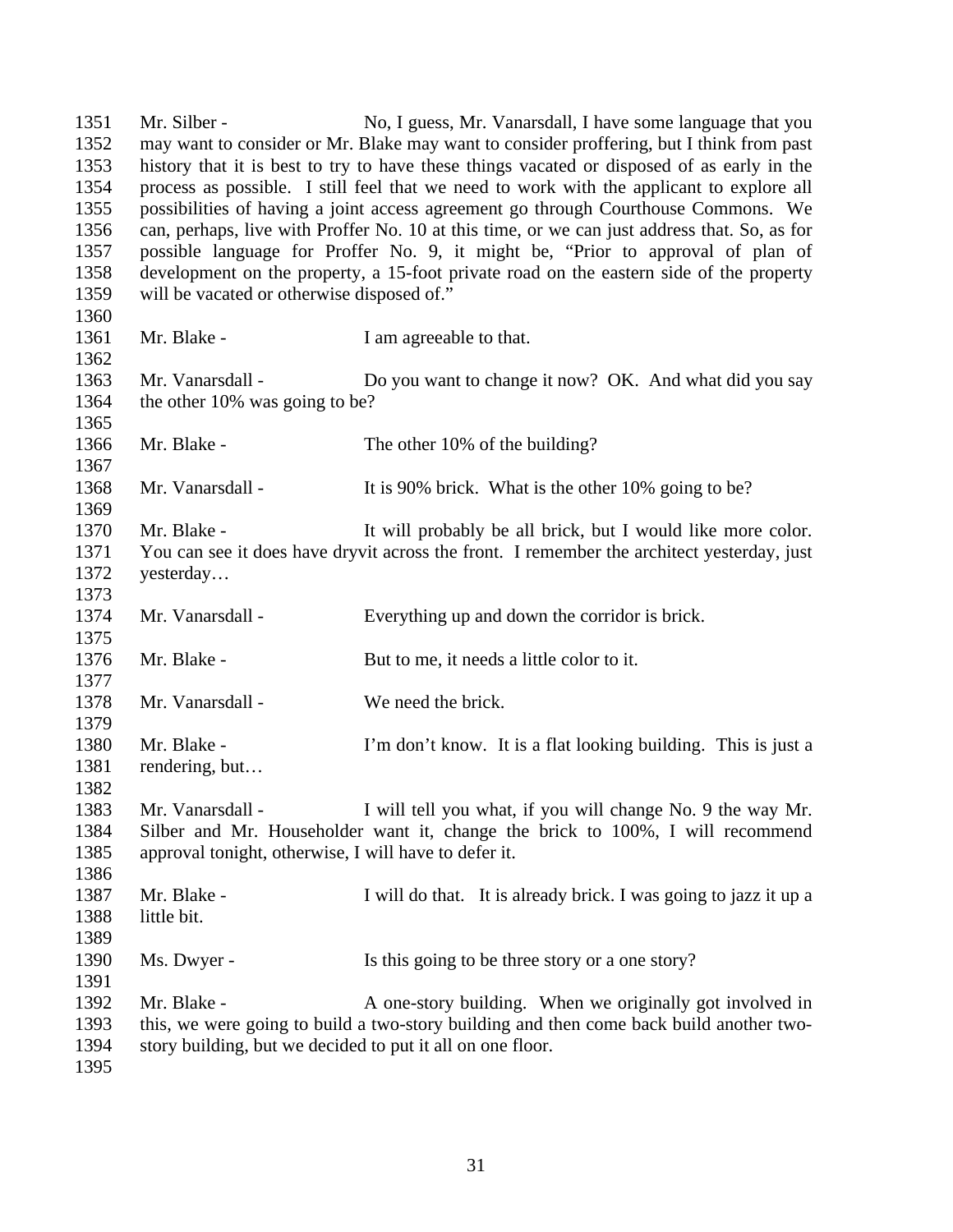Mr. Kaechele - Isn't there a potential that it could go to three-stories? Is there anything to prohibit it from going to 45,000 square feet? 1399 Mr. Blake - No. There is nothing in the zoning that prohibits that and obviously it would take about 45,000 square feet. 1402 Mr. Kaechele - But the building proposed is 15,000? Mr. Blake - Fifteen, and the engineering, the POD work is being done now and the building is being designed. In another week we can have working drawings on the building. They intended to build it if they could, starting November and December construction on it. 1409 Mr. Kaechele - But if you have cross access, you still have the potential for a 45,000 square foot building. Mr. Blake - Well, not unless they tear this building down. 1414 Mr. Kaechele - Not unless what? 1416 Mr. Blake - Not unless they take this building down. Once this building is built, you would have, they are not going to tear it down. Mr. Kaechele - You could build it to add additional stories. 1421 Mr. Blake - I don't think.. Mr. Kaechele - OK. That is an architectural consideration. 1425 Mr. Silber - Mr. Blake, the Courthouse Commons, as you are aware, is a Colonial Style pitched roof design office building. What you are showing in this rendering, and this is the first time I 've seen it, so I apologize for that, but is it the one- story flat roof design? 1430 Mr. Blake - Yes. 1432 Mr. Silber - Has any consideration been given to making that building comparable to or similar in appearance to the architecture of Courthouse Commons, Colonial in design with a pitched roof? 1436 Mr. Blake - No, from a Courthouse Commons standpoint, I am happy with Courthouse Commons, but this, the gentleman has several of these buildings that he has done in Virginia, in Virginia Beach, one in Chesterfield County, and they are now leasing in Innsbrook, and so this is what he likes, and he is willing to pay to buy this piece of land to put a low-density use on it. If it looks this good, I will be happy with it, as a neighbor, but also I will be involved with the construction of the project, too, so I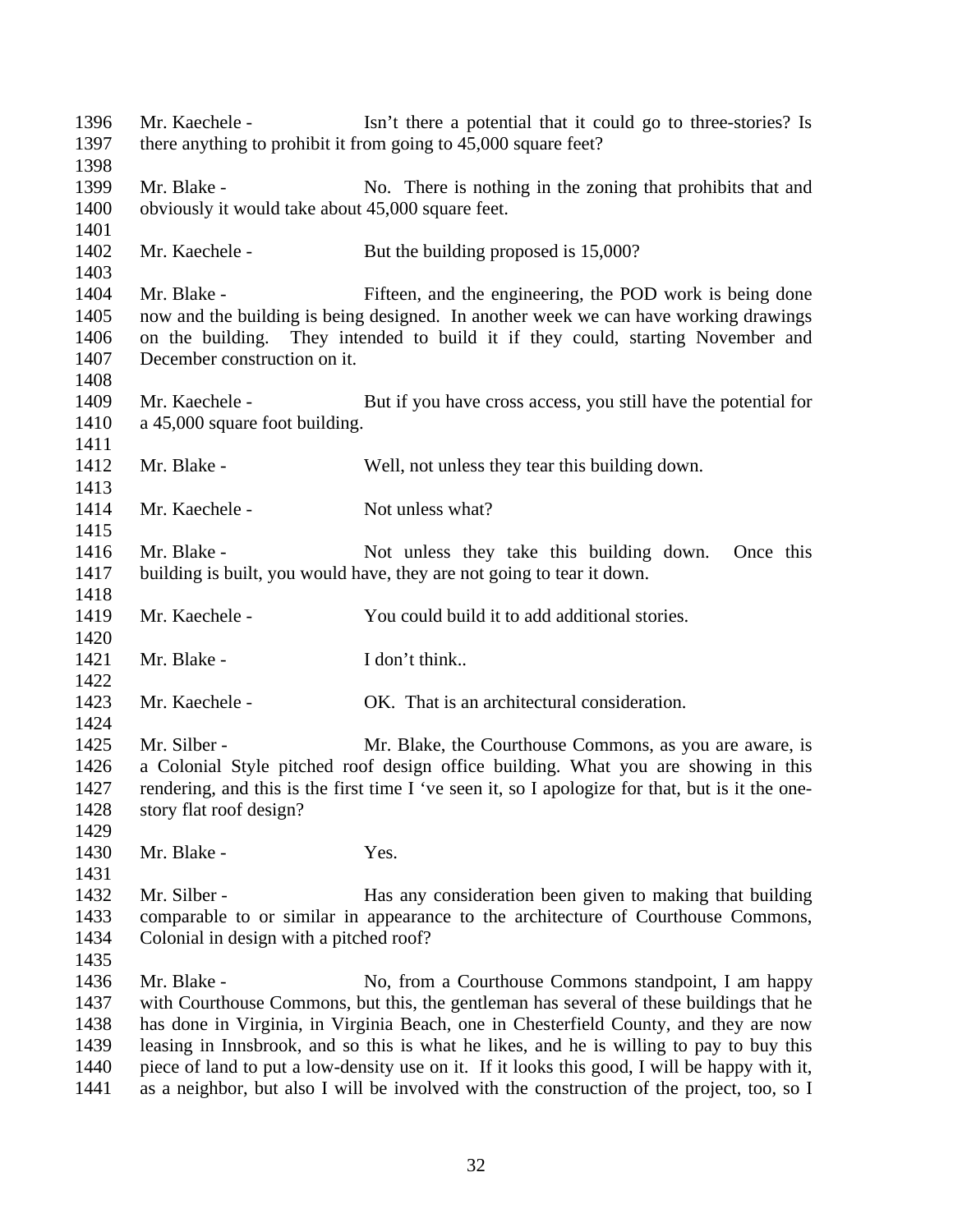will have more input than the average, somebody else might have, and I will be working on the POD. So, I am going to have it look as good, as well as I can have it look, and I am pleased with this and I was going to put a little more color on there, but we will try to just put some brick on there with some different color. I don't know. It is a nice looking building. We will be happy with it.

1448 Mr. Silber - I guess we just need you to write that proffer out, Proffer No. 9, and change the brick percentage, initial it and date it, and I think the Commission is prepared to take action.

Mr. Blake - Sure.

 Ms. Dwyer - What about Proffer No. 10? Did we decide that 10 did not need to be amended? 

1457 Mr. Silber - I did not come up with any language for that.

 Ms. Dwyer - You need sort of a commitment to do that. This proffer doesn't seem to really obligate the applicant to produce the easement. 

1462 Mr. Vanarsdall - No, it doesn't. It just says that we will pursue it.

 Mr. Silber - Mr. Blake, do you believe that there would be some agreement on this cross access and do you believe that can be worked out and these two developments can access each other? 

1468 Mr. Blake - It has more of a chance with a 15,000 square foot building than it does with a 45,000 square foot building, but Courthouse Commons is a business 1470 partnership, there are four people who have it. It is a democratic process to agree to do it, so from a personal standpoint, I have always looked at the two properties as being jointly developed and I am aware of the cross-over there, Dixon-Powers Road. This is something that more people have to have input in than I can. I can't speak for other people.

 Mr. Silber- Do you think you could have that democratic process worked out by the Board meeting?

 Mr. Blake - Yes, I think so. The other partners don't even know that they reduced the size of the building down to this point. It hasn't been discussed at all 1481 since the site plan was created. It hasn't been discussed at all.

 Mr.Vanarsdall - I know this came up earlier, but have you finished with that Mr. Silber, or are you working on how to change that? I am concerned that you have on here that the building height will not exceed three stories. You are not proffering any kind of a rendering tonight. I don't know what it is going to look like.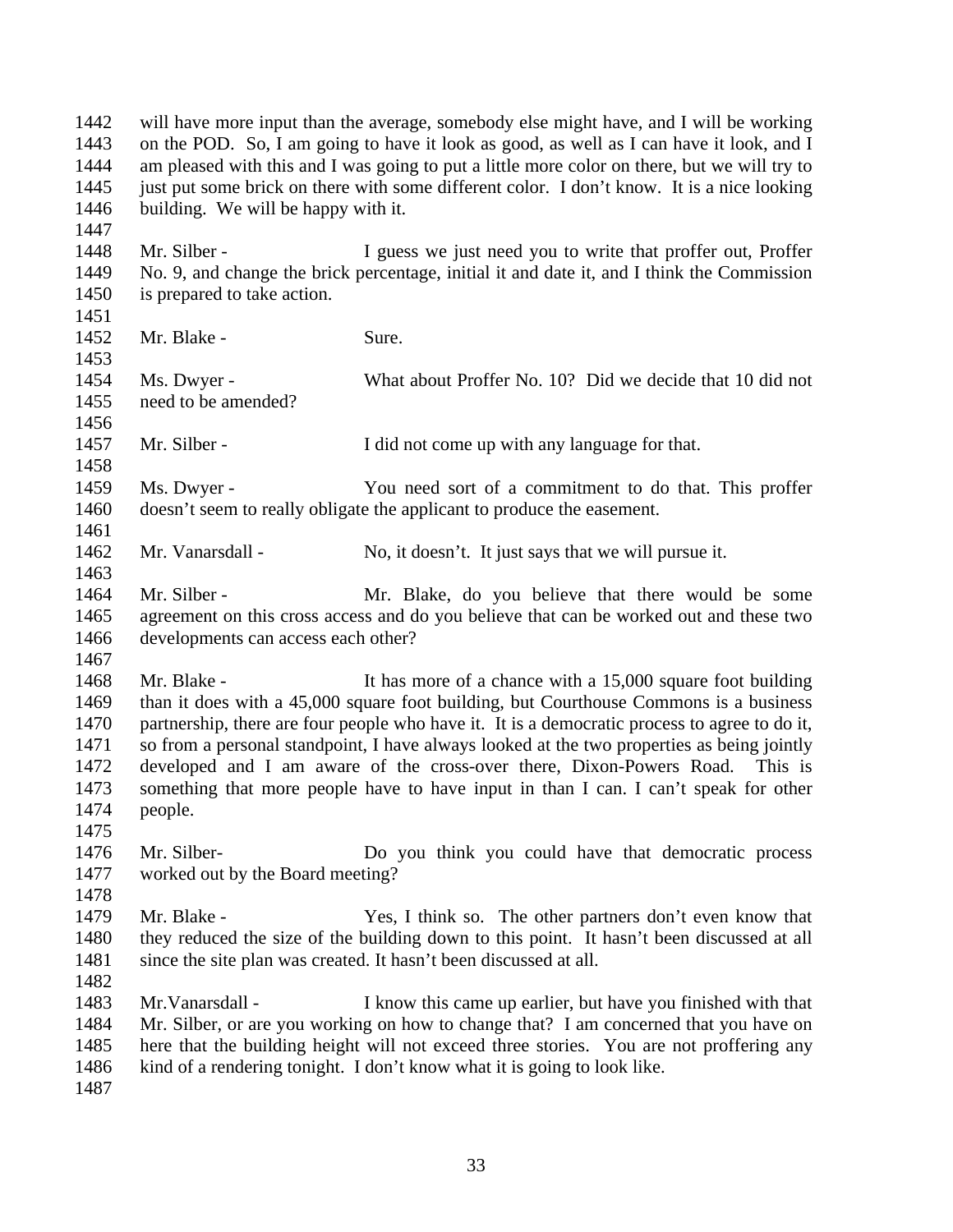Mr. Blake - Well, it is going to brick and it won't exceed three stories, but Courthouse Commons is brick and it does not exceed three stories. That is the same proffer that we had at Courthouse Commons. Mr.Vanarsdall - I tell you, Don, we are going to have to start over. I am not going to accept this like it is, and if you don't want to defer it, I will. Mr. Blake - I would rather not defer it. Mr. Vanarsdall - There is no use to talk about it any longer. We've got things in here that are not right and there is no sense in waiting until the Board meeting, and now we've got this flat roof. It is something, I don't know what it is. It looks like nothing over there, and we've got on here "won't exceed three stories." We just have to start over and work with Mr. Householder between now and 30 days, and if you want to defer it, I appreciate it, and if you don't, I will defer it. 1504 Mr. Blake - I can appreciate, I understand your feelings. However, the zoning request is in with the Land Use Plan, and if I wasn't involved with Courthouse Commons and somebody else was, you probably would not have the advantage that you have now of trying to get adjoining office parks to work together. Staff has recommended it with some issues that they would like to see worked out, and I think that we all have to work together with the staff, the architect and the engineer to bring these things to a conclusion. 1512 Mr. Vanarsdall - Do you want to defer this to the  $13<sup>th</sup>$  of September, or do you want me to? Mr. Blake - I would rather you do it. 1517 Mr. Vanarsdall - OK, thank you. I hope you understand where I stand. Mr. 1518 Chairman, I move that C-46C-01 be deferred to September  $13<sup>th</sup>$  at the Commission's request. 1521 Ms. Dwyer - Second. Mr. Archer - We have a motion by Mr. Vanarsdall and a second by Ms. Dwyer to defer to September 13, 2001. All in favor of the motion say aye. All opposed say no. The ayes have it. The motion carries. The Planning Commission deferred Case C-46C-01, W. Gerald Yagen, to its meeting on September 13, 2001. The vote was 4-0. Mr. Taylor was absent. Mr. Kaechele abstained. **AT THIS TIME THE COMMISSION TOOK A 10-MINUTE RECESS. THE COMMISSION RECONVENED.**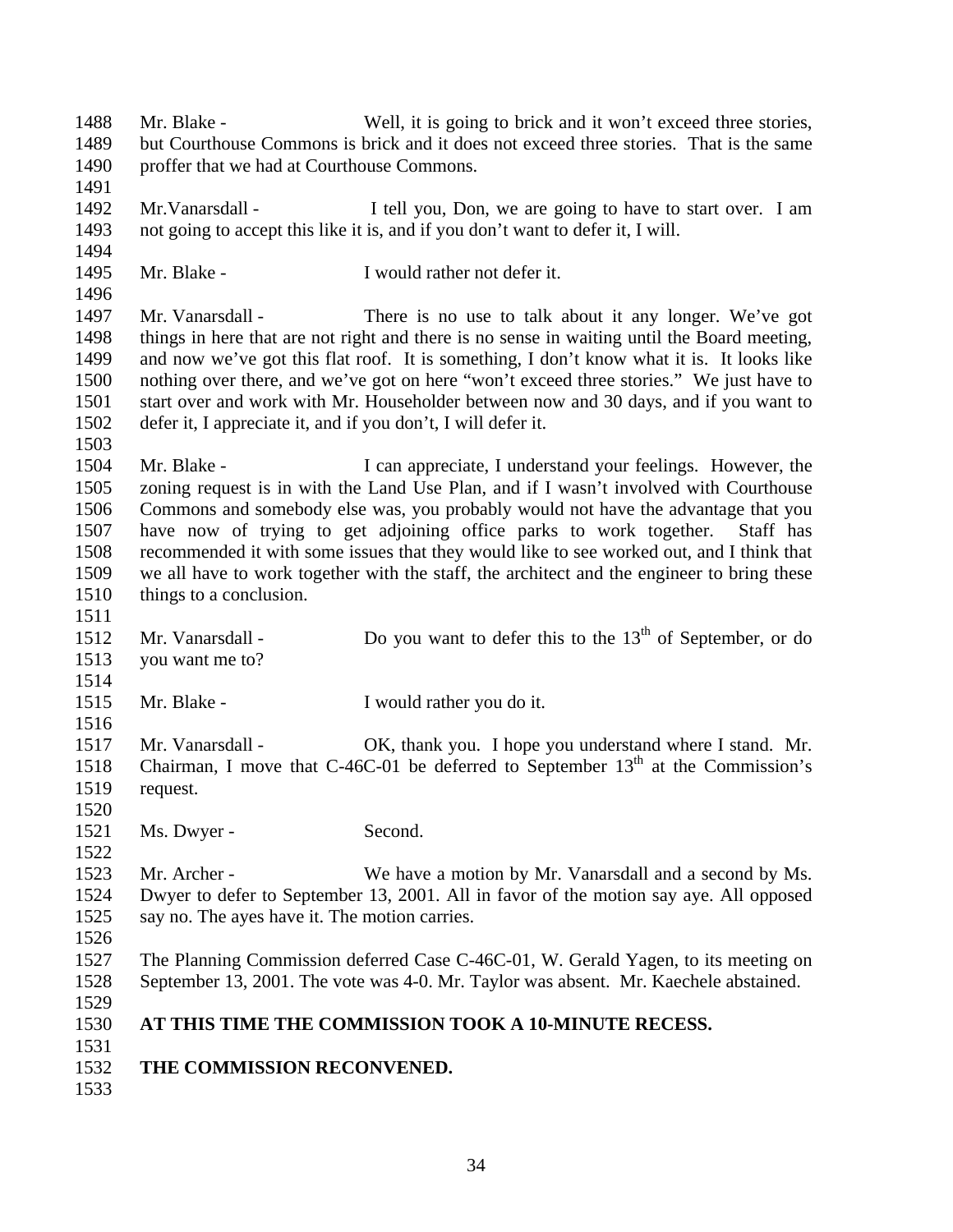Mr. Silber - The next case is C-47C-01 and with your permission I think we'd like to call both of these cases at the same time. They are, more or less, companion cases in the area, so we would like to call both of these cases at the same time and it will require the Planning Commission to act independently on each of the cases.

 **C-47C-01 Atack Properties:** Request to conditionally rezone from A-1 Agricultural District and O/SC Office/Service District (Conditional) to R-5C General Residence District (Conditional) and RTHC Residential Townhouse District (Conditional), part of Parcel 12-A-4B, Parcel 12-A-5, and part of Parcel 21-A-2, containing 33.719 acres, located on the north line of Hunton Park Boulevard approximately 700 feet northeast of Staples Mill Road (State Route 33). Apartments and townhouses are proposed. The R-5 District allows a density up to 14.52 units per acre. The RTH District allows a density up to 9 units per acre. The Land Use Plan recommends Office/Service and Environmental Protection Area.

- **C-48C-01 Atack Properties:** Request to conditionally rezone from RTHC Residential Townhouse District (Conditional) and O/SC Office/Service District (Conditional) to R-5AC General Residence District (Conditional), part of Parcels 13-A- 24 and 21-A-5, containing 23.088 acres, located along the northwest line of Mill Road between Interstate 295 and Long Meadow Drive. A residential subdivision for older persons is proposed. The minimum lot size allowed in the R-5A District is 5,625 square feet. The Land Use Plan recommends Urban Residential, 3.4 to 6.8 units net density per acre, and Office/Service.
- 
- 1558 Mr. Archer Thank you, sir. Is there opposition to C-47C-01? Is there opposition to C-48C-01? All right. We will get to you. Mr. Bittner.
- Mr. Bittner Thank you, Mr. Chairman. I will first address Case C-47C- 01, the apartments. Most of this site would be zoned R-5 and only a small portion would be zoned RTH. The RTH portion would be adjacent to the existing RTH property to the northeast. If approved, this proposal would make the north side of Hunton Parkway mostly Residential and the south side Office/Service.
- 

 Revised proffers have been submitted which address the issues in the staff report. We have handed those out to you tonight. I would point out that we received those today. Therefore, in order to accept them, you would have to waive the time limit. The major additions to the proffers are as follows: An overall density of 300 units has been established. This would equal an approximate density of 12 units per acre on the developable portion of the property. The maximum allowable R-5 density is 14.50 units per acre. A 25-foot landscape buffer has been provided along Hunton Parkway to improve the aesthetics of the development. BMPs would not be permitted in this buffer. Building elevations have been submitted as part of this application. The applicant has proffered that this development would be comparable in style and quality to the illustrations, and these are part of the proffers, although they are not attached to the set that you have, but we do have the pictures here. This is a proffer exhibit for an apartment clubhouse. This is an apartment style (referring to slide). This is another style of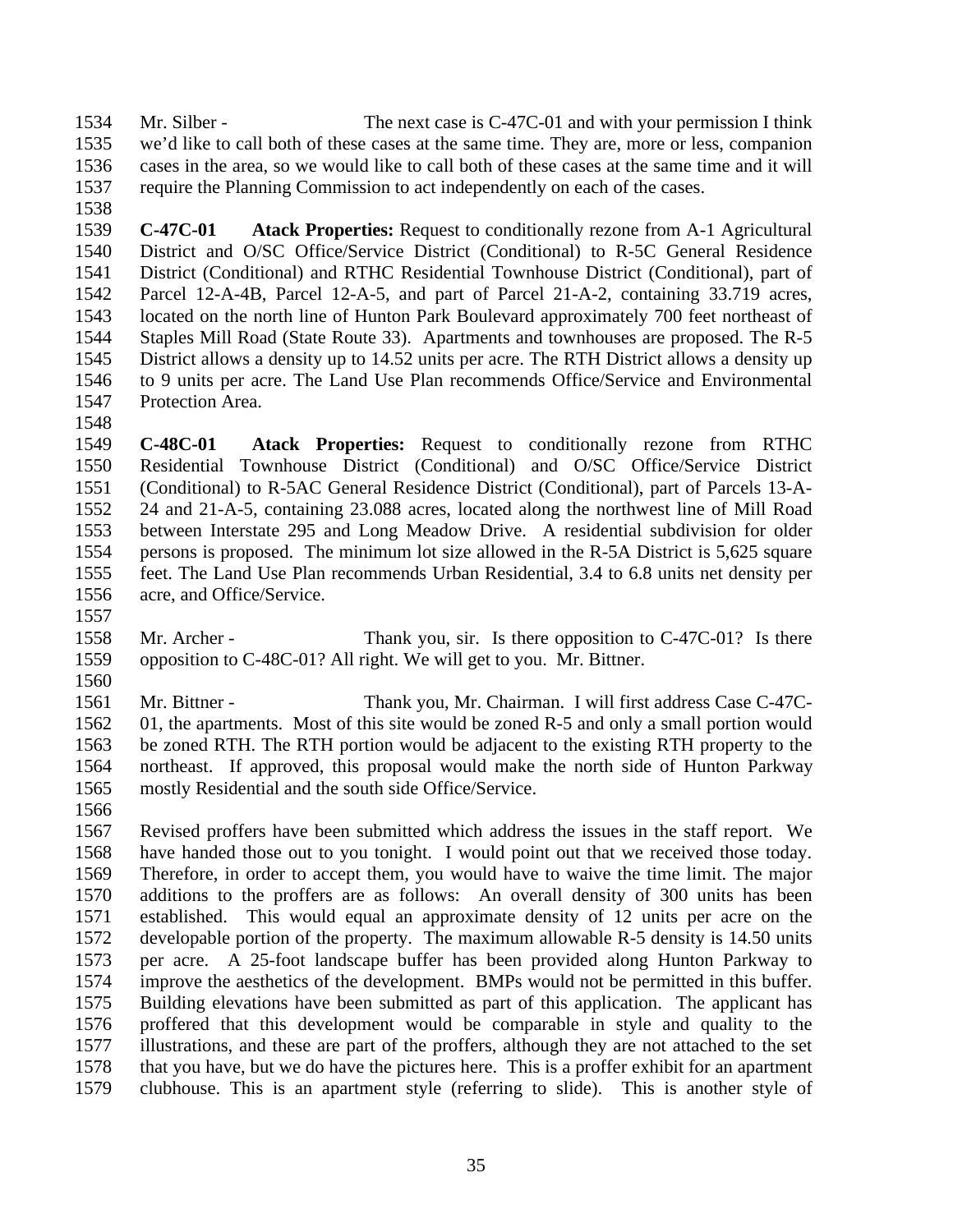apartments, and finally a third (referring to slide). As I said, all four of those pictures have been included in the proffers; however, variations in colors and materials would be permitted. The proffers also state that at least 25% of building exteriors will be made of brick or stone. Recreational amenities have been provided that would include, at a minimum, a community center, a swimming pool and pedestrian walkways. In accordance with the Multifamily Development Guidelines, the applicant has also proffered sound suppression measures between units with at least a 55 sound co-efficient rating, and finally, the applicant has also proffered to rezone flood plain areas on the property to C-1, Conservation. This site is recommended for Office/Service development on the 2010 Plan and the proposed zoning is not consistent with this designation. However, it is compatible with the adjacent townhouse development. The current proffers also address the issues listed in the staff report. For these reasons, staff recommends approval of this application.

 I will also now go into the next case, which is C-48C-01, which is the manor homes proposal on Mill Road. The proposed development is surrounded by the Rock Spring Estates and Chickahominy Branch subdivisions to the northeast, the Holly Grove subdivision across Mill Road, and the Mill Place East and West subdivisions to the south across I-295.

 Let me go to the zoning map, so you can better understand that (referring to slide). Directly west of the site (referring to slide), is more of the Hunton property, zoned Office/Service and Residential Townhouse. Further east along the opposite side of Mill Road is the Hunton Estates subdivision, currently under construction. The applicant has proffered that if access to the property comes from Mill Road, any access to adjacent property would be emergency access only. This means that this proposed subdivision would be effectively separated from the rest of the Hunton property to the west.

 This request would be more compatible with the existing residential development in the Mill Road corridor than the current Office/Service zoning is. The Hunton Estates subdivision basically established Mill Road as a residential corridor. Previously, it had been planned and zoned for Office/Service development. This request would reinforce the residential character of Mill Road. It could also provide further protection to Mill Road by separating the site from the rest of the Hunton property to the west.

 Revised proffers have also been submitted for this case, which do address the issues in the staff report. The time limit would also need to be waived for these as well. The major additions to the proffers are as follows: A buffer has been provided along Mill Road to improve the aesthetics of the site and at a minimum this buffer would be 100 feet wide starting from the edge of the Mill Road pavement. A 35-foot buffer has also been proffered along Long Meadow Drive and the Rock Spring Estates subdivision. That would be the northern border of this site (referring to slide). The applicant intends to preserve existing vegetation within these buffer areas. An overall density of 90 units has been established. This would equal an approximate density of 3.9 units per acre. A building elevation has also been submitted as part of this application (referring to slide). The applicant has proffered that this development would be comparable in style and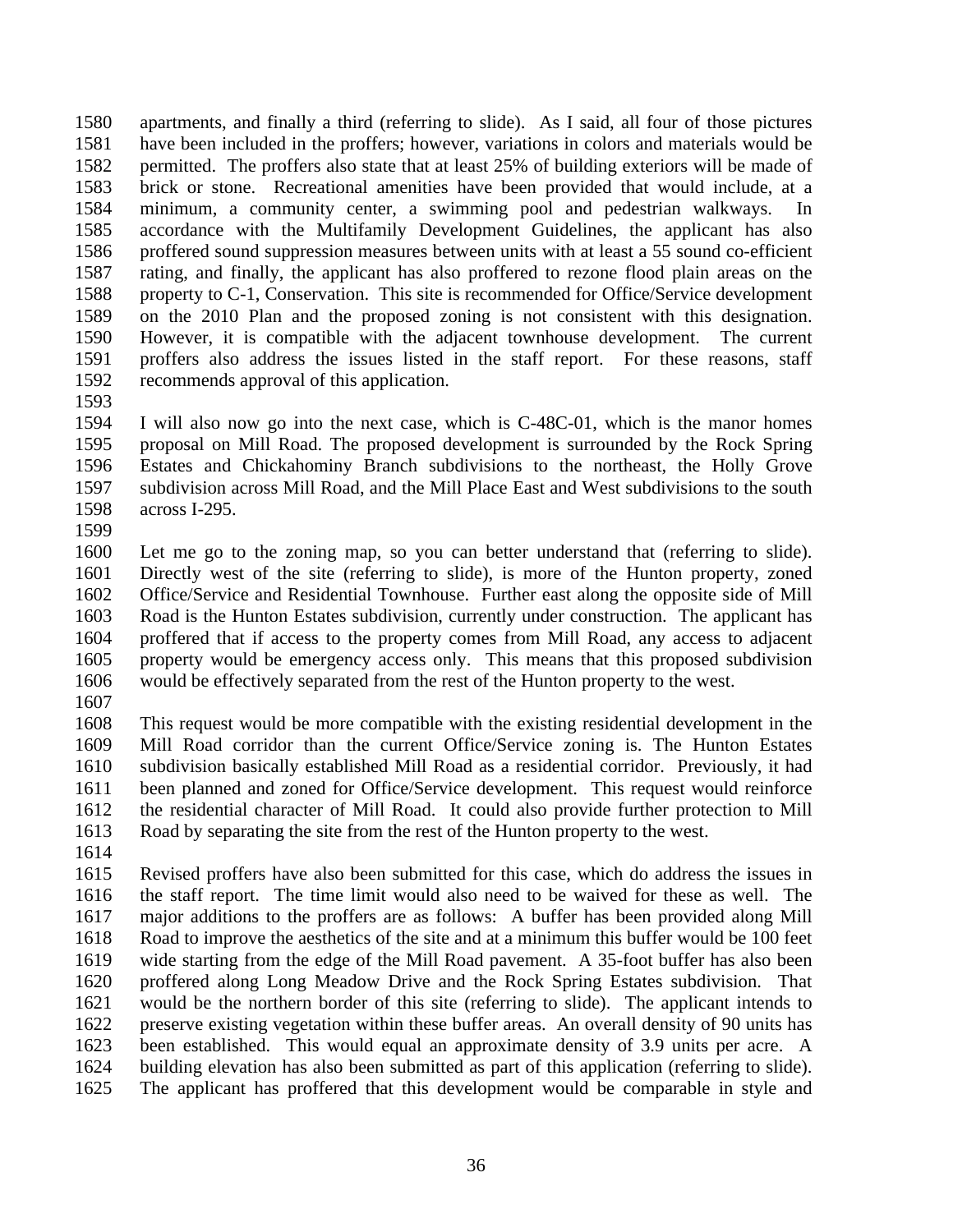quality to this illustration (referring to slide). Again, variations in colors and materials would be permitted under the proffers. The proffers also state that at least ½ of the buildings would have brick or stone fronts. The building elevation shows a two-family dwelling with a common wall in the middle of the structure. The common wall would sit directly over the property line, separating two lots. Finally, in accordance with the Multifamily Development Guidelines, sound suppression measures with a 55 co-efficient rating have also been proffered. A portion of this site is recommended for Office/Service development on the 2010 Plan. The proposed zoning is not consistent with this designation. However, it is compatible with adjacent residential development. The current proffers also address the issues listed in the staff report. For these reasons, staff recommends approval of this application. With that, I would be happy to answer any questions you may have. Mr. Archer - Thank you, Mr. Bittner. Are there questions from the Commission? Mr. Jernigan - Mr. Bittner, did you say only 50% of the buildings will have brick? 1646 Mr. Bittner - Fifty percent of the buildings would have brick fronts, meaning the side that faces the road would be brick. 1649 Mr. Archer - Are there any further questions? Ms. Freye - Good evening, Mr. Chairman, and members of the Commission. My name is Gloria Frye and I am an attorney here on behalf of the applicant, Atack Properties, and also here this evening is Bob Atack, who will also be speaking to you about the elevations that have been filed with this case and the marketing of these projects. 1657 Mr. Archer - Would you like to reserve some time for rebuttal? Ms. Freye - Yes, sir. I was just going to say that I would like to reserve two minutes of time as rebuttal for each of the cases. I would also like to make sure that I have allowed enough time for any one in the audience who might like to speak in support of the case, and I am wondering if at this time we could ask if there are folks that would like to do that, so we can divide up the time. 1665 Mr. Archer - Sure. Is there anyone here in support of the case, who would like to speak to it? I see several. Ms. Freye - OK, thank you. I think that we probably should allow about six minutes between the two cases. Is that doable?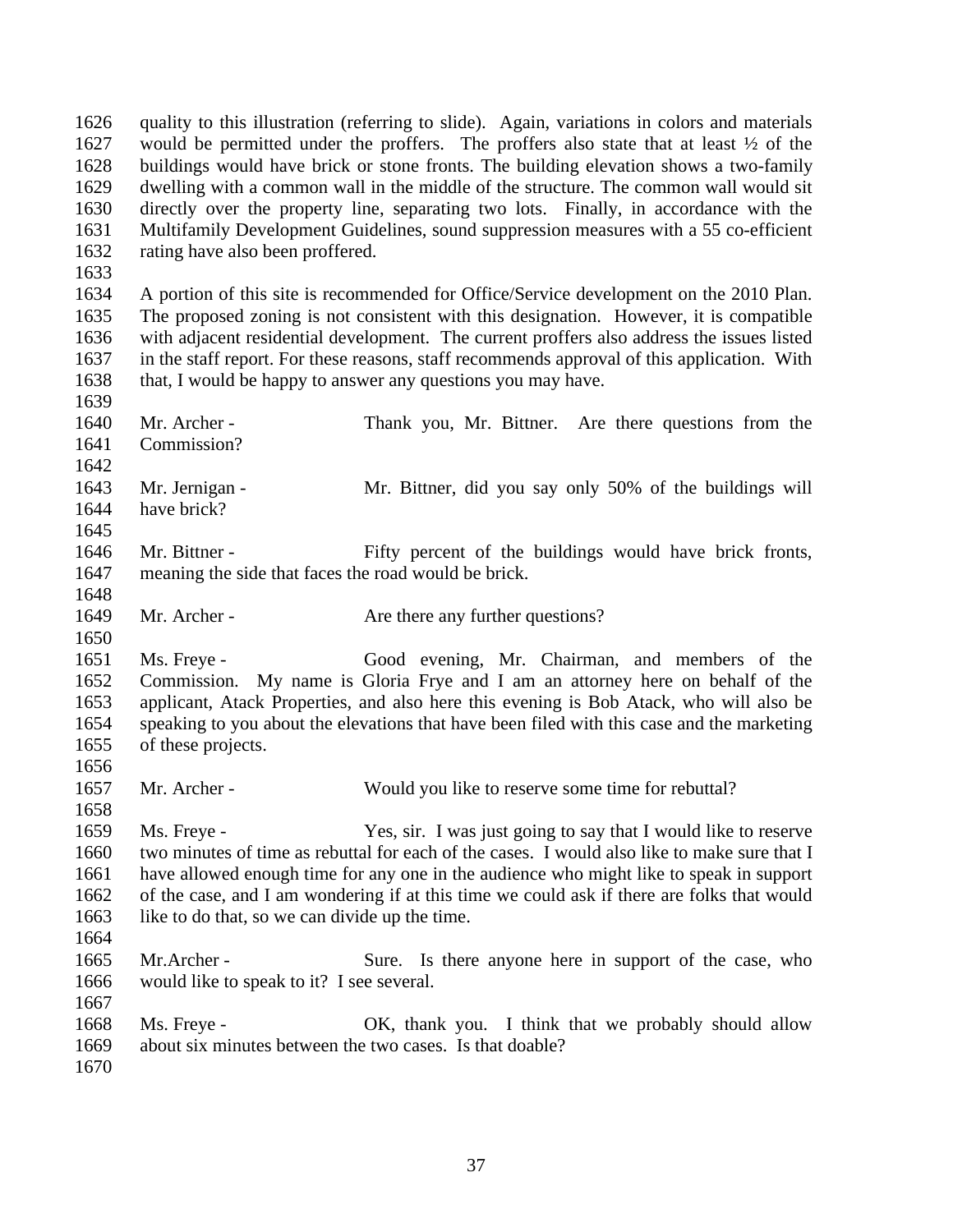| 1671<br>1672 | Mr. Silber -<br>minutes for each case. | I presume. I guess the Commission would like to allow 10                                       |
|--------------|----------------------------------------|------------------------------------------------------------------------------------------------|
| 1673         |                                        |                                                                                                |
| 1674         | Ms. Freye -                            | I would like each of the persons who are here to speak in                                      |
| 1675         |                                        | support of it to at least have a minute or two each to speak.                                  |
| 1676         |                                        |                                                                                                |
| 1677         | Mr. Archer -                           | We can kind of judge that by the time that you take.                                           |
| 1678         |                                        |                                                                                                |
| 1679<br>1680 | Ms. Freye -                            | OK, that sounds fine.                                                                          |
| 1681         | Mr. Archer -                           | Would you like two minutes on each, or                                                         |
| 1682         |                                        |                                                                                                |
| 1683         | Ms. Freye -                            | I would like probably two minutes rebuttal and that is                                         |
| 1684         |                                        | enough for both. Thank you, and if you will guide me about the time, I would appreciate        |
| 1685         | it.                                    |                                                                                                |
| 1686         |                                        |                                                                                                |
| 1687         | Mr. Archer -                           | We always make a concerted effort to do that.                                                  |
| 1688         |                                        |                                                                                                |
| 1689         | Ms. Freye -                            | I know that I can depend on you to do that. Some of you                                        |
| 1690         |                                        | on the Commission are familiar with the history and background of this Hunton tract. It        |
| 1691         |                                        | is a very large piece of property, over 400 acres when it was originally rezoned, and          |
| 1692         |                                        | zoning was A-1 and some industrial on part of one side of Mill Road and agricultural on        |
| 1693         |                                        | the other. And, that was about 10 years ago, and then it was owned by RF&P who went            |
| 1694         |                                        | through the zoning process to get it rezoned Office/Service with some residential town         |
| 1695         |                                        | homes on the portion of the two cases that are before you tonight affect. During that          |
| 1696         |                                        | time, there was a lot of involvement with the community and the neighbors about that           |
| 1697         |                                        | case. It was a large case and they had a lot of meetings, and as a result of it, it turned out |
| 1698         |                                        | to have a lot of proffered conditions that were built in to protect the single-family homes,   |
| 1699         |                                        | both along Mill and Rock Springs Estates. One of the things I would like to point out is       |
| 1700         |                                        | that the land that backs up to Rock Springs Estates is not part of either of these cases.      |
| 1701         |                                        | The town homes and the proffers that are on file with that are not being effected or           |
| 1702         |                                        | changed, so that the fence and the buffers all stays in place for Rock Springs Estates.        |
| 1703         | That is not being changed.             |                                                                                                |
| 1704         |                                        |                                                                                                |
| 1705         |                                        | Rezoning this acreage to permit multifamily would be compatible with the residential           |
| 1706         |                                        | town homes that are being developed now where you see the RTHC on the screen                   |
| 1707         |                                        | (referring to slide), and that would replace Office/Service with this rezoning, would          |
| 1708         |                                        | replace it with residential so that, as Mr. Bittner explained, you basically would have        |
| 1709         |                                        | primarily residential development north of Hunton Park Boulevard. The apartment                |
| 1710         |                                        | development would be, as the crow flies, about a mile away from the closest property in        |
| 1711         |                                        | Rock Springs Estates. It by car is more like three miles away. All the traffic from the        |
| 1712         |                                        | apartment complex would be from Hunton Park Boulevard off of Staples Mill, so we               |
| 1712         |                                        | don't entigipate that there would be any traffic problems and actually the traffic             |

1713 don't anticipate that there would be any traffic problems and, actually, the traffic 1714 generated from the apartments would be less than what the Office/Service would generate 1714 generated from the apartments would be less than what the Office/Service would generate<br>1715 today. Mr. Bittner has done a wonderful job going through the proffers. There are other today. Mr. Bittner has done a wonderful job going through the proffers. There are other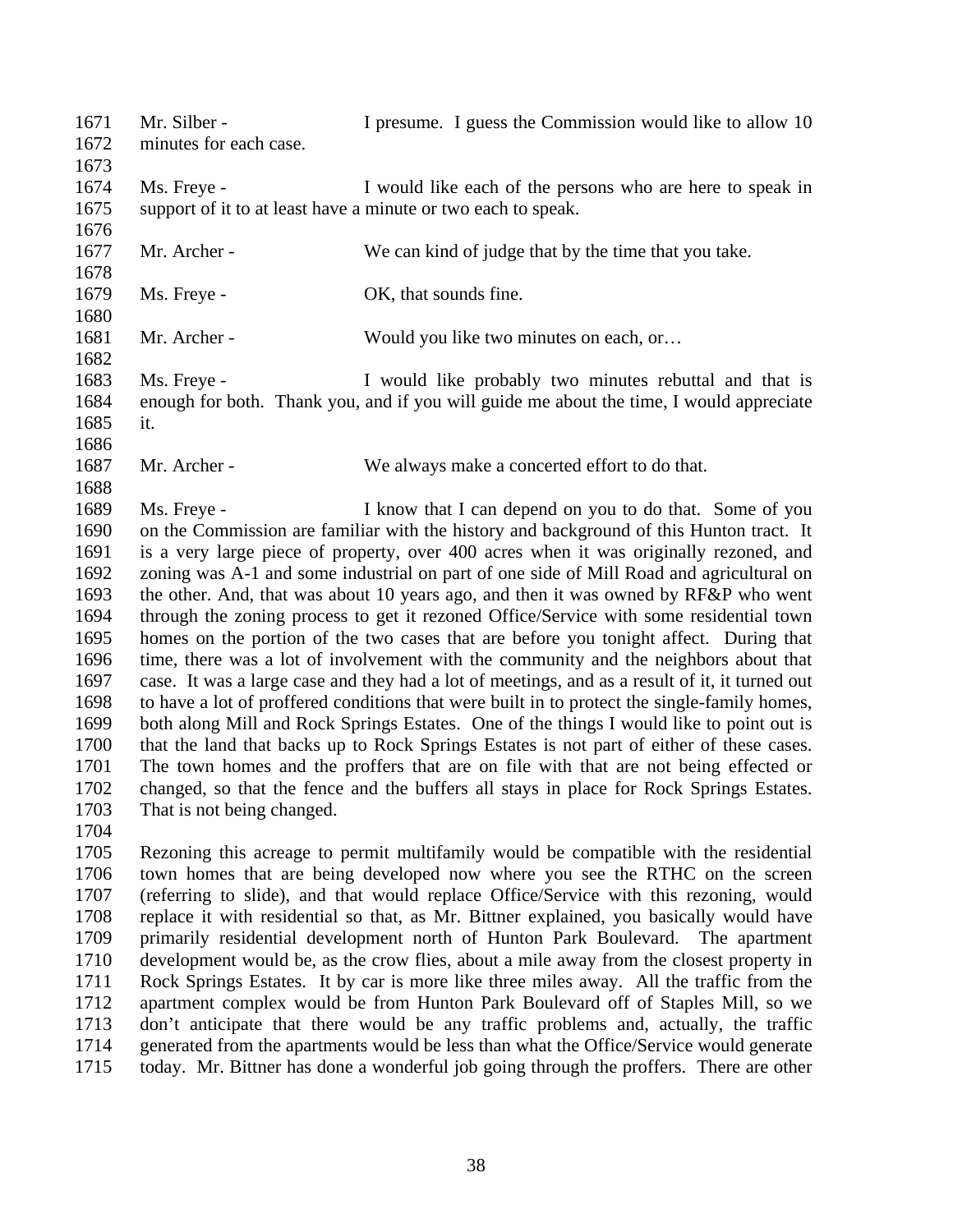proffers in there, but they are proffers that you typically see, so unless you have questions about these, I won't go over that.

 The change in zoning is compatible with the other residential development. Like I said, it would generate less traffic and would not have any adverse impact on the surrounding properties. The apartments are going to be marketed as high rent apartments; a higher socio-economic resident is being marketed for these projects. In the staff report, you note that the School System did look at this request to evaluate whether the school system could accommodate children, school-age children that might be residents of the complex. The School System determined that with these apartments that it could generate 64 school-aged children. That study did not take into account the higher socio-economics of the residents that would be marketed for this, and based on a study that, I know you heard from Mr. Cecil Sears earlier today, on a study that he did, they looked at the higher rent apartments in the County and found that the higher the rent, the fewer the school-aged children they generated. So, we believe that based on that information they provided in his study that we would expect probably in the neighborhood of 20 school-aged children to be generated. And, in any event the school system did say that they could accommodate that number of school children. I will be glad to answer any questions that you might have about the proffers or the zoning, but then I would like to go on to the manor homes discussion, if that is all right with you.

1737 Mr. Archer - Mr. Vanarsdall, is that all right with you? Are there any questions from the Commission?

 Ms. Freye - On the retirement community on Mill Road, Mr. Atack is proposing to develop a 90-lot subdivision of manor homes that are age restricted to 55 years of age and older. That is on about 23-acres, west of Mill Road, and the property would need to be rezoned to R-5A. When you have an age-restricted community, it is intended and operated for persons who are 55 and older. That requirement in compliance with the law is that the possibility of either a property management company or a homeowners association to, I guess, really enforce that proffer. And, also I guess you have a lot of self-policing in that kind of community, so it typically has not been a problem with that kind of proffer. As Mr. Bittner stated, I think one of the most important proffers in this case is that if access is to Mill Road, there will be no connection to Hunton Parkway (referring to slide). That was very important to the neighbors when this case was rezoned ten years ago, is that Mill Road, as a residential rural road would not be subject to office/service traffic, either the volume or the type of traffic that the Hunton Park Boulevard would have generated, and for that reason there was no access to Mill Road. This case, however, is very different. This case would propose single-family that are age-restricted so that the type of traffic that would be accessing Mill Road is going to be less volume than normal single-family and not have the impact at the peak hours, just as Mr. Foster explained in the previous case to you this evening. We have restricted the density to 90, which also controls the trips per day, which, according to the numbers that Mr. Foster was talking about earlier, really gets the traffic per day, in the neighborhood, of about 500 vehicles per day. And, Mr. Jernigan, one of the things I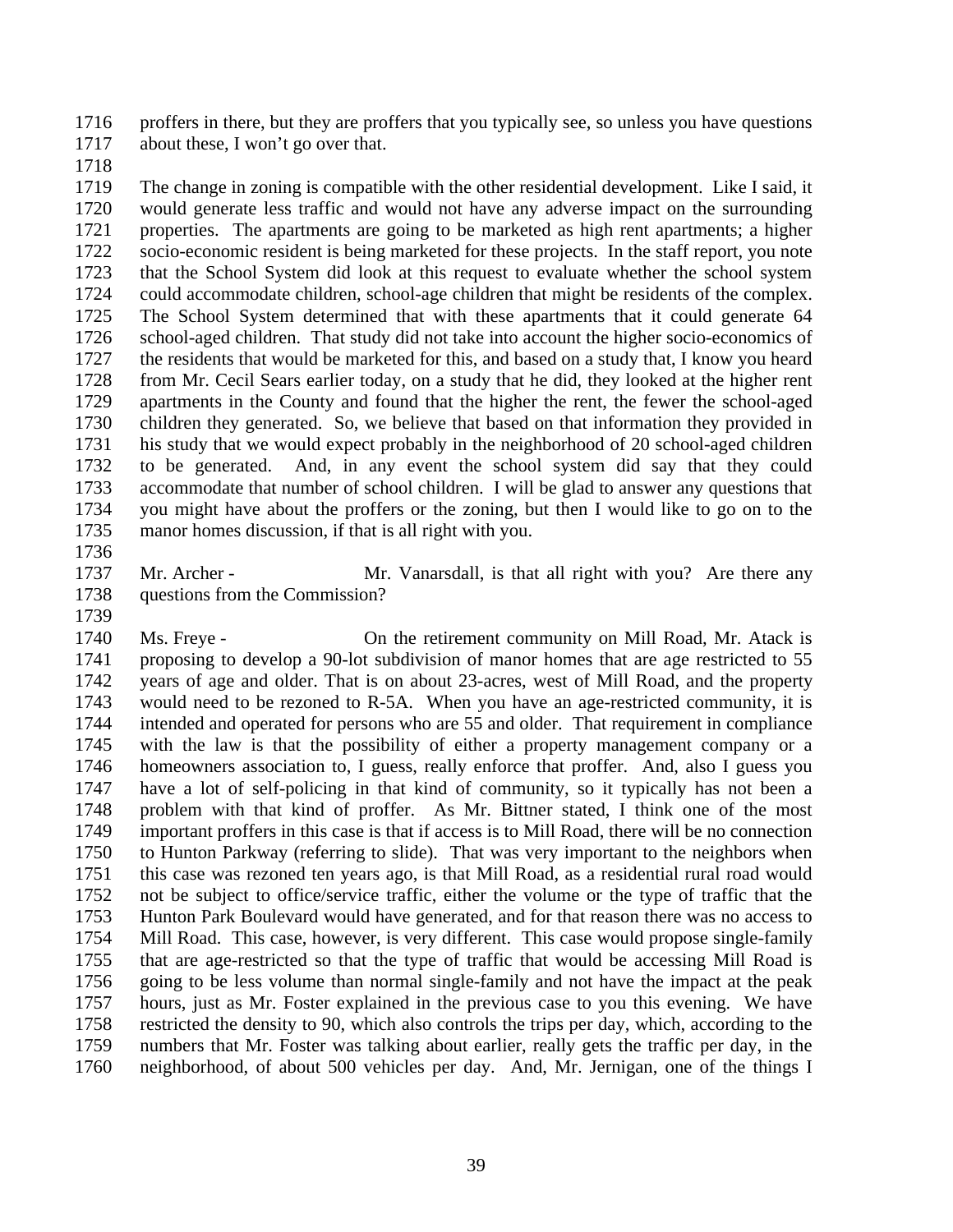wanted to clarify is on the brick on the fronts of the homes. That would be a minimum. There very well could be more and we expect that there would be, but that is a minimum.

 We feel that rezoning this property to manor homes, an age-restricted community, is an improvement, because the way the property is situated now with office/service, you could have an office/service warehouse within 100 feet of Mill Road, maybe even as close as 50-feet to Long Meadow Drive, which would really change the rural character and the residential character of Mill Road, whereas having the retirement community there, you have homes that are very attractive to the community, very compatible with the other residential development on Mill Road, and something in keeping with the character of the community. Rezoning this property to permit the manor homes would not have a negative impact either on the schools or the roads, and with the high quality that has been proffered in the proffers as far as elevations and the design and materials, we feel that it would be an asset to the community and really serve the community better than the office/service zoning that is there today. As Mr. Bittner pointed out, it would also give greater protection to the single-family homes from the office/service development that be occurring south of Hunton Park Boulevard.

 In the staff report, in looking at the traffic situation, which was one of the concerns that we heard from the neighbors, the conclusion was that the road network really was adequate to handle this traffic. Actually, the staff report looked at a full build-out, not even as restrictive as we have made it. We feel that there is still a need for retirement communities and for this type of housing, and at this time, unless you have questions of me, I would like to turn it over to Mr. Atack so he can talk to you about the elevations 1785 that have been filed with this case.

 Atack. 

1787 Mr. Archer - All right. Any questions for Ms. Frye? Good evening, Mr.

 Mr. Atack - Good evening, Mr. Chairman. My name is Bob Atack and the applicant before you and in the essence of time; I think I would like to try to address three specific issues. One is, as Ms. Frye has aptly identified the age restricted, we in the marketing side of this scenario prefer to consider it age qualified. There are 10,000 people every day turning age 50, and this market is becoming a very popular market and this product is something that we have recently in the last couple of years had a lot of experience in. We are doing a major development on Staples Mill Road. We have had over 200 inquiries on that project just off of the sign, so we are very cautiously optimistic about the opportunity of this community, but also we believe that with the architectural requirements and the economic involvement that we will make as far as a commitment to this property, that it will be a great, great compliment to the rest of the components in the Mill Road Corridor.

 No. 2, I refer to the apartments, and they really are truly luxury apartment homes. This apartment development will be the most expensive development that we have seen in Henrico County in the last years. Most of the development has occurred in the Nuckols Road Corridor. There has been a great demand for it there. We believe that we will be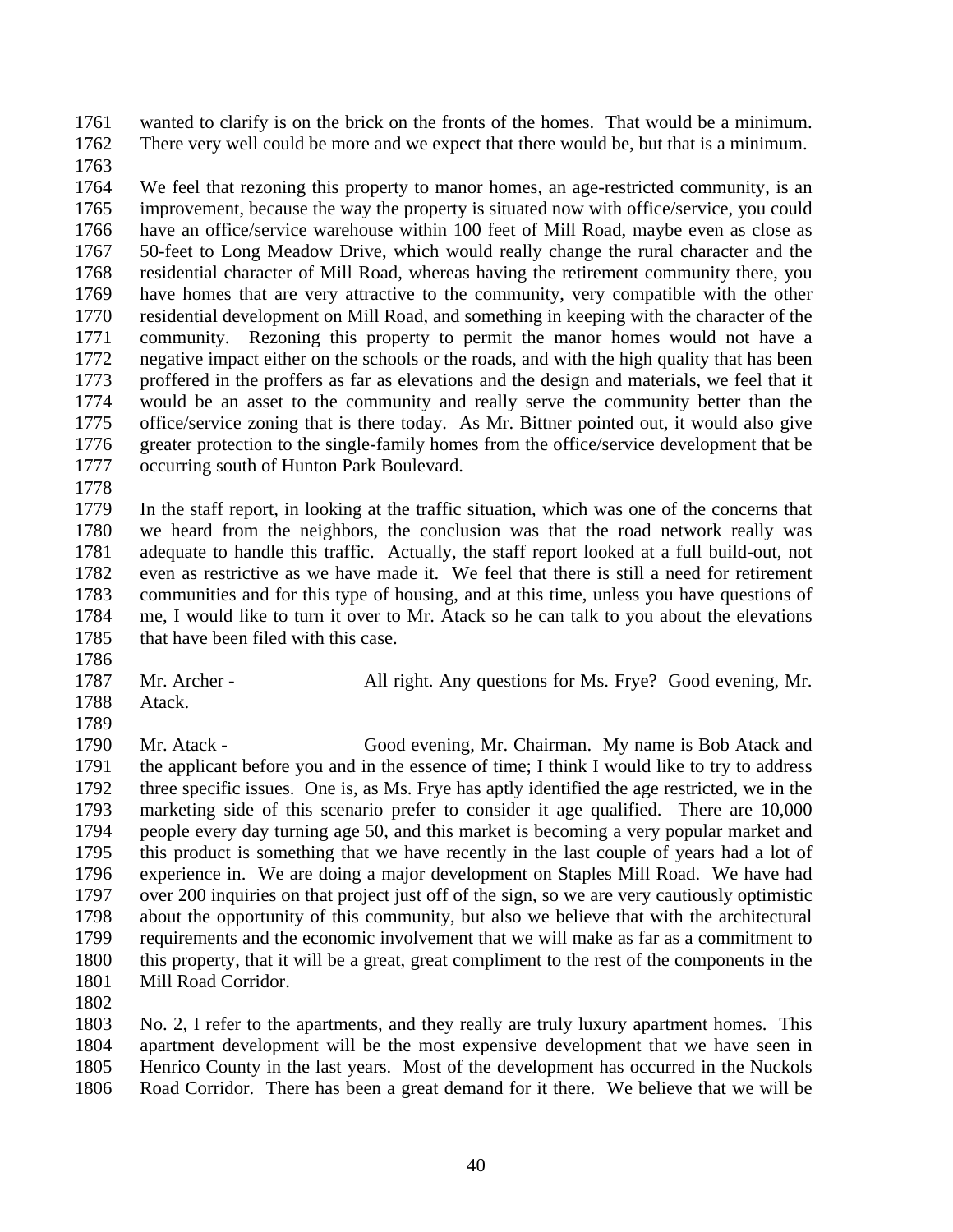able to take this mark up another notch. We have a product that has an attached garage. It is an amenity in the luxury homes. This is something we have not found in the market to date. We also are proffering a minimum of a 5,000 square foot amenity package. The clubhouse, which is pictured before you on the left (referring to slide), will have a minimum of 100 square foot exercise room. It will also have an aerobics room. It will even have something that – we don't have a picture of it with us – but it actually has a theater in it, a recessed theater, not one for commercial use, but one for luxury apartment home residents. The average income will be in excess of \$60,000. The residents here will be primarily employed in the Innsbrook and western Henrico County Corridor.

 They are the two major points that I wanted to mention regarding the product, but my third issue, and my final one is this, and I appreciate the fact that these folks have come out tonight, because I think there is one significant concern of all, and it has been ever since this property was developed or rezoned in 1990, and that is access to Mill Road from Hunton Park. Access to Mill Road, as well as the traffic for our age-qualified homes, could produce on this road, I think, is in my opinion, the single biggest concern of the residents. When we met about 10 days ago, we made a commitment to have a traffic study done on this, and the impact of that study provided. We have committed to that and we have the study under process now, and will be having that available as soon as it is complete. We will also have another study done once the elementary school is open, because it is somewhat of a traffic generator itself, so we will have a traffic study that requests the impact today in the area as well as the traffic impact when the elementary school is opened, and we would like to think that that might be a help to those people who are genuinely concerned about the traffic on Mill Road. I will be glad to answer any questions that you might have. I apologize. We have one exhibit. I can show you the proposal for the age-restricted homes. Thank you, Mr. Bittner. The significance of this layout (referring to slide) that I proffered is that it shows – it will show – that we have a commitment to maintain the natural buffer that exists along Long Meadow and at the intersection of Long Meadow and Mill Road. That is a mature corner of trees, heavily wooded, not our typical Pine trees that look like woods, and we made a commitment to maintain 100-foot natural buffer at this section. The current proffer today allows for a 50-foot buffer, but it has the ability to have the entire area re-landscaped, so what we are providing is that this natural buffer will be maintained. We also show this to reflect the fact that, onto Mill Road the way it is designed now, and if you have any questions I will be glad to try and answer them. 

| 1843<br>1844 | Mr. Archer -<br>Atack? | Thank you, Mr. Atack. Are there any questions for Mr.                    |
|--------------|------------------------|--------------------------------------------------------------------------|
| 1845         |                        |                                                                          |
| 1846         | Mr. Vanarsdall -       | Mr. Atack, you say that on the far left is the $-$ you call it a         |
| 1847         |                        | clubhouse? In here you call it a community center. Is it the same thing? |
| 1848         |                        |                                                                          |
| 1849         | Mr. Atack -            | Yes, sir.                                                                |
| 1850         |                        |                                                                          |
| 1851         | Mr. Kaechele -         | Do you recall the timing for the elementary school? Was                  |
|              |                        |                                                                          |

that part of the bond issue?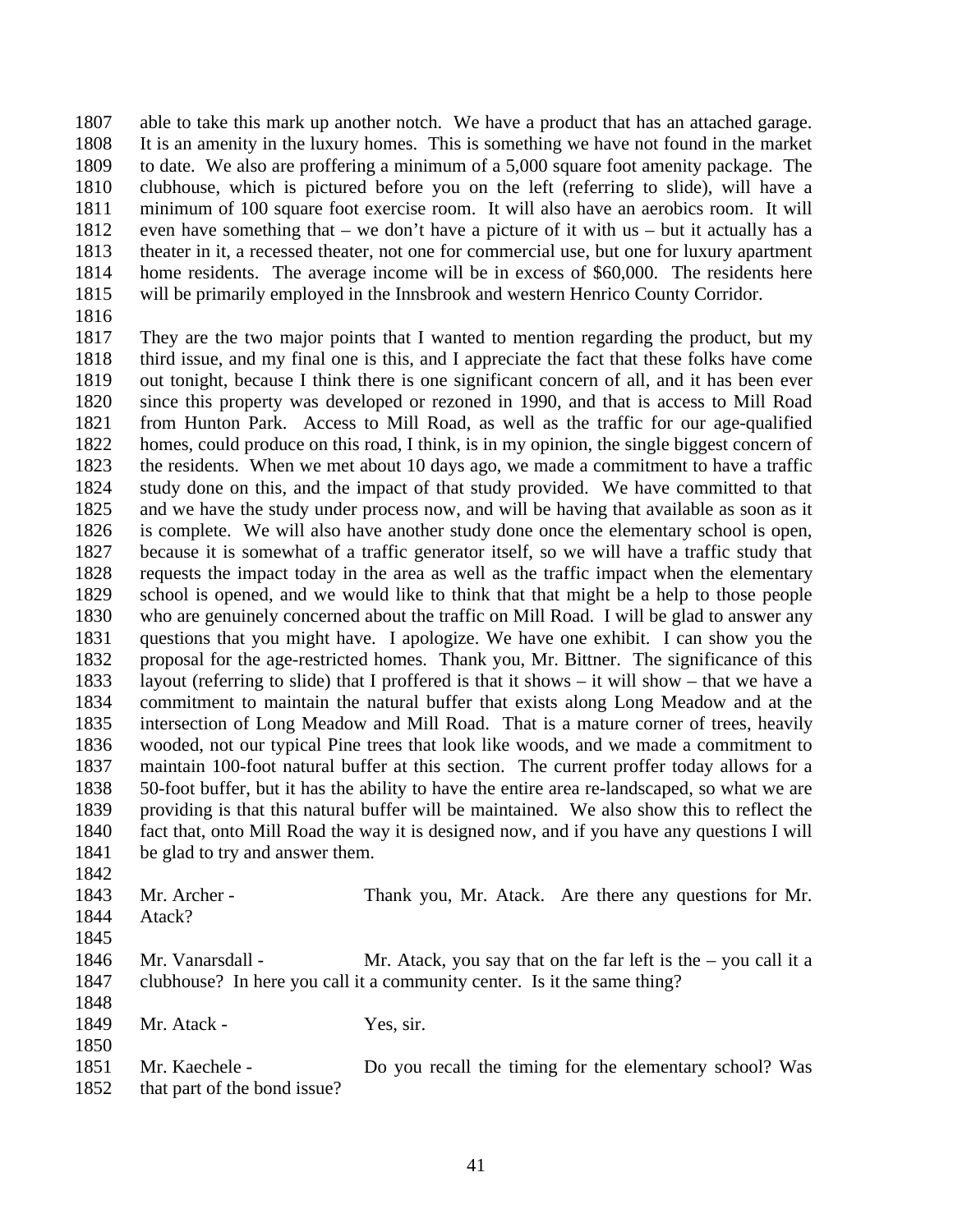Mr. Atack - The bond issue, Mr. Kaechele, included a middle school site on Staples Mill Road. Are you referring to the site, the school site that is across the street, the one that was acquired? Mr. Kaechele - The one you referred to. Yes. I thought you said an elementary school. Mr. Atack - Excuse me. I apologize for misarticulating that. What I am referring to as far as the traffic study, the traffic impact, the residents who are here tonight who live in this community and also their children in the existing Glen Allen Elementary School. So, our traffic study that we are doing now, and once school is open, 1865 so we can reflect the impact of the traffic at that time. Mr. Silber - You have about 3-1/2 minutes per case left. Ms. Freye - Since we do have some time left, then I think it would be a good time to ask those folks who would like to speak in support to come to the podium. Ms. Barbara Corsan - Mr. Chairman, and Board of Supervisors (sic), my name is Barbara Corsan. I live at 11754 Mill Road. I actually live on the Mill Road Corridor. I am very familiar with Mr. Atack, Atack Properties, and many of their developments in the area. I have seen them. I have looked at them. I have looked at Ash Creek, The Village, The Woods, Stonewall Manor, Magnolia Ridge, Cedars and now he is in the process of working on Hunton, which is also on Mill Road. Yes, as all of us neighbors in the area know, there is big change coming. It is inevitable. This property is owned by developers and other people, not the people who live on the road. I have seen the options placed before us, whether it would be to have warehouses put on this property that would back up to our road, or to have more homes put on the property and have it developed, such as Mr. Atack is proposing, and I am in full support of having homes put there. I think it would look much nicer on our road. His development would be pleasing to the eye, and I do not think it would be as big an issue as it may appear this evening, as more people talk about it. But I just wanted to say that I am a proponent of this change. I think it would be very good. I think the development would be very nice for the community. Mr. Archer - Thank you, ma'am. 

 Mr. Talmadge Harris - Thank you. My name is Talmadge Harris and I have lived on Mill Road with my wife for 16 years, and we moved to this area because of the rural flavor, but knowing that it was going to change and it was becoming more suburban as we had spent our time there. We are currently sitting right in front of Hunton Estates, so I can personally attest to having watched that process. I can assure you that the property is being handled in a very high quality fashion and I support this project specifically because it is more in keeping with the character of the road, and there may be some discussion on what that means as opposed to a long office or warehouse yet to be determined, I'd much prefer to drive across 295 coming home and instead of looking off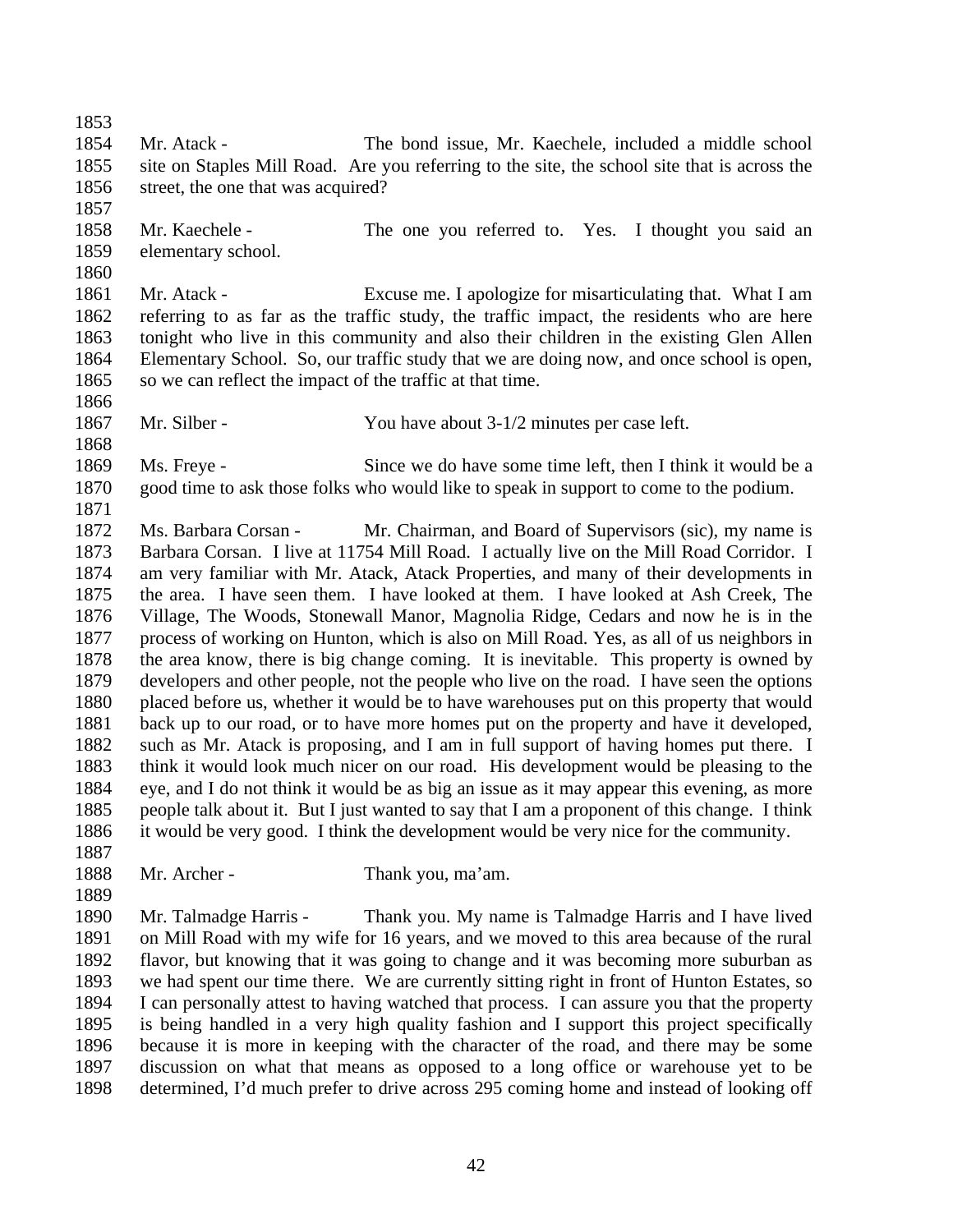to the left and seeing the entrance to my community, that last corner of Henrico County, instead of it being an office building of some undetermined quality, I'd rather see people living there, and I do believe that these age-qualified homes have a minimal impact to the traffic and to the schools. That can be debated, but certainly compared to other alternatives that could have gone there, I would prefer this certainly. Thank you. Mr. Archer - Did you say your name was Mr. Share? Mr. Harris - I am sorry. I say it so fast. I am Talmadge Harris. Mr. Archer - Thank you, sir. I appreciate that. Mr. William Elmore - Ladies and gentlemen, my name is William Elmore and I have lived on Mill Road for 60 years, and I live to the east of this property and the entrances have been probably the biggest dispute on there, but there is a four-lane area right in there, and I have no opposition to it. Everything I have ever seen that Mr. Atack has done, and I have seen some of his projects, have always been real well done. I trust his ability now for the area to be a nice thing. I have lived there like I said for 60 years. I hate to see the progress but it is there. There is just nothing that we can do about it. So, I am not opposed to it. Thank you. Mr. Archer - Thank you, sir. Is there anyone else? 1922 Mr. Silber - You may need to make a decision. You have about three and a half to four minutes left combined on these cases. Mr. Hade - Ladies and gentlemen, Maurice Hade is my name and I live at 11543 Wood Brook Road, Rock Springs Estates, and in looking over this project, this manor home has a great deal of appeal to me, being over the 55 age category, because I am seriously considering selling my home and moving into this upscale development. Thank you very much. 1931 Mr. Archer - Thank you. Is there anyone else? All right. So, now we will hear from the opposition, and the same rules will apply that we had. We have 10 minutes per case. So, who is first? Please state your name and address for the record. Ms. Lynn Stevenson - Good evening, Mr. Chairman, and member of the Board. My name is Lynn Stevenson. I live at 11529 Wood Brook Road in Rock Springs Estates, and have lived there for over 16 years. I was active in the original zoning case over 11years ago for the Hunton property. It was of utmost importance then, and I feel that it still is, to limit the amount of traffic on Mill Road. The whole intention in the original zoning case for the grade separation of Hunton Parkway was to avoid accessing Mill Road. Since then, Mr. Atack has purchased the property on the east side of Mill Road for his Hunton development, and we have had many opportunities to chat. He was even a guest in my home when we met with neighbors to discuss this plan. The main concern we all voiced was the ever-increasing traffic on Mill Road. Since then, Mr. Atack has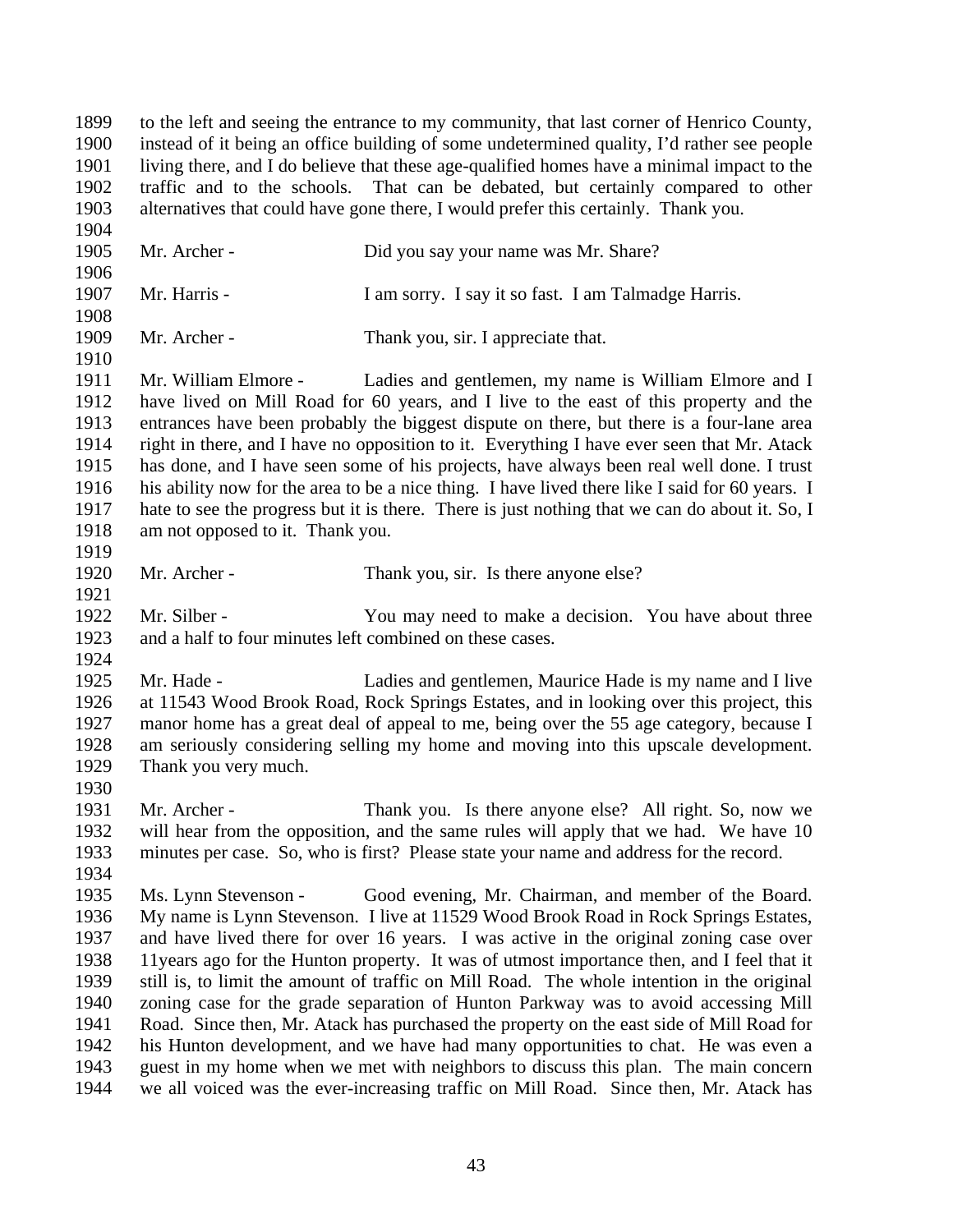rezoned his Hunton parcel to allow him to construct 166 new homes. Also approved at that same time were plans for Henrico County to construct a middle school at the northern boundary. Currently there are at least 70 new home sites being developed in Rock Spring Estates. Mill Place has been approved to add at least an additional 25 homes, and Arbill Acres on Mill Road is rumored to open 40 lots. I am not opposed to Mr. Atack's intended plan to construct upscale age-restricted units abutting Mill Road. What I am opposed to is the proffer which would allow Mill Road to be the main access. Once again, I reiterate, the main intention of the community in the previous rezoning case was exactly to avoid this situation. As we heard, the traffic survey is currently underway. In my opinion, this is totally useless, since it would be based on current occupancy rates and would not include the nearly 300 additional properties, which are for sale in the area. Once again, I emphasize, view the numbers that I have here from the Henrico County Planning Office. They predict that the age-restricted units would generate approximately 1,500 trips on Mill Road, not the 500 as previously stated by Mr. Atack's attorney. That number comes to over 4,500 when you include the parcels are zoned for residential occupancy that are currently for sale. Adding to that, 1,600 vehicles that Mill Road is currently carrying, and that is also from the Planning Commission (sic), results in a staggering 6,000 per day, on a two-lane divided road, with no shoulders, just ditches on the side, and according to County officials, no plans for improvement. Please remember, I did not even touch on the traffic generated by the Glen Allen Elementary School nor the proposed middle school. I would like to ask the Planning Board (sic) to please deny the proposed rezoning as it now stands. As I stated earlier, my intention is not to deny Mr. Atack the opportunity to build these units, just to turn the major access from Mill Road to Hunton Parkway. Thank you.

- 
- 

Mr. Archer - Thank you, Ms. Stevenson.

 Mr. Wade Kizer - Good evening, Mr. Chairman, and members of the Commission. My name is Wade Kizer and I live at 11621 Chickahominy Branch Drive. I've been there since 1992. I am opposed to both of these cases, but preliminary to that, I would say that both cases are not even ripe for discussion. I say that for these reasons: There has been very little notice to the homeowners who are going to be affected by these cases. The blue signs that the County put up just a little bit over a week ago, I think I talked to Mr. Bittner this week, and I think he told me that July 30 or 31 is when the signs were put up. He told me that the County policy was to give at least 10 working days, and that hasn't been given in this case. Everybody who has been involved in the many attempts to rezone this property over the last six, seven or eight years knows that it has generated a huge amount of interest. There was one meeting. I met at one of the churches and some 200 people attended because there is so much concern about rezoning this particular property. We are here in the height of summer. Many people are on vacation and many people didn't know about this meeting. Many of the people who are here tonight didn't know about this meeting until within the last couple of days, and I am certain that if more notice had been given, you'd probably fill this room with people who are concerned about both of these cases.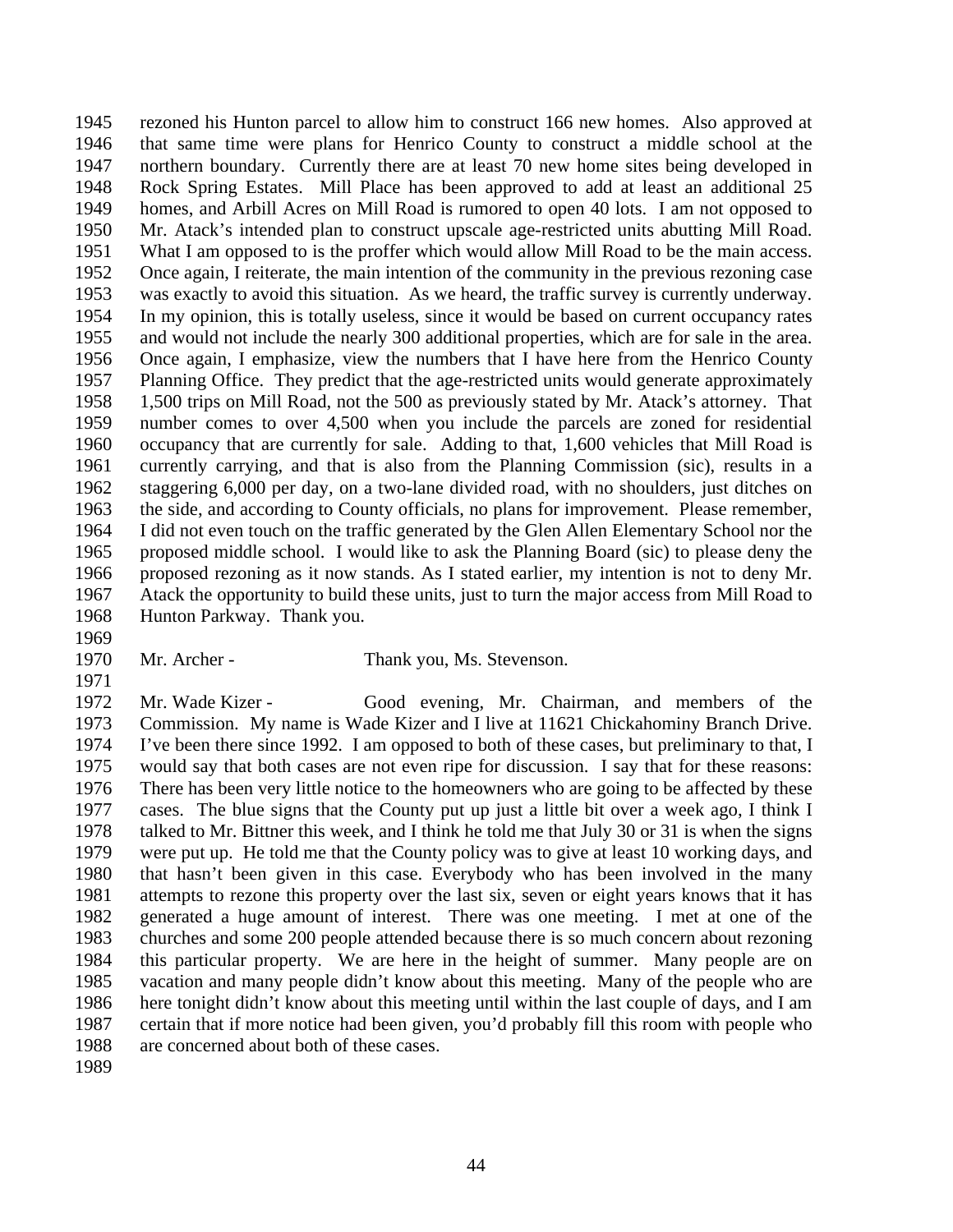Secondly, with regard to the timing of this, there has been in both cases, as I understand it, proffers filed within the last couple of days. I went to the County Planning Office on Monday and paid for copies of the proffers that existed at that time, only to be told today, this afternoon, that new proffers had been added since that time. The entire purpose for notice to the public is to give them time to come to the County and review the County file so they know exactly what is being proposed and what the County's comments have been, and that hasn't been done in this case. They've allowed new proffers to be filed within the last couple of days, and maybe today. I don't know when they came in, but they were not there Monday, when I paid for copies of the proffers at that time.

 Lastly, I would say to you that that the County has not met its requirements under Section 15.2-2204 of the Code of Virginia with regard to the affidavit of mailing that needs to be done before this hearing can go forward. With regards to the merits of the case, again I ask you to oppose both cases for many of the same reasons that Ms. Stevenson has already voiced. The people in the community, over the last several years, have been extremely concerned about traffic on Mill Road. The purpose of the last, or the original zoning for this entire property, required that a tunnel go underneath of Mill Road so that there would be no access to Mill Road on either the east side or the west side. Mr. Atack has now been successful in rezoning the property, the east side of Mill Road. We've already got access there that we didn't intend, and have fought against, and some 175 new homes in that particular piece of property. Additionally, in that same piece of property, the County, as I understand it, has already purchased property to build a middle school that will open up somewhere around 2008 or 2009, so your traffic study is going to include all of the additional traffic that will be generated when that school opens, and when it opens, every single student, every single person who goes to the middle school, as well as Glen Allen Elementary School, has to travel on Mill Road. There is no other way to get there. You've got to come in from either the north end or the south end, but the only way to get to either of those schools is going to be to travel on Mill Road. As I understand the County's documents, some 1,600 trips on Mill Road occur each day presently, and Ms. Stevenson mentioned, some 300 new homes have already been approved for development that are going to add to the 1,600 traffic trips that are already on Mill Road. Now, this proposal for the age-restricted community is going to allow another access onto Mill Road for 90 new homes, and according to the County, they say it is going to generate 500 additional trips there. The people who live in this area, and most of them go to work at 7:30 or 8:00 in the morning, and a lot of them go out by the elementary school, you first have to get past, navigate your way past the elementary school which takes a long time, then get to the stop sign at Mill and Mountain Road, and it is a terrible intersection. It takes a long time now. I can't imagine what three times the amount of traffic on Mill Road is going to do to that intersection. Mill Road is a narrow crooked single two-lane road. People who bike on the road now, there is no shoulder on it, and it is a drop off into a ditch. It is a hazard. I think the speed limit is 45 miles per hour. You come around a curb and you come upon a biker now, and it is very hazardous. If you increase the traffic three times what it is now, it is just a matter of time before a child is hit and killed.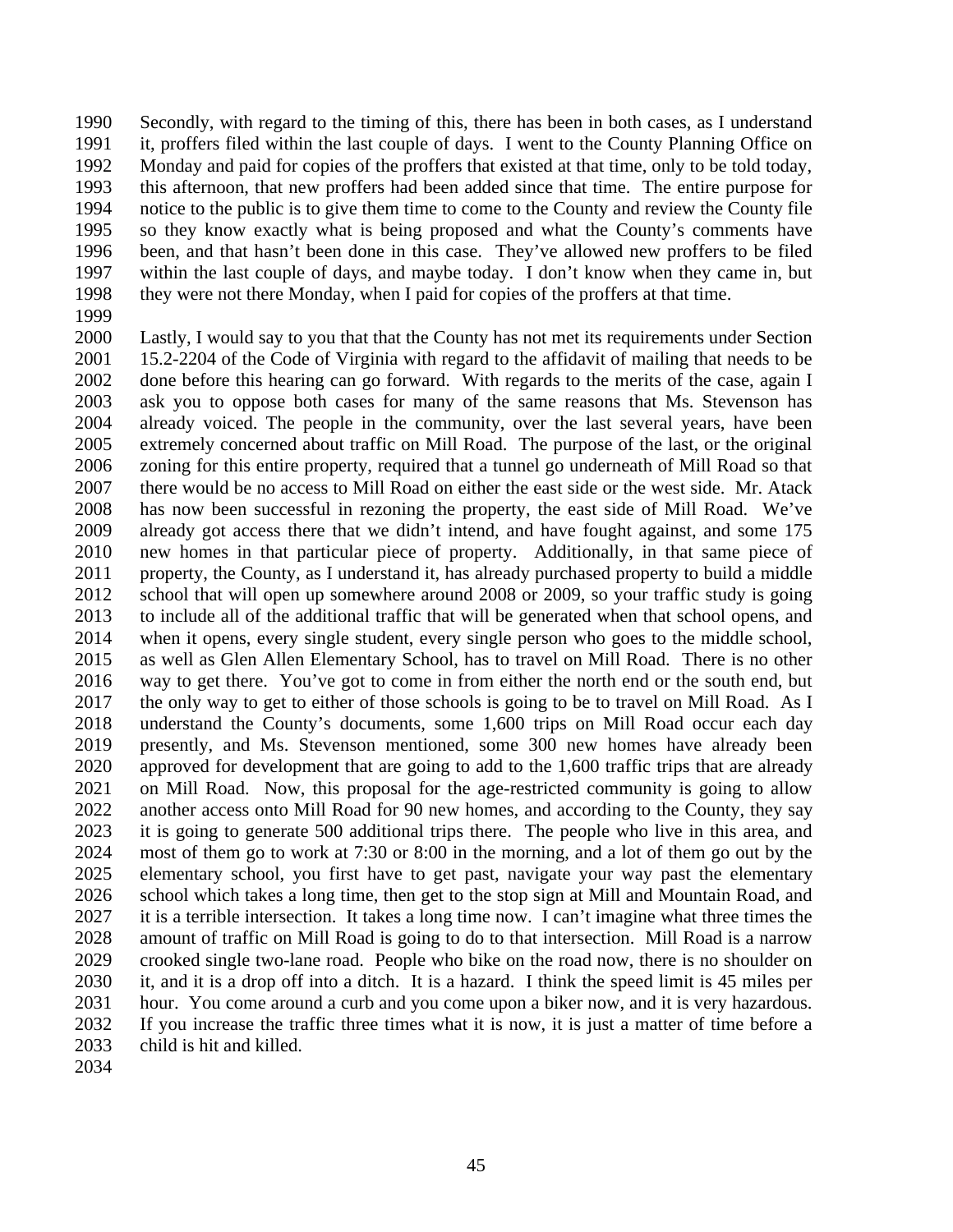With regards to the age-restricted community, there was overwhelming support at the Glen Allen Cultural Arts Center, just so long as Mr. Atack would agree to have the entrance come off of Hunton Parkway as opposed to Mill Road. There was a real estate agent there in the meeting who said he could sell the units if the entrance was off of Hunton Parkway. Mr. Atack admitted that the most direct route for people to get to that community would be off of Hunton Parkway rather than have to come down Mountain Road and then onto Mill Road and over to 295, to get in there. We are asking simply not that it not be built, but that you turn the entrance around onto Parkway rather than onto Mill Road. 

 Mr. Archer - Mr. Kizer, I hate to interrupt you, but sir we have exhausted the ten minutes and gone a little bit above it, and the Commission may have some questions for you, sir. You did mention a Code violation. Could you explain just what that is? 

2050 Mr. Kizer - Yes, sir. That section requires that, in essence, the County file an affidavit whenever they mail notices of a rezoning meeting to adjacent landowners. The County filed a certificate that they called an affidavit. It doesn't contain a notary clause. It doesn't contain the name of the person who administered the oath to the person who swore to the affidavit, nor the signature of that person, and for that reason, it is my opinion that it does not qualify as an affidavit. You may disagree, but I would ask you, you may want to take it up with the County Attorney as to whether he believes that it qualifies as an affidavit. I don't think it does.

Mr. Archer - That is a little too technical for me, Mr. Kizer.

 Mr. Silber - While we are on the subject, let me just try to speak to that, Mr. Kizer. The affidavit that you are referring to is the affidavit we have been using for a number of decades. It has never been challenged to my knowledge. We certainly can confer with the County Attorney to see if there is some legal absence here.

 Mr. Kizer - I tell you I brought it to the attention of Mr. Tokarz and Mr. Rapisarda yesterday and you may want to talk to them. I am not going to speak for them. I am just saying that it is my opinion that it does not qualify as an affidavit.

2070 Mr. Silber - I am not even aware that an affidavit is required by law, and I do know that the State law requires we provide notification, written notification to surrounding property owners. I wasn't aware that there was an affidavit required, but the County certainly does do that. 

| 2075 | Mr. Kizer -                             | I refer you to Section 15.2-2204 of the Code.                 |
|------|-----------------------------------------|---------------------------------------------------------------|
| 2076 |                                         |                                                               |
| 2077 | Mr. Archer -                            | Thank you, Mr. Kizer.                                         |
| 2078 |                                         |                                                               |
| 2079 | Mr. Vanarsdall -                        | All right, let me ask you a question. You said that that blue |
| 2080 | and white sign was not on the property? |                                                               |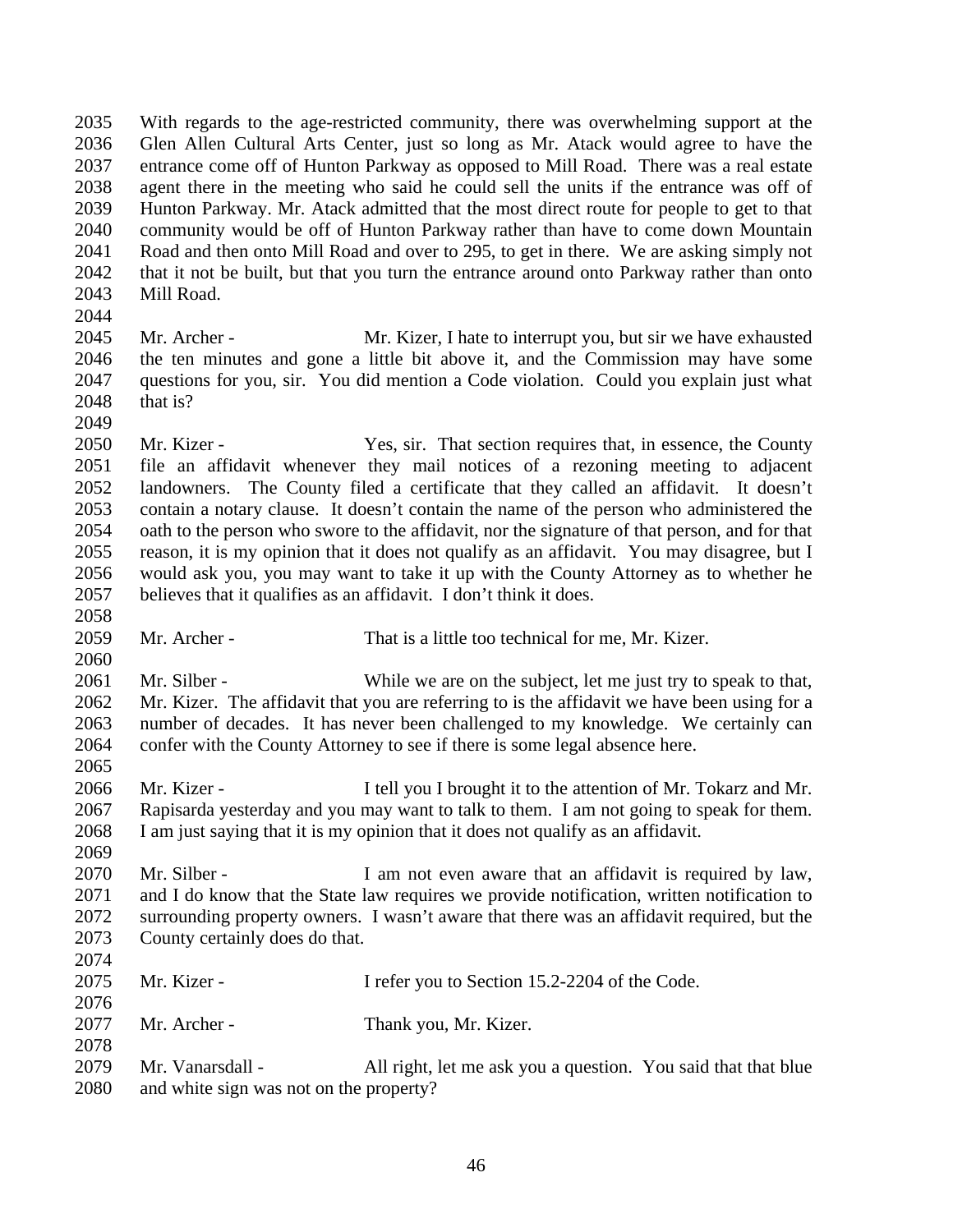| 2081 |                                                      |                                                                                               |
|------|------------------------------------------------------|-----------------------------------------------------------------------------------------------|
| 2082 | Mr. Kizer -                                          | No, I said it wasn't up, according to Mr. Bittner, I believe,                                 |
| 2083 | until the $30^{th}$ o r $31^{st}$ of July.           |                                                                                               |
| 2084 |                                                      |                                                                                               |
| 2085 | Mr. Bittner -                                        | It was either July 31st or August $1st$ that our zoning                                       |
| 2086 |                                                      | inspector put it up. He couldn't recall the exact date, but it was one of those dates.        |
| 2087 |                                                      |                                                                                               |
| 2088 | Mr. Kizer -                                          | Either way, it was less than 10 working days notice to the                                    |
| 2089 |                                                      | people in the height of summer when many people are on vacation and would probably            |
| 2090 | have been here had they seen the notice.             |                                                                                               |
| 2091 |                                                      |                                                                                               |
| 2092 | Mr. Vanarsdall -                                     |                                                                                               |
| 2093 |                                                      | Thank you.                                                                                    |
| 2094 | Mr. Archer -                                         |                                                                                               |
|      |                                                      | Are there any other questions of Mr. Kizer? All right, then                                   |
| 2095 |                                                      | I believe Ms. Freye, that you did reserve some time for rebuttal, and we have exhausted       |
| 2096 | all of it, I think. Haven't we, Mr. Silber?          |                                                                                               |
| 2097 | Mr. Silber -                                         |                                                                                               |
| 2098 |                                                      | Sir, that was only ten minutes. They are entitled to 20 since                                 |
| 2099 | there are two cases.                                 |                                                                                               |
| 2100 |                                                      |                                                                                               |
| 2101 | Mr. Archer -                                         | Oh, I am sorry. Is there anybody else that wants to speak,                                    |
| 2102 | we still have the time reserved for C-48C-01.        |                                                                                               |
| 2103 |                                                      |                                                                                               |
| 2104 | Ms. Dwyer -                                          | I would like to ask Mr. Kizer a question about the access                                     |
| 2105 |                                                      | onto Mill Road. Is it your opinion that there could be access to Mill Road, but just not      |
| 2106 | the main access, or do you want to limit all access? |                                                                                               |
| 2107 |                                                      |                                                                                               |
| 2108 | Mr. Kizer -                                          | No. We are asking that there not be any access to Mill                                        |
| 2109 |                                                      | Road, and that is what the citizens in this area have fought for, and been able to maintain   |
| 2110 |                                                      | for so many years, and what I have heard many people say so many times that the zoning,       |
| 2111 |                                                      | when this Hunton property, the two parcels were done, was the very best zoning case in        |
| 2112 |                                                      | Henrico County for many, many years, and now for the last six years there has been an         |
| 2113 | effort to redo it every year or every two years.     |                                                                                               |
| 2114 |                                                      |                                                                                               |
| 2115 | Mr. Archer -                                         | Any other questions? Does that answer your question, Ms.                                      |
| 2116 | Dwyer? All right, thank you, sir.                    |                                                                                               |
| 2117 |                                                      |                                                                                               |
| 2118 | Ms. Dwyer -                                          | Do we have a site plan for this parcel? Is this it? It is not                                 |
| 2119 |                                                      | in our packet but it is up here (referring to slide). Is that right? We didn't get one in our |
| 2120 | zoning packets.                                      |                                                                                               |
| 2121 |                                                      |                                                                                               |
| 2122 | Mr. Bittner -                                        | No.                                                                                           |
| 2123 |                                                      |                                                                                               |
| 2124 | Ms. Dwyer -                                          | OK. How many units are in this development?                                                   |
| 2125 |                                                      |                                                                                               |
| 2126 | Mr. Bittner -                                        | Ninety.                                                                                       |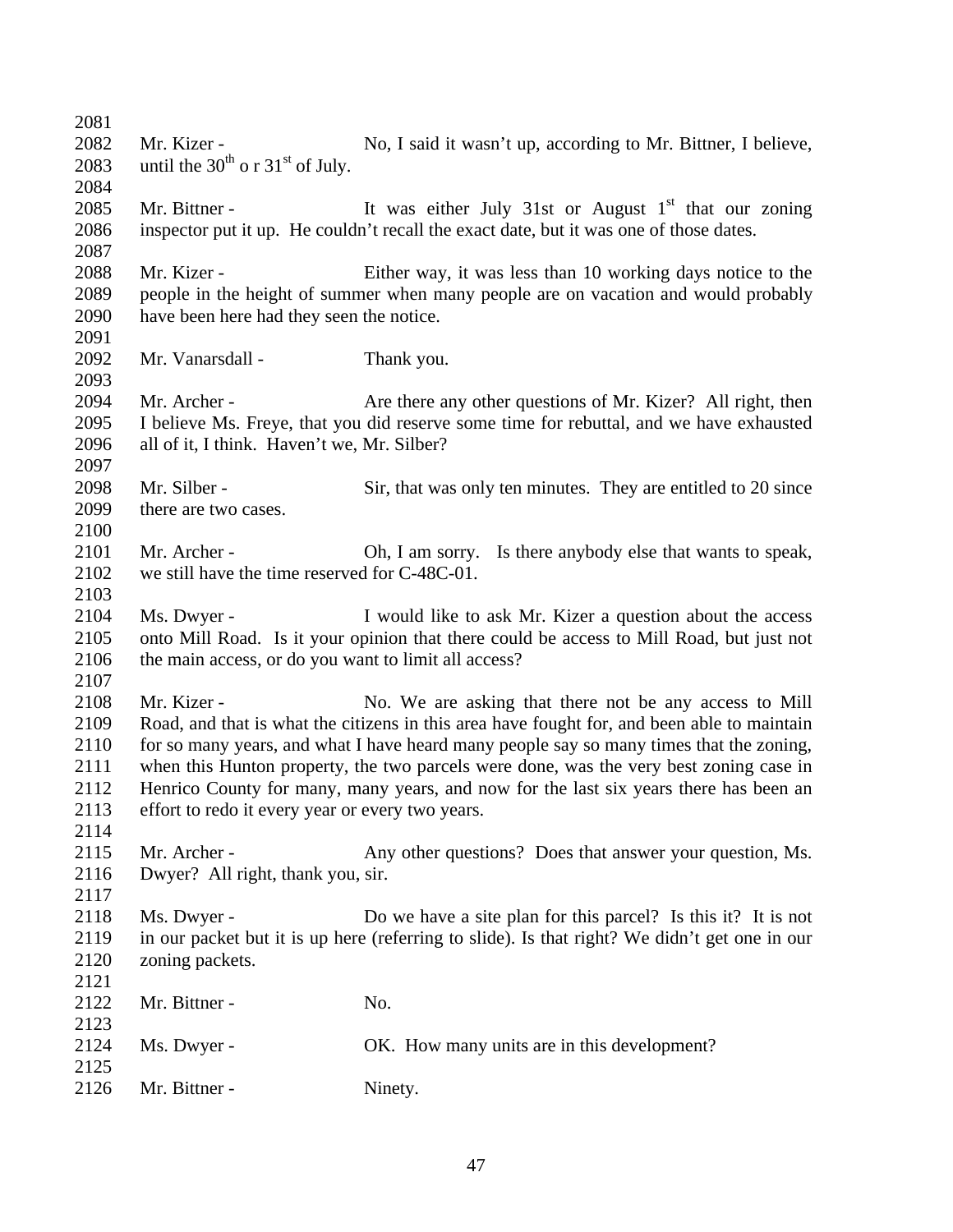| 2127 |                                                          |                                                                                           |
|------|----------------------------------------------------------|-------------------------------------------------------------------------------------------|
| 2128 | Ms. Dwyer -                                              | And it requires two points of access?                                                     |
| 2129 |                                                          |                                                                                           |
| 2130 | Mr. Vanarsdall -                                         | And you have an emergency access.                                                         |
| 2131 |                                                          |                                                                                           |
| 2132 | Ms. Dwyer -                                              | We weren't being secretive up here. I was just wanted to                                  |
| 2133 |                                                          | see where the access was planned and, as you know, I had not seen this before tonight, so |
| 2134 |                                                          | I was getting clarification about the access that was planned for Mill Road. No one had   |
| 2135 | seen it? OK. Maybe we should put it on the slide there.  |                                                                                           |
| 2136 |                                                          |                                                                                           |
| 2137 | Mr. Archer -                                             | Can we make it any larger?                                                                |
| 2138 |                                                          |                                                                                           |
| 2139 | Ms. Dwyer -                                              | Maybe we can, as was just done for my benefit, just show                                  |
| 2140 |                                                          | exactly where the access is planned to be on Mill Road. Mr. Bittner, maybe you could do   |
| 2141 | that.                                                    |                                                                                           |
| 2142 |                                                          |                                                                                           |
| 2143 | Mr. Bittner -                                            | There it is. It is a little fuzzy, but the access is basically                            |
| 2144 | across from Bekah Lane on Mill Road.                     |                                                                                           |
| 2145 |                                                          |                                                                                           |
| 2146 | Mr. Archer -                                             | Can everyone see that?                                                                    |
| 2147 |                                                          |                                                                                           |
| 2148 | Ms. Dwyer -                                              | And is there an emergency access?                                                         |
| 2149 |                                                          |                                                                                           |
| 2150 | Mr. Bittner -                                            | The plan at this point would be to have an emergency                                      |
| 2151 | access going to the west to the office/service property. |                                                                                           |
| 2152 |                                                          |                                                                                           |
| 2153 | Ms. Dwyer -                                              | OK, and where is the Hunton Parkway with relation to this                                 |
| 2154 | development?                                             |                                                                                           |
| 2155 |                                                          |                                                                                           |
| 2156 | Mr. Bittner -                                            | Where that red dot is (referring to slide).                                               |
| 2157 |                                                          |                                                                                           |
| 2158 | Ms. Dwyer -                                              | So it ends there (referring to slide)?                                                    |
| 2159 |                                                          |                                                                                           |
| 2160 | Mr. Bittner -                                            | This is Hunton Park Boulevard right through here (referring                               |
| 2161 |                                                          | to slide) and it would wrap around through the town homes and basically would end and     |
| 2162 | not continue through the manor homes.                    |                                                                                           |
| 2163 |                                                          |                                                                                           |
| 2164 | Mr. Vanarsdall -                                         | It begins at Staples Mill Road.                                                           |
| 2165 |                                                          |                                                                                           |
| 2166 | Ms. Dwyer -                                              | OK, because on our plan, it looks like the Thoroughfare                                   |
| 2167 |                                                          | Plan calls for Hunton Park to go all the way to Mill Road, so that is not being done?     |
| 2168 |                                                          |                                                                                           |
| 2169 | Mr. Bittner -                                            | The MTP, I believe, does require it at this point. That was                               |
| 2170 |                                                          | put into place, of course, with the 1990 zoning, original zoning case, with Hunton. The   |
| 2171 |                                                          | MTP would have to be amended if that were to take place. As I said earlier, with the Mill |
| 2172 |                                                          | Road rezoning for Hunton Estates, we believe that the character of that road has changed. |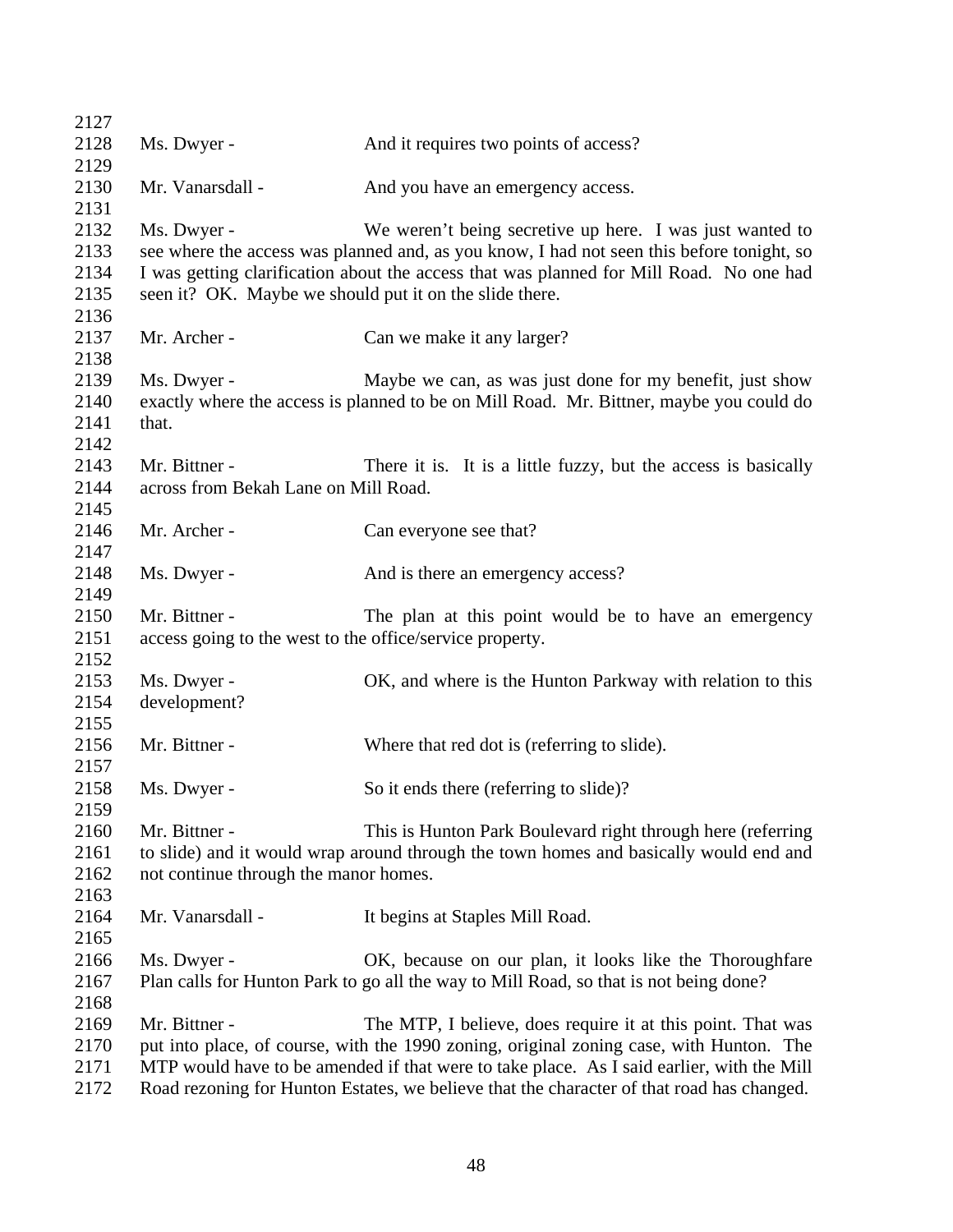Mr. Silber - Ms.Dwyer, originally the concept was to run it from Staples Mill under Mill Road and tie into the property to the east. When the property to the east was rezoned R-1A, obviously, that no longer was necessary, certainly not to go underneath Mill Road. So, a spine road, Hunton Parkway, was proposed and has been recorded into about ½ of the Hunton development west of Mill Road. The dash lines shown on this map is the dash line that reflects the original alignment that was proposed with the 1990 rezoning for both east and west of Mill Road. Proposed now, with R-5A, is access to R-5A onto Mill Road, and the apartment complex would access the parkway 2182 that would access out to Staples Mill. 

- Ms. Dwyer Well, given that we are now adding all the residential development along this parkway, it says Hunton Parkway on here, but Hunton Park Boulevard, will there actually be less traffic than on Mill Road, because of this scenario only one phase of the development will access Mill Road, whereas before the entire parkway or boulevard have accessed Mill Road?
- 2190 Mr. Silber No. Previously there was no access to Mill Road. It was going to go underneath Mill Road, so there was no intersection. Maybe why there is some concern now is there is more traffic projected with this alternative, however, what is being contemplated now is all residential accessing Mill Road. Before, there was non- residential use, and that is why the County was concerned about the non-residential uses accessing Mill Road. That is why we worked out the arrangement to go underneath Mill Road.
- 2198 Ms. Dwyer I see.

 2200 Mr. Kaechele - With this plan limit access to Mill Road to only 82 2201 residential units? 

- 2203 Mr. Silber Ninety units with the R-5A.
- 2205 Mr. Archer Are we clear? All right. Sir, I apologize for making you wait, but we did not to clear this point up.
- 2208 Mr. Frank Huddle - That is quite all right. My name is Frank W. Huddle and I live in 3301 Wood Brook Lane in Rock Springs Estates. I won't reiterate the points that have already been made other than to say that I am in complete agreement with them. The whole issue is access to Mill Road, and in addition to the loads that may impact the roads that are already planned that Lynn spoke about, I'd also like to point out to the Board, or the Planning Commission, that there is extensive development going on Route 623 in Hanover County, just a few miles from Mill Road, and Mill Road would be used, at least I believe the road would be used as a cross-over for the West End from those properties as well. I don't know what additional development plans might be going on in Henrico County along Cedar Lane, which is Route 623, but they would have an affect on 2218 the traffic pattern as well.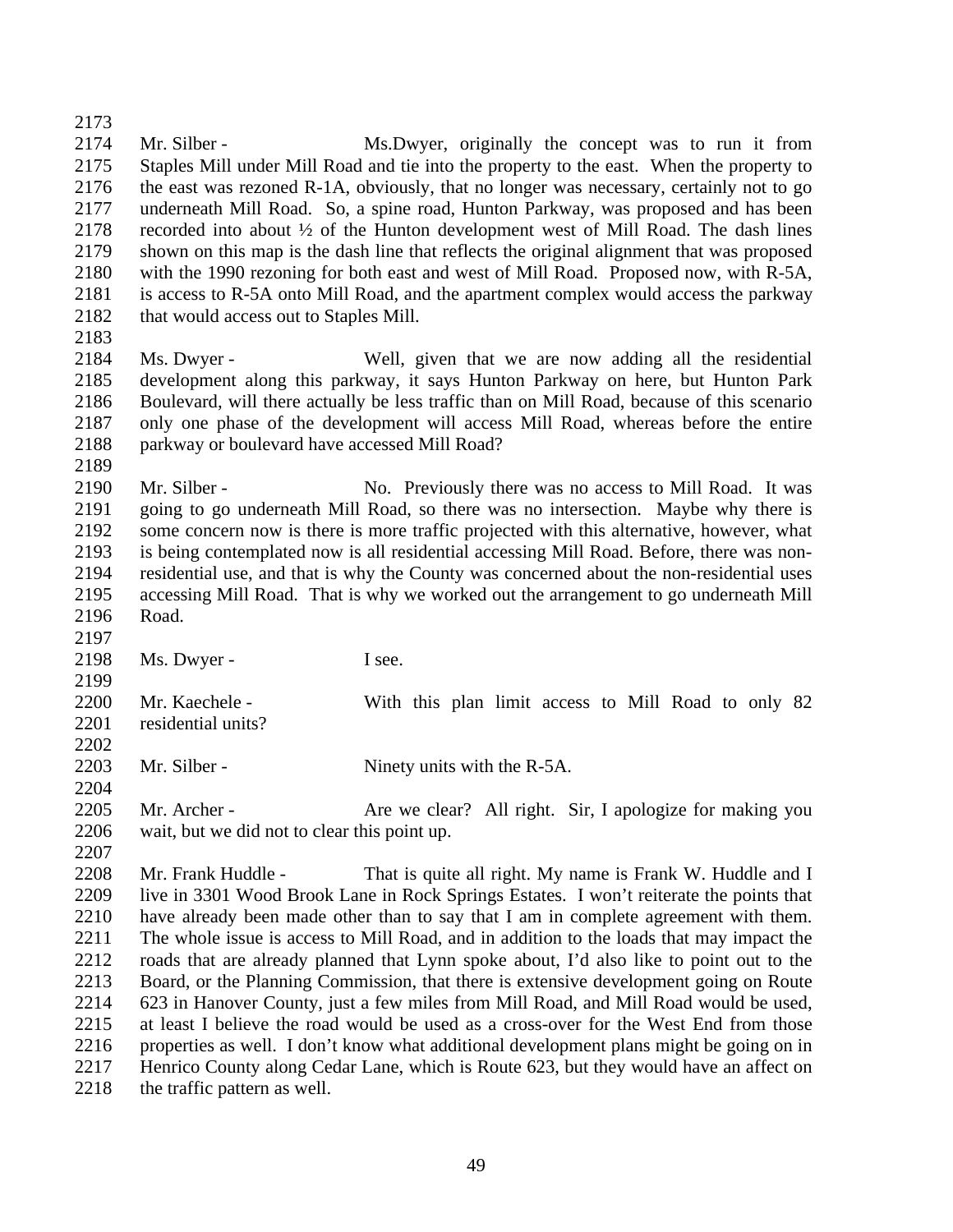Secondly, this set of proffers that I have is indeed the latest from Mr. Atack. No? OK. Can you relate upon No. 14 now. Has that changed? 2223 Ms. Dwyer - Yes. 

2225 Mr. Huddle - Basically the question that I have here is, the proffer that I have says that a minimum of 50% of the homes shall have a minimum of 25% masonry. All in all, that equates to roughly 12% of the surface area of the house will be masonry, which certainly isn't, does not correspond to the …so again, we are looking at 50% of the homes have one-quarter of their sides brick, at a minimum, but that still equates to a possibility of maybe 12% of the surface area of these homes being brick, which is not equivalent to the quality of the elevations shown. Any questions? 

2233 Mr. Archer - Any questions from the Commission? Thank you, sir. Mr. Vanarsdall - Thank you. Mr. Archer - We've got almost seven minutes left. 

 Ms. Suffa - I know you must be tired. My name is Lynda W. Suffa. I live at 3330 Wood Brook Lane in Rock Spring Estates. I want to say that I am in total support of everything that Stevenson said. A couple of things that you might not be aware of on Mill Road in addition to what Frank was talking about. The large development up in Hanover is probably less than a mile and a half from where we are talking about. There is also a well-used railroad track which does interfere with the traffic on Mill Road. It does back up and it does cause traffic to be interrupted several times a day, so even with the excessive traffic flow that we are talking about, that is going to play an important part on how the traffic does flow at peak times.

 I also would like to express my concern for the additional folks that are going to be living in these houses. Unusually, my family style is not 55 and retired. I happen to have twins that will start the first grade, at 55, which I realize is kind of unusual, but I do believe that this community probably will generate more traffic than is predicted, and it just seems reasonable to me that if you have a divided four-lane road that is easily accessible as opposed to a congested two-lane road, wouldn't it be prudent to use the four-lane divided highway as opposed to a two-lane congested highway that is already over used?

 I did have a question of the County. I noticed in what I believe are the current proffers that are in the current County suggestions that it talks about an additional access would be required if the total number of dwellings exceed 82. I was wondering is that a proposal for a second access to Mill Road, or is that then going to cause a direct access to Hunton Parkway, which would then cause the traffic from Hunton Parkway also to feed onto Mill Road?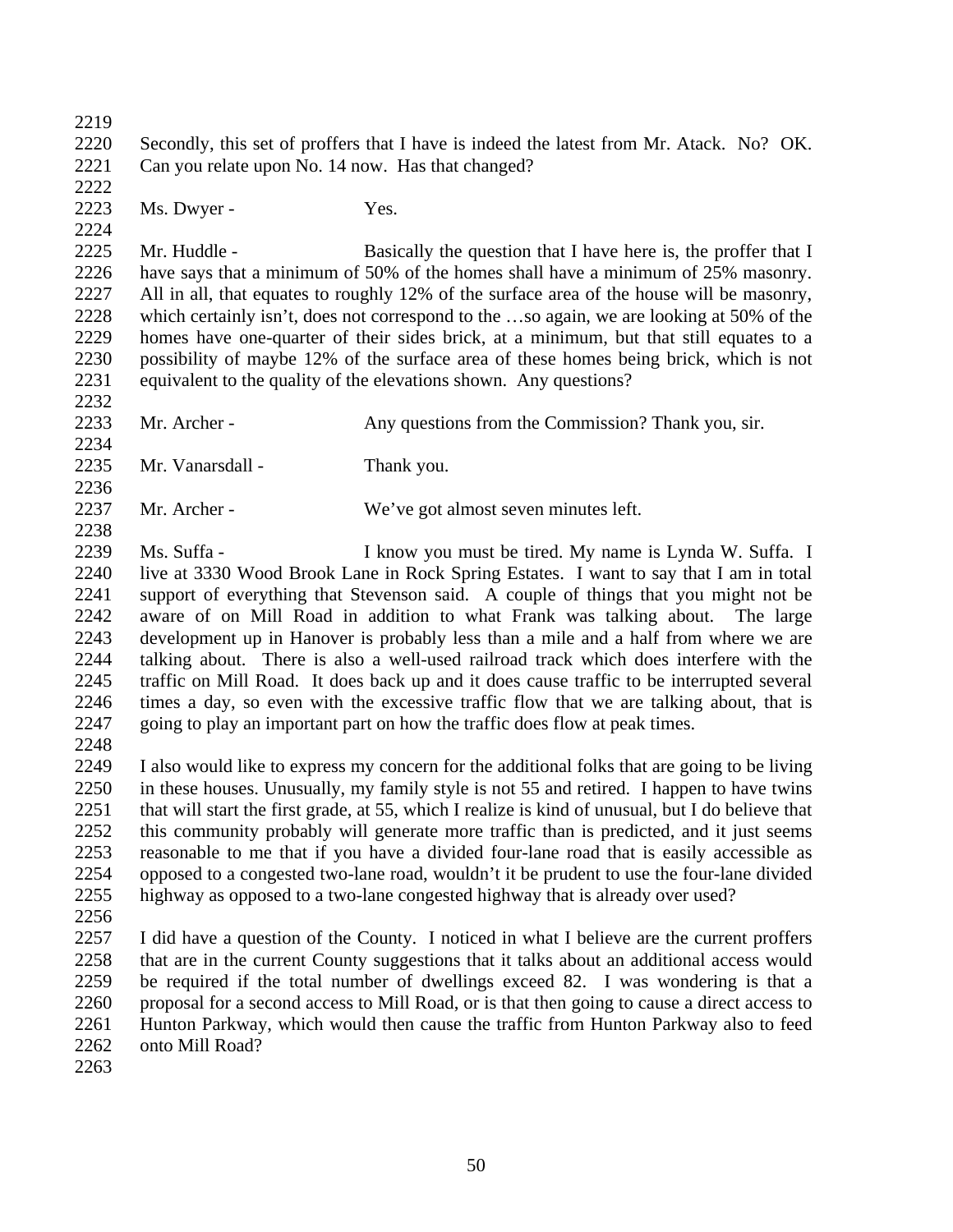Mr. Archer - Mr. Foster, would you care to come up and answer that question. 2267 Mr. Tim Foster - I made that comment about the secondary point of access. County policy states that if it is a single-family residential development, you have to have two points of access with 50 units or more. With multifamily or attached development, it is 82. The Planning Commission has the discretion of making a decision on whether a boulevard entrance, as shown on this plan, does meet that standard. Our opinion is 82 is the minimum, but that is not something that is not enforced. That is something that the Planning Commission decides. Mr. Vanarsdall - I think she asked about the emergency access. 2277 Mr. Foster - Of course, you've got emergency access. What we envision, if this is approved with no road, we don't want access to cut through either. As far as the emergency access goes, what we have proposed, working with Fire, is to have some kind of surface that a fire truck or emergency vehicle could go over that would then be grassed over. We've got several of those in the County where unless you knew that it was an access point, you'd never know it was an access point. And what they can do is either chain or just have it natural grass and underneath the grass is having the surface, to be able to carry an ambulance across through there, if needed, but vehicles, standard vehicles, probably wouldn't even know it was there, and if someone does cut through it, we have chained them off, just a nice decorative chain. Mr. Archer - Thank you, Mr. Foster. Did that answer your question, ma'am? Ms. Suffa - Yes, it did. I did want to state two other concerns, one is I am concerned, too, about the percentage of masonry on these dwellings. The other thing is that this plan still does call for some office buildings that these two proposals won't wipe out. In fact, they probably will be office buildings at some point on the property, and as one resident talks about coming over the hill and seeing a 55 or older community and visualizing single dwelling homes, they will still be looking at an office building. Thank you. 2299 Mr. Archer - We have a little better than five minutes left. 2301 Mr. Kizer - Can I come back? Mr. Archer - All right, Mr. Kizer. 2305 Mr. Kizer - That's OK. I would just like to say that I am also opposed to the apartments and we haven't talked very much about them, but even in the County's notes, the apartments are going to have an adverse impact on the schools in this area, and certainly all of us are very concerned with Glen Allen Elementary School. Three hundred apartments there will empty to Glen Allen Elementary School. Mr. Atack, I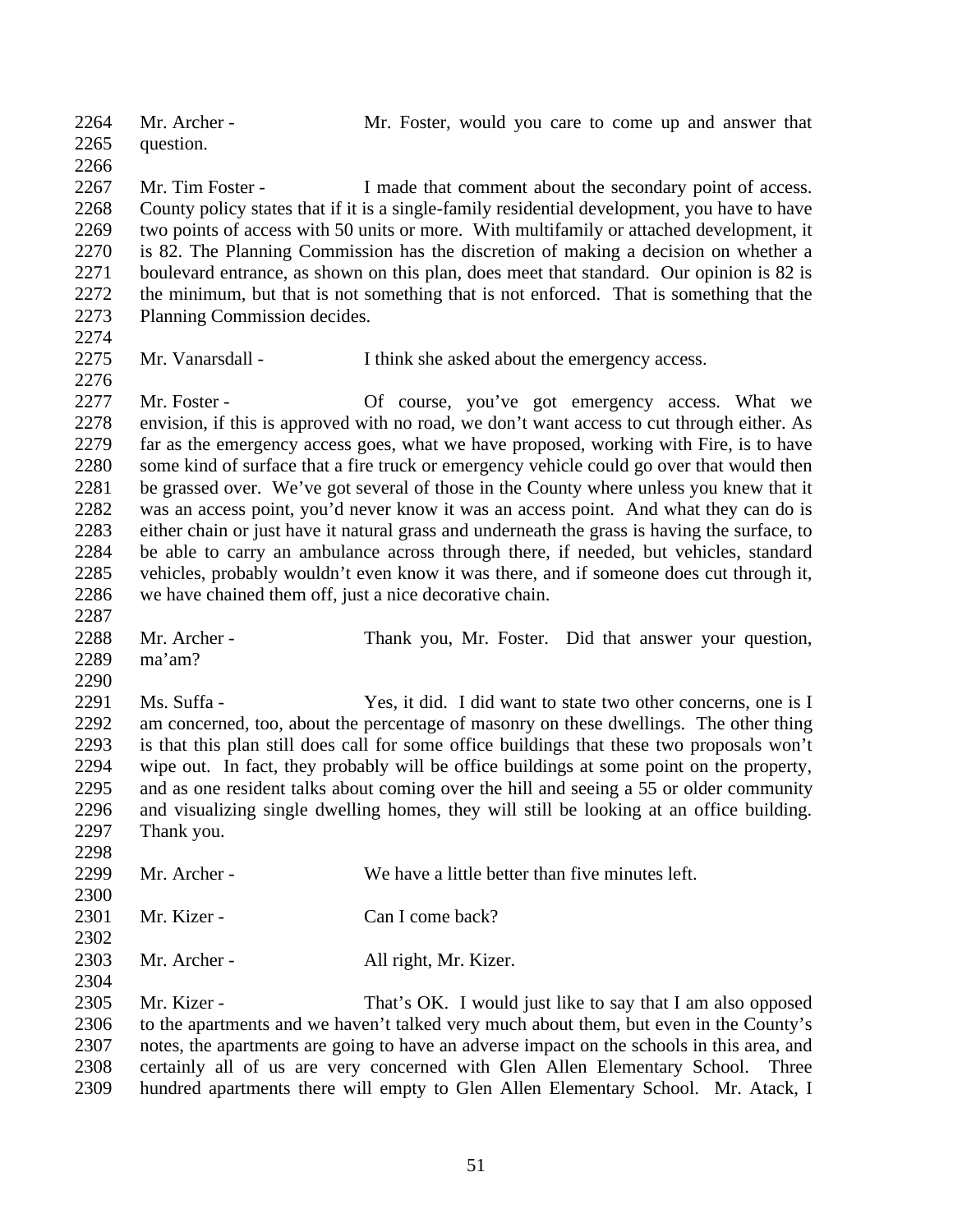think, or the County documents estimate that that would generate 36 students. Mr. Atack, I think, says 20 children. I would respectfully say that I don't see how you could expect only 20 children, elementary school children, to come out of 300 additional apartments. In my cul-de-sac there are five houses and 11 children that are all approximately elementary school age. The apartments that are not in the area, other than the 400 or so, I think, that Mr. Atack is building on the other side of Staples Mill Road. We've got 400 there. We don't need 300 additional ones on this side of Staples Mill Road. So, respectfully, I would ask you to deny both applications.

 Mr. Archer - Thank you, Mr. Kizer. We still have approximately four minutes left if there is someone who cares to speak. All right. Ms. Freye, I suppose you have some rebuttal time left. Two and a half minutes. 

 Ms. Freye - Thank you, Mr. Chairman. In speaking with Mr. Atack now, since the majority of the folks here spoke in opposition to this, have really focused on the traffic issues and concerns about Mill Road. You know, we recognized that, even in our presentation coming before you this evening, but what we would like to do, I think, at this point in time, is considering the strength in their comments and to have heard some of the things that they have stated, Mr. Vanarsdall and Mr. Chairman, I think we would like to ask for a 30-day deferral so we can finish the traffic study, to have an engineered study that speaks to this specifically instead of just having, and have something to document that we can put into the case, and that we can report back to the Commission on. So, we would like to ask for a 30-day deferral on both of these cases, and defer this until September.

Mr. Archer - Mr. Vanarsdall.

 Mr. Vanarsdall - I certainly agree, because of that issue and other issues, and as a couple of people, Mr. Kizer for one, mentioned the proffer changes that we had to do to approve the case, so I think that it is a good idea. I will be glad to make the motion, Mr. Chairman.

- Mr. Archer All right. Go right ahead.
- Mr. Vanarsdall I move that Case C-47C-01, Atack Properties, a Hunton property, be deferred for 30 days to September 13 at the applicant's request.
- 2347 Ms. Dwyer Second.
- 2349 Mr. Archer A motion was made by Mr. Vanarsdall and seconded by Ms. Dwyer. All in favor of the motion say aye. All opposed say no. The motion passes. The Commission voted 4-0 to defer the case. Mr. Taylor was absent. Mr. Kaechele abstained.
- 

 At the request of the applicant, the Planning Commission voted to defer C-47C-01, Atack Properties, to its meeting on September 13, 2001.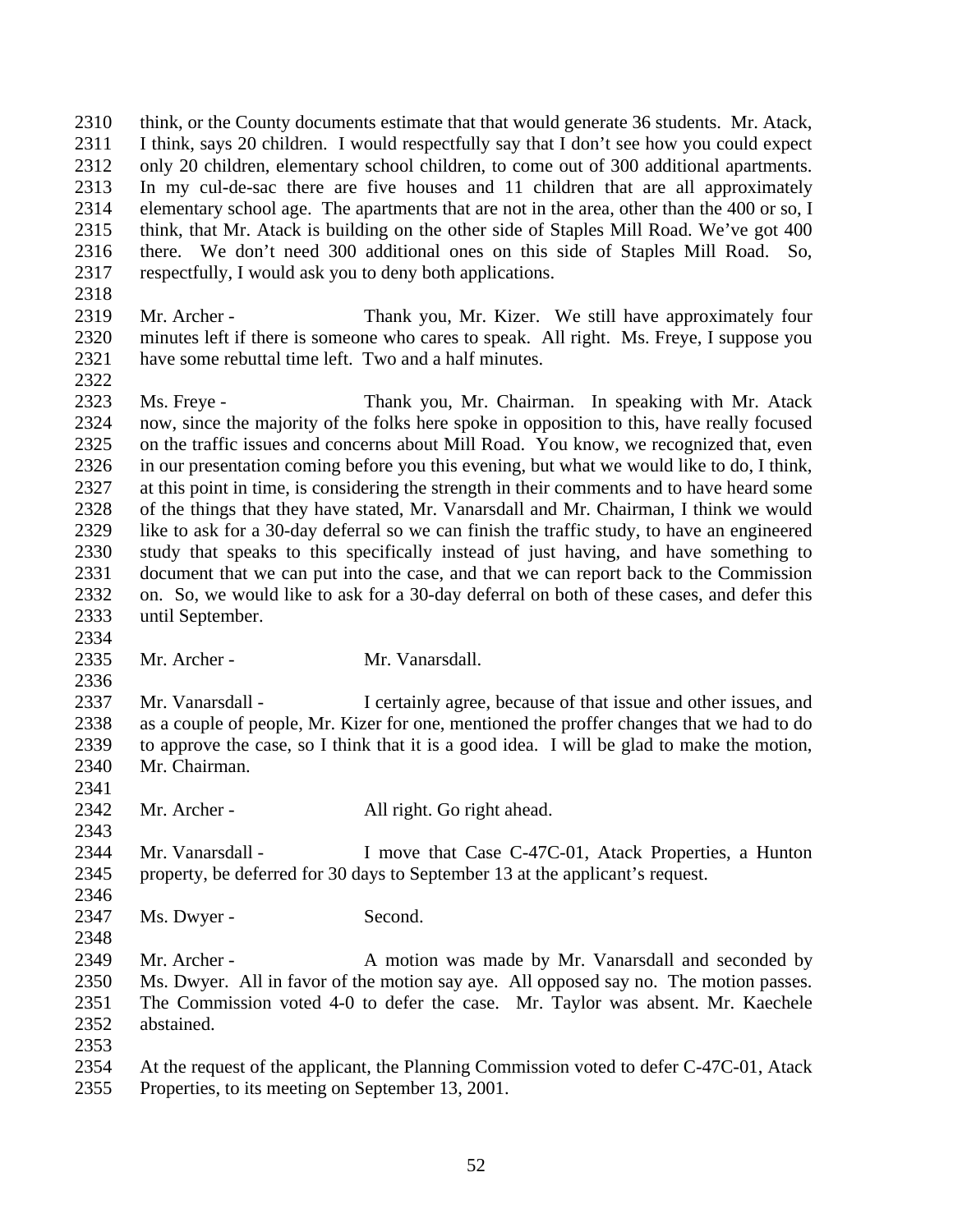Mr. Vanarsdall - Before I read the other one, I want to thank everybody for coming, everybody that spoke for and everybody that spoke against. And we will see you in 30 days. Now, I would like to move that Case C-48C-01, Atack Properties, a Hunton property, be deferred to September 13, 2001 at the applicant's request.

2362 Ms. Dwyer - Second.

2364 Mr. Archer - A motion was made by Mr. Vanarsdall and seconded by Ms. Dwyer. All in favor of the motion say aye. All opposed say no. The ayes have it. The motion carries. The Commission voted 4-0 to defer the case. Mr. Taylor was absent. Mr. Kaechele abstained.

 At the applicant's request, the Planning Commission voted to defer C-48C-01 to its meeting on September 13, 2001.

## **Deferred from the July 12, 2001 Meeting**

 **C-40C-01 John J. Hanky, III for The JJH Corporation:** Request to conditionally rezone from A-1 Agricultural District to RTHC Residential Townhouse District (Conditional), Parcels 32-A-15 and 16, containing 4.009 acres, located on the north line of Mountain Road approximately 780 feet east of the intersection of Woodman and Mountain Roads (on the east property line of the Mountain Laurel Subdivision), and the south line of Interstate 295 approximately 150 feet east of the Woodman Road Interchange. Residential townhouses are proposed. The applicant proposes no more than thirty (30) units. The Land Use Plan recommends Urban Residential, 3.4 to 6.8 units net density per acre.

2383 Mr. Archer - All right. Is anyone here in opposition to Case C-40C-01, John J. Hanky, III? There is opposition over here. All right. We will get to you in a minute. 

 Mr. Householder - Thank you, Mr. Chairman. As you remember, this case was deferred due to citizen concerns from the adjoining Mountain Laurel Townhouses with this zoning request. Since the last meeting the applicant has met with members of Mountain Laurel and revised their proffers to address some of their concerns. Those proffers have been handed out to you. I will go through them. The first thing that I want to address is Proffer No. 1. They increased their density from 30 to 31 units. Staff originally didn't catch the fact that if they increased their density, staff would have to re- advertise the case, and contacted the applicant and they said, "Well, that is why you see it crossed out and we are still proposing 30 units at this time." They have intentions of building 31, but as presented to you tonight it is 30-unit density.

 Also, changes to the proffer, Proffer No.7, the applicant reduced the recreation area of this proffer by 50 feet. Proffer No. 9, language was added in this proffer to specify there would be at least one length per building in this townhouse development. This language was added specifically to address concerns from surrounding property owners. The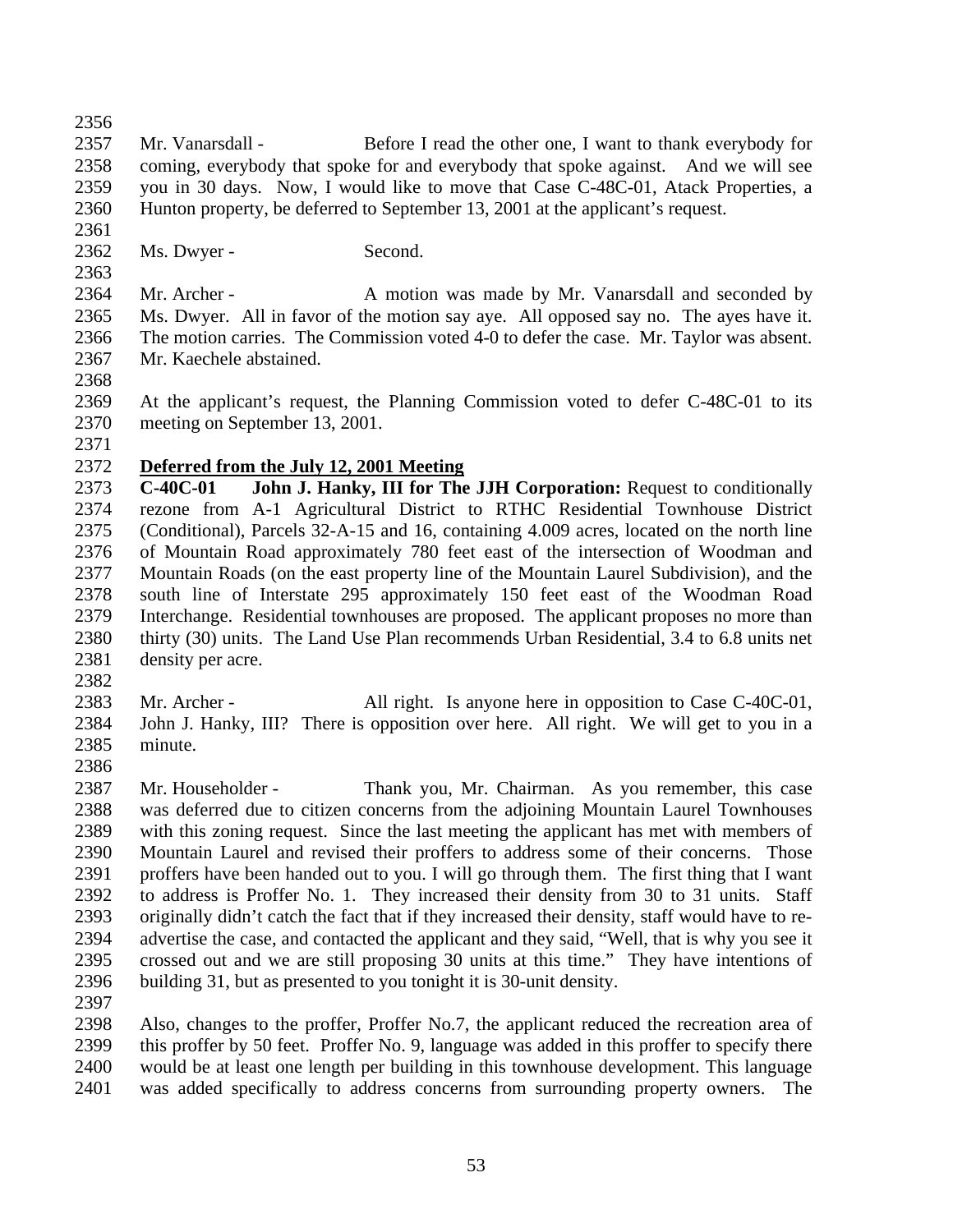applicant, at staff's request, proffered a sound suppression rating of 50 to 54. That is a sound co-efficient rating. Staff still recommends 55. We feel that is what is consistent with our multifamily guidelines, and we have communicated that to the applicant, but they have proffered 50 to 54. They have also amended Proffer No. 12 to provide a 20- foot landscape buffer on either the eastern or western property line, depending on which way they orient the units. Let me show you, this was a site plan submitted and included in a staff report (referring to slide). After their meeting with the community, they realized that they might flip it and move the units to this side (referring to slide) with the parking to this side (referring to slide). That gets to Proffer No. 13 where the applicant is committed to build a privacy fence along this property line and along this line (referring to slide) to address neighborhood concerns, and they wanted to leave Proffer No. 12 with flexibility in it, depending on which way they decided to orient the units.

2415 Mr. Archer - Mr. Householder, could you define that fence line again?

 Mr. Householder - If you follow, can you see this (referring to slide), which is that there, and then right here (referring to slide) is the way that it is written to be built along that line no matter what way the units are oriented. 

2421 Mr. Archer - OK, thank you.

 Mr. Householder - The proposed density is slightly higher than what the Land Use Plan recommends, but it is lower than the density of the nearby Mountain Laurel Townhouses. Staff feels that the applicant has proffered elements that will assure a quality development on this site with the exception of the sound co-efficient rating proffer, but staff is prepared to recommend approval of this request. I will be glad to answer any questions that you may have. I will also add that I talked with Jan Bell, who is the President of the Mountain Laurel Townhouse Civic Association and she indicated that their Board did vote in support of this request. I think it was done either yesterday or today. She said that they didn't get a chance to communicate that position of the Board to the rest of the community, but she called me at 4:00 today to tell me that. 

 Mr. Archer - Well, thank you, Mr. Householder. Let me ask a question, if I may, because I am not an expert on sound co-efficient rating. What does it take to go from 54 to 55?

 Mr. Householder - I don't know. Maybe we could ask Mr. Hanky to answer that question if he is aware of the reasoning obviously for him to choose 50 to 54 in meeting with his prospective builders.

2442 Mr. Silber - I think it would be good to have him comment on that. Let me tell you what I do know about that. It is not a whole lot, Mr. Archer.

2445 Mr. Archer - That is more than I know.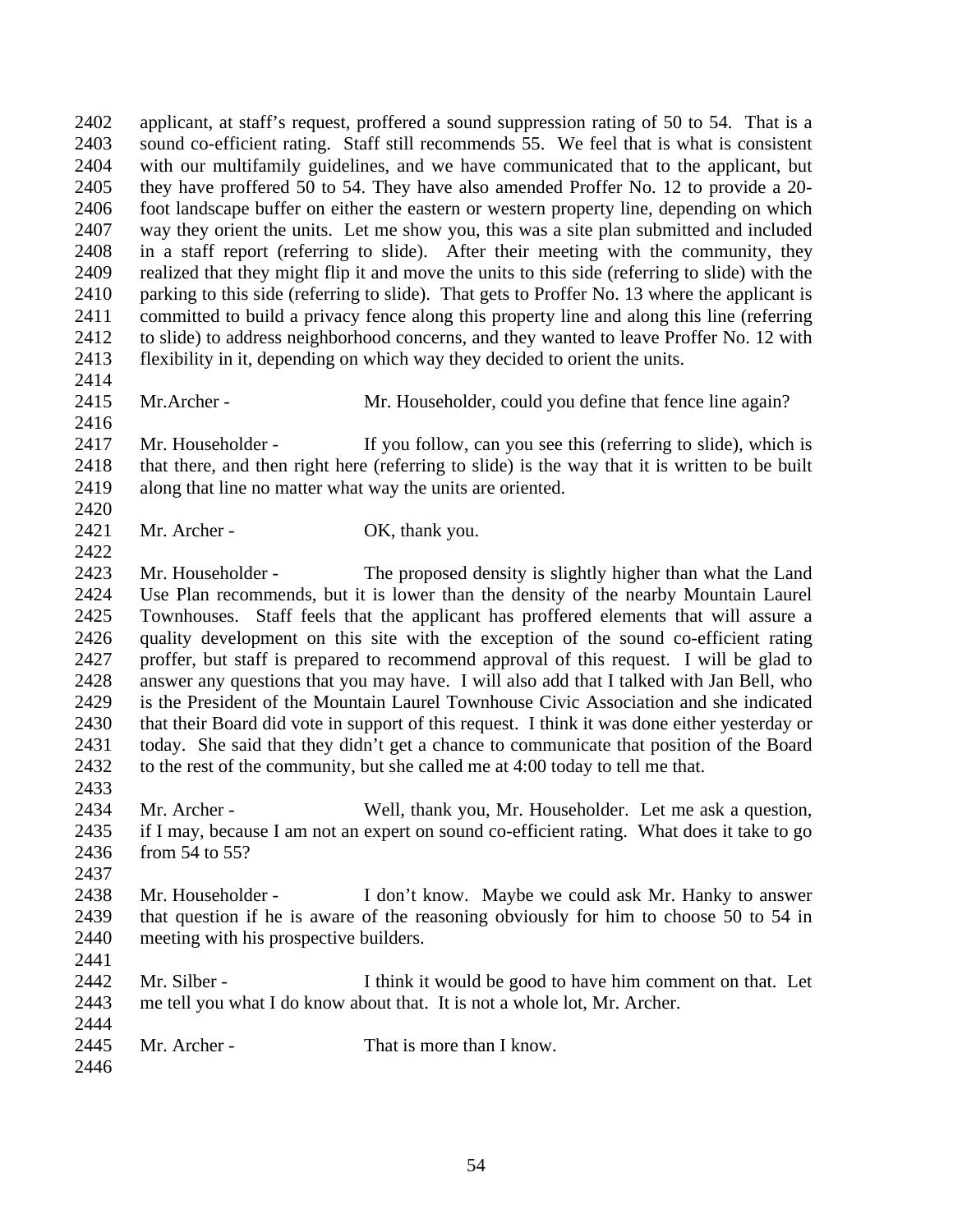Mr. Silber - The State Building Code requires a sound co-efficient of at least 45. They are looking to increase that State requirement to 49. Our multifamily design guideline suggests 55. This sound co-efficient can be achieved in a number of ways, either with additional sheetrock or additional insulation or other techniques, but 55 is the level that we believe is appropriate to up the quality standards in some of our multifamily guidelines to begin to address sound between units. This is not going to keep you from hearing your neighbor entirely, but it certainly will provide some better protection between units.

#### 2456 Mr.Archer - OK. That helps.

 Mr. Silber - The difference between 54 and 55, I don't know if it is that much, but I think the point is that we are trying to achieve a certain quality level and the County has determined that 55 is the level that is achievable.

2462 Mr. Archer - OK, I suppose Mr. Hanky can answer that. All right. Does the Commission have any questions for Mr. Householder? I reserve the right to call you back again, Mr. Householder. All right. We need to hear from the applicant. Mr. Hanky. You are aware that there is opposition and you may want to reserve some of your 10-minute time as rebuttal time. 

 Mr. John J. Hanky - I am not real adept at this, but I guess I should reserve two minutes. I am Jay Hanky, President of JJH Corporation. We didn't prepare to present this and didn't intend to go through all of the proffers. Obviously, Lee has done a good job with that and we concur with him on his recommendation for your approval. The one item that has been changed perhaps I can address. The increase in density from 30 to 31 was a result of a redesign in units to face them the other way. We were able when the case was originally sent to the County, we started off with 31 and went back to 30 because of the multifamily setback requirements, and then in changing it we were able to regain the other unit. That was a factor that helped us agree in talking with the owners there to the privacy fence, knowing that we could get the other additional unit. The other changes in the proffers we made were all directly related to responding to the concerns 2479 form the homeowners.

 With respect to the sound suppression, I don't have any more knowledge than anybody up there does specifically. I did try to find out about that and my understanding was that just this month in July that the Board of Supervisors accepted the specific language that we have included here. They accepted it on another case, so we were trying to follow what we understood would be acceptable. My understanding is that it is an increase to go from 54 to 55. It seems small, but it probably is incremental in terms of how much improvement in the sound suppression that is minor, but the expense probably is not or not appropriate, but we were trying to do what other phases have already done, again.

 Mr. Archer - All right. I understand that, sir. It would seem to me, whatever it is, that it couldn't cost that much to kick it up one notch, but I honestly don't know.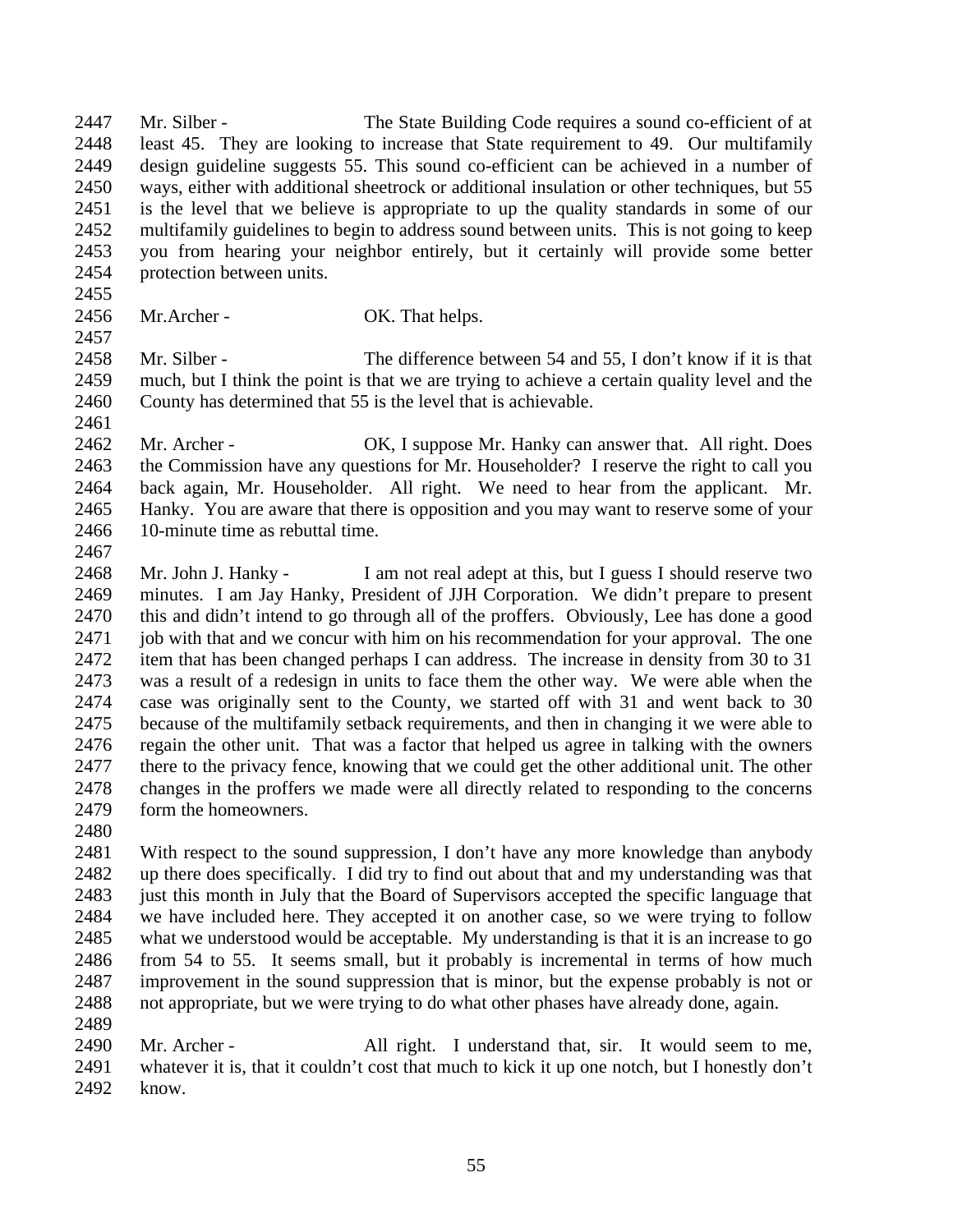Mr. Hanky - I can't tell you what that is exactly.

 Mr. Archer - I am trying to figure out the restitution of (unintelligible). Are there any questions of Mr. Hanky from the Commission members? Sir, I am a little bit concerned about this reorientation of the layout, and I understand that it has been flipped and perhaps staff can help me with this, some, and maybe you, too, Mr. Silber. I am really concerned about what will be facing what. If the prospective purchasers of these townhouses look out the front door, what will they see? I know initially we talked about having things back-to-back, backyard-to-backyard.

2504 Mr. Hanky - And when we first looked at the property and I asked Youngblood Tyler to, you know, our goal from day one was to look at the project next door and I said let's try to do everything that we can to meet setback and side yard requirements. It was a good project next door and we wanted to duplicate it in every way, and it made sense for me to back them up, but after last month's meeting, there were a number of people there. We spent probably two hours out in the hall and then attending another homeowner's meeting. From that prior meeting they had requested that I investigate it, and in looking, we went back to our engineers to "Can it be flipped? Can we do it the other way?" And, in so doing, we did gain another unit. One of the other comments from the first staff report was that I was not aware of initially was that, I get this word mixed up, retention or detention, but basically 50/10 retention would be required would be required for this type of site, so we had to ask the engineers to look into that, the feasibility of that. So, the newer design has been reversed and has addressed that and it looking at the two, I have come, not just because we have gained a unit, but we felt like from a drainage standpoint they may be an advantage to flip it and to have the units back up to the school as opposed to backing them up to the existing town homes. It is a very flat site, and here again, I am not an engineer but my guess is that if we put in a low point beside the parking closer to the adjacent project then I am not able to say that we are going to improve the situation, but it just seems like we would have better ability to perhaps have a positive impact on these folks here.

 Mr. Archer - Well, I am not saying it may not be the proper thing to do. I am just looking at it and trying to figure out how far it is from one unit to the back of the other unit, not necessarily the yard but the back of it itself, and the other concern that I think I mentioned to you today, CPTED might have a problem, Mr. Secretary, with the fence. Had you thought about that Randy? This is something that is relatively new to the case and I guess I will speak about this some more after we hear from the opposition. Fences are not, but the problems with fences is that people can hide behind them on either side, and the County Police Department doesn't necessarily frown upon fences, but would like to have them constructed and oriented in such a way that they don't become something that criminals can take advantage of. You've got to remember that a fence has two sides, and when they are on your side you can see them. When they are on the other side you can't, so we will speak to that after we get a chance to talk.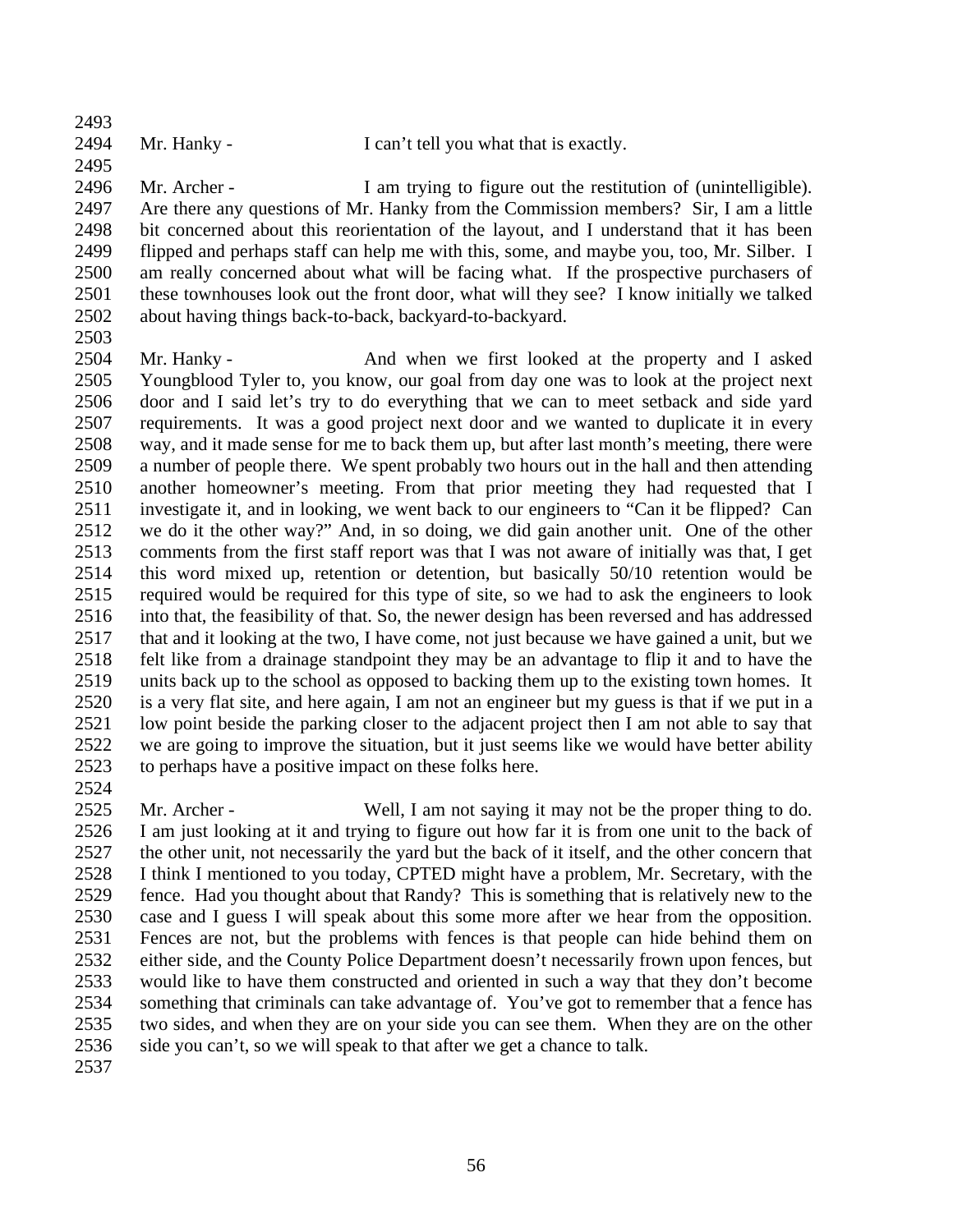Mr. Hanky - Originally, we did not feel like a fence was necessary. We thought the two projects were not only similar but also identical, at least that was the goal, and it did not seem appropriate, but we were trying to respond to the concerns. One concern that did make a little sense to me with respect to having a fence there was expressed was concern for parking ratios. There was some concern from the Board, and the members who were at the meeting that if there was some overflow parking from one, if there was a fence there, it would limit somebody from parking in the opposite project and cutting through the back way, and also perhaps from the school.

- Mr. Archer We also don't generally as a rule like to buffer one residential property from another.
- Mr. Hanky- I agree.

 Mr. Silber - To address the orientation question, I am not aware of the details of the drainage. I certainly don't know what conversations took place in the hallway relative to the concerns of the adjacent property owners, so I would think that from a design standpoint that typically we would much prefer to have you backup to each other and not have a parking area, in this case, on the western side, which would be in someone's backyard. You would then have your units in this new development facing across the parking, would be facing the rear yard of the other townhouses, so from a design standpoint, we would much prefer to have these units on the western side of the property and back up to the townhouses. I don't know the details of the drainage or what 2561 the residents of the existing townhouse project prefer.

- Mr. Archer I think, Mr. Silber, the way they came up, as you remember from the last meeting, there were concerns from the adjacent townhouse complex that they already had some drainage problems, which you and I, I remember saying, we can't really hold Mr. Hanky responsible for what is already there, but I did indicate that there were some instances in which one new project might help to alleviate the drainage in another, not that it would occur, but that it could occur, and probably that is how the discussion came up in your meeting, I would suppose.
- 

 Mr. Hanky - I think so, but I think there were also some residents that felt like having the unit being a little bit further away from the unit was preferable and there were some folks that said, "I'd rather look out my back window and see the landscaped front of a unit as opposed to an un-landscaped back of a unit." The attempt of the proffer with respect to the buffer, I think, has created a situation where the issue would be resolved at the POD. The only question there would we have proffered because I felt it was necessary that we satisfy the concerns. The privacy fence would be on that line either way. And, if there is a privacy fence on that line, it would probably limit the use of privacy fences on the actual lot lines.

 Mr. Archer - Well, if it is configured this way, the privacy fence, if it were allowed, certainly would change the landscape quite a bit, but, you know, the other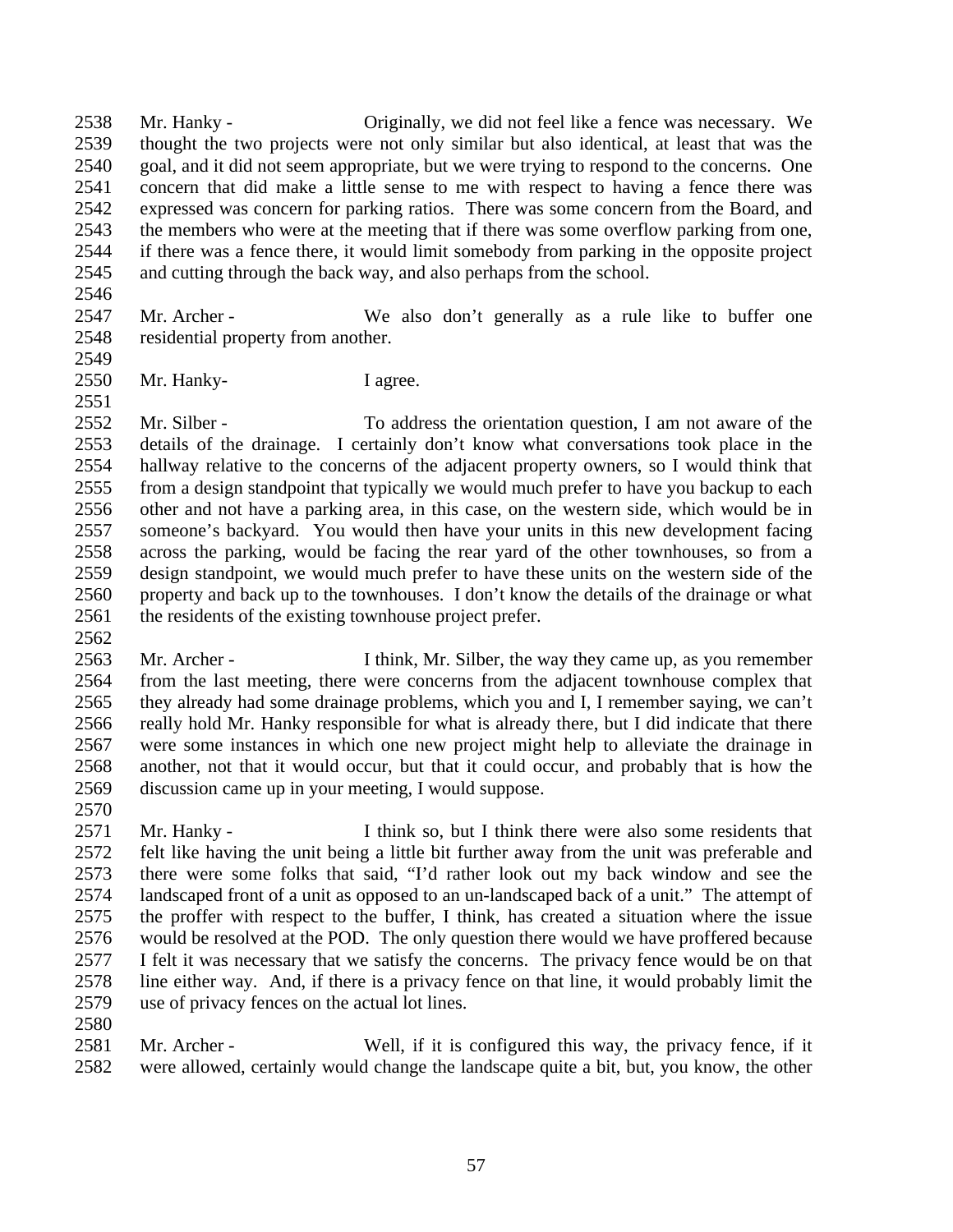concern that I have is that somebody is going to buy these townhouses and we've got to consider what they see when they look out their front door.

- 
- 

 Mr. Hanky - They would be looking out back to the school. The school has an existing fence along that property line, and I am sure that, while it is not proffered, we would probably be having to do some landscaping along that. It is a chain-link fence.

- Mr. Archer OK. Any other questions for Mr. Hanky? The opposition may now come forward.
- 

 Mr. Householder - I just wanted to say one thing real quick. I did contact our Public Works Department about drainage concerns voiced at the last meeting and they did go visit the Mountain Laurel Townhouse Development and found no evidence of an existing drainage problem. Without more specifics, based on just general check out the community, that is what they came back with, so if we get more specifics, then they can look into that.

2600 Mr. Archer - OK. While you are there, can you sort of show us what is on the screen here (referring to slide) where these units would actually sit.

 Mr. Householder - I will try. These are the units right here (referring to slide). This is our outline of the lots. The building footprint is not pictured, but that would be 2605 the last, the  $31<sup>st</sup>$  unit right there (referring to slide). This would be the parking in this direction (referring to slide). This would be the buffer area and the circle, these kind of oblong half circles shown are their guesses as to a type of drainage facility that might be necessary (referring to slide). The specifics of that are not known – if this would be required at this time. I did take it over to Public Works and just have them take a look at 2610 it. They thought that maybe these features might not be necessary. There would be a very slight depression, two to three feet depressions in this area (referring to slide), so that would impact the appearance of this buffer area, but also to known that if it was to be reoriented to this side, I think they'd be looking at using that as part of their drainage, to address drainage also. So, either way you put it, I think this buffer is going to have some sort of drainage function to insure that it does not impact the nearby properties. But this was just provided by the applicant as another example.

2618 Mr. Archer - Thank you so much.

 Mr. Kaechele - Excuse me. The parking along the front is equivalent to how many spaces per unit?

 Mr. Householder - I didn't count them. It is 2.25 required by Code. It meets that. So we would have 80 spaces for 31 units. That would exceed the standard. The one thing that is probably not reflected, these little landscape bump outs; they would have to be more frequent, so would lose a few spaces in this design here.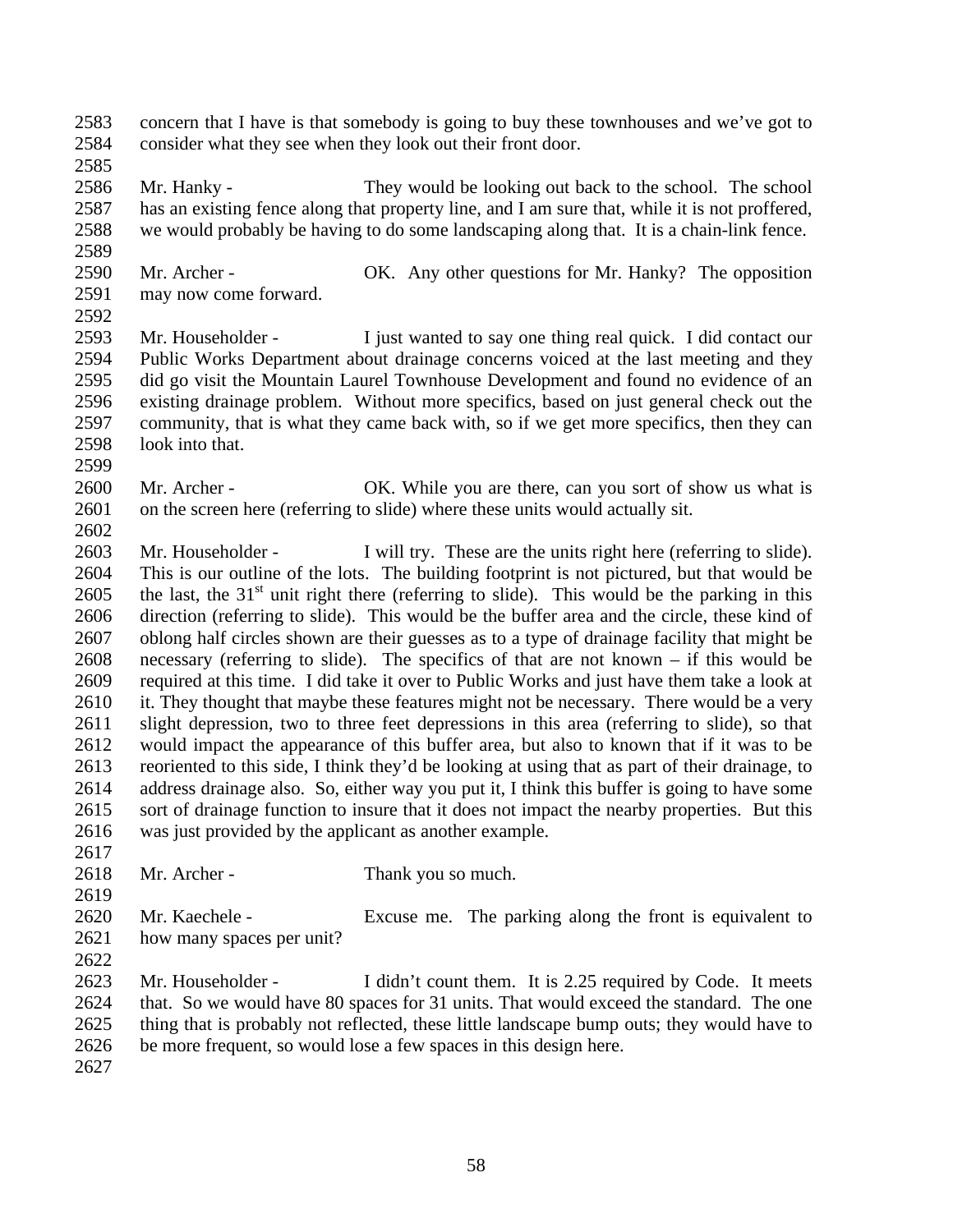2628 Mr. Archer - Do they have ample space to do that? Is that what you are saying? Mr. Householder - Yes. The only problem with this design is the way this last lot is laid out. It is too close to this line; so you would have to provide space between these two lot lines, so they may have to shift a lot further to get to the road if they were going to accommodate that one. Mr. Archer - Do you mean shift the entire project forward? Mr. Householder - I would think they would have to, or possibly not be able to construct this. 2641 Mr. Vanarsdall - Are you saying that they could lose a lot? Mr. Householder - They possibly could. Details have not been worked out. This has been kind of a cursory review from staff. Mr. Archer - OK, thank you, Lee. All right. The opposition. Ms. Salerno - Good evening. My name is Cindy Salerno and I live at 10709 Mountain Ash Drive and I am one of adjacent property owners. I bought my town home about a year and a half ago and I am a little bit disappointed that our Association 2651 isn't here to represent us today. I really haven't any prepared statements, but we were not aware, I and this other lady that is an adjacent property owner, also were not aware that our Association had approved this plan, and that there was a meeting to go over the issues that we had brought up at the last meeting. We were not aware of that at all. Some of our concerns, mainly at the last meeting, that I would like to hear about are the style and quality of the proposed town homes. I am very concerned about my property values. If I am going to be backing up to units that are less in quality than the one that I purchased, and also that speaking about the proposed fence, I agree that I would not like that either. I already have a privacy fence and if there was another privacy fence in back of my privacy fence, that would leave just a gutter right there in my back yard, and I don't think I would prefer that at all. We are also concerned about the noise from 295 once the wooded area was cut down and how much that would increase the noise in our area, and the drainage problems. I assure you that we do have drainage problems. It is the heat of the summer and we have had very little rain, so any study that was done on that in the past few days probably would have shown that we don't have any drainage problems, but I can assure you that in the winter time and when we have a lot of rain, we do experience a lot of drainage problems back there in that area where my property would be up against the new property. And, 2671 they are just some of the things I would like to hear addressed here today, because like I said, I was unaware of the meeting that the developer had with the Association, and what was discussed at that time.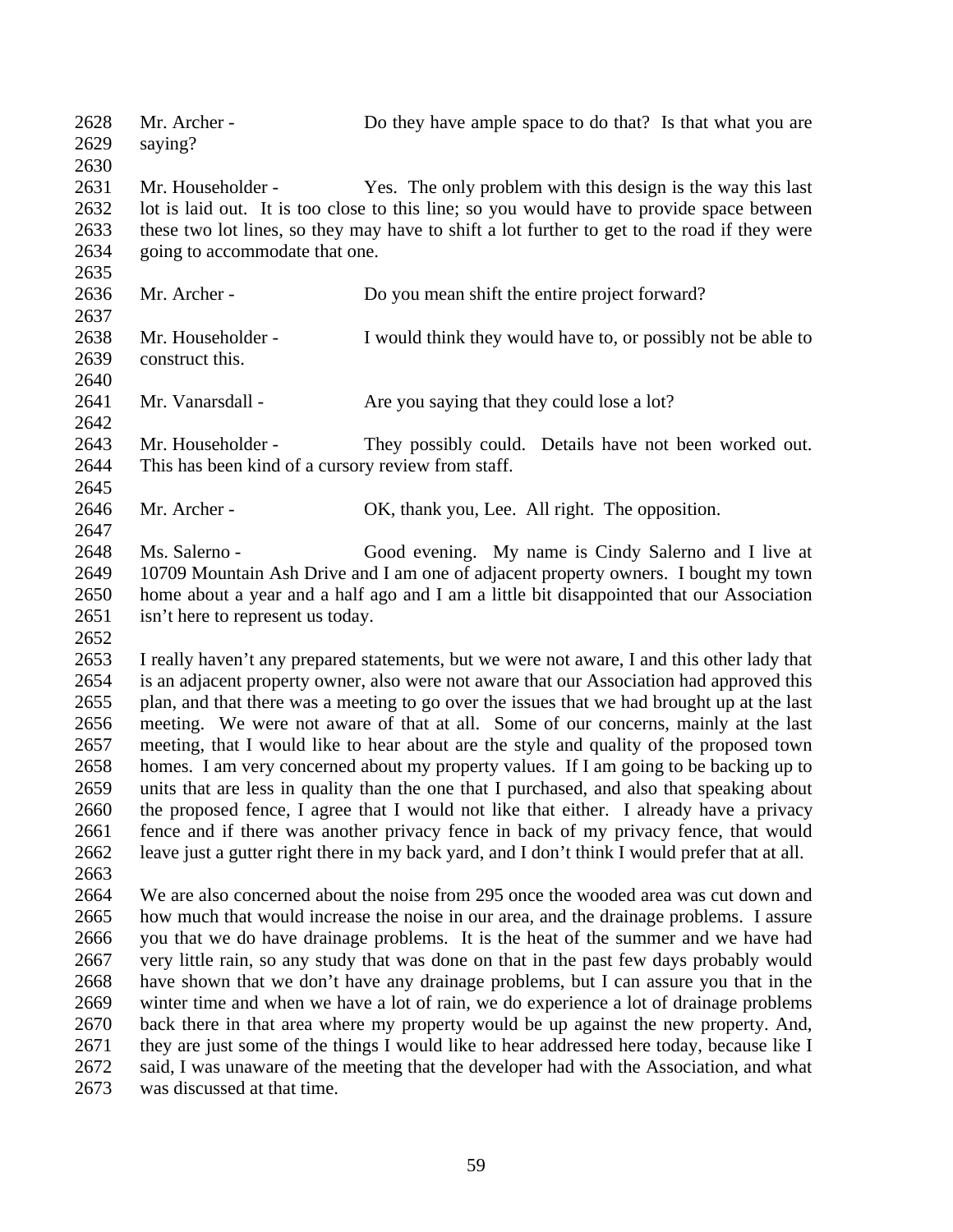Mr. Archer - Ms. Salerno, you are aware in terms of the style and quality that Mr. Hanky had proposed to build units modeled after the one that you live in. Ms. Salerno - That is what he has stated, but I think they are limited to either 8 or 10 units per strip, and as you can see from the plan that was shown earlier, we have a lot of places where you can drive in and out and a lot of landscaped areas. The proposed development is just one strip of long town homes, and I don't see any landscaping plans. 2684 Mr. Archer - Landscaping would be a part that we would attend to when we had a plan of development on that. It has to be landscaped. Ms. Salerno - So, they say that it is similar or identical, but all I see is a big, long strip of town homes and nothing that really looks like what we have in our community. Mr. Archer - It would be a requirement that it be landscaped and we would have to approve the landscaping plan, if it were to be developed. The drainage problem, I think we tried to address that at the last meeting. We cannot really hold Mr. Hanky responsible for any pre-existing drainage problems, and he would be required to submit a drainage plan that would pass approval before he would be able to go forward with this. And, as far as the woods are concerned from I-295, I think he has indicated that he would keep 200 feet of natural vegetation that is there. Mr. Hanky - Yes. That area is the narrower part getting closer to I-295. That strip back there is about 300 feet long and we proffered at least 200 out of it to remain wooded, possibly the whole 300 feet, but the land is very flat and I know we are going to have to stockpile some dirt and we may have to clear a little further back to have it stockpiled. Mr. Archer - OK. Well if we go 300 feet we are talking about the length of a football field. That would be a significant piece of wooded area that would be remaining. Mr. Hanky, do you have any representation of what your townhouses would look like? Have you looked at that part yet, that you could show them tonight? 2710 Mr. Hanky - No. We had proffered, I will have to get the numbers, but I guess No. 2, to have a brick foundation and no cantilevered chimneys and what have you, and then also No. 4 addresses the square footage minimum. In each case what we try to do is look at the project next door and we modeled it after that. That was my instructions to the engineer so that the side yards and backs and what have you would be equal or greater. When you look at our renderings, at the small project, we maybe could have done a better job with coloring them up and accentuating the positive and minimizing the negative, but they are only eight units per building and they are right in a row, but it is a narrow site so we tried to do the best we could with what we had.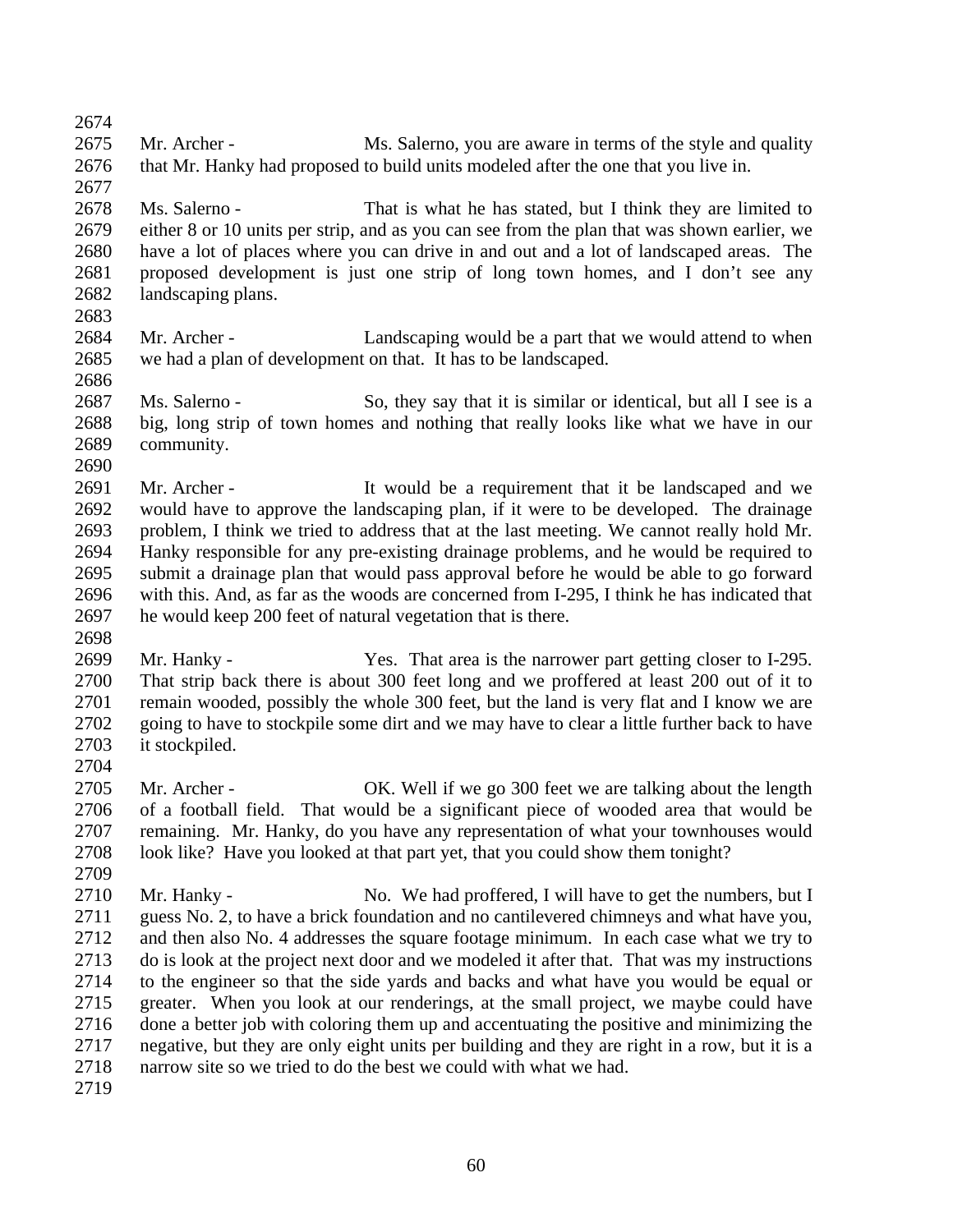| 2720         | Mr. Archer -                                       | Does that give you any level of confidence?                                                 |
|--------------|----------------------------------------------------|---------------------------------------------------------------------------------------------|
| 2721<br>2722 | Ms. Salerno -                                      |                                                                                             |
|              |                                                    | Yes, I understand what he said about they can't be                                          |
| 2723         |                                                    | responsible for any existing drainage problem, but our concern is more that the drainage    |
| 2724         |                                                    | problems would increase and I also would prefer, it would make me feel better, to know      |
| 2725         |                                                    | that they would be at least equal quality town homes going there, since my property is      |
| 2726         |                                                    | completely back to back with these new town homes. I would like to at least see what the    |
| 2727         | proposed design of these town homes looks like.    |                                                                                             |
| 2728         |                                                    |                                                                                             |
| 2729         | Mr. Archer -                                       | OK.                                                                                         |
| 2730         |                                                    |                                                                                             |
| 2731         | Mr. Silber -                                       | Could you spell your last name for us, please.                                              |
| 2732         |                                                    |                                                                                             |
| 2733         | Ms. Salerno -                                      | It is Salerno.                                                                              |
| 2734         |                                                    |                                                                                             |
| 2735         | Mr. Jernigan -                                     | Ma'am, let me ask you something. You say you have a                                         |
| 2736         | privacy fence in your backyard?                    |                                                                                             |
| 2737         |                                                    |                                                                                             |
| 2738         | Ms. Salerno -                                      | Yes.                                                                                        |
| 2739         |                                                    |                                                                                             |
| 2740         | Mr. Jernigan -                                     | Are there any more along there?                                                             |
| 2741         |                                                    |                                                                                             |
| 2742         | Ms. Salerno -                                      | Yes, I think all except one of the units that directly back                                 |
| 2743         | against the proposed property has a privacy fence. |                                                                                             |
| 2744         |                                                    |                                                                                             |
| 2745         | Mr. Jernigan -                                     | Thank you.                                                                                  |
| 2746         |                                                    |                                                                                             |
| 2747         | Mr. Archer -                                       | Ms. Salerno, before you sit down, you didn't attend any of                                  |
| 2748         |                                                    | the meetings or whatever meetings they had with the Association, so you are not aware of    |
| 2749         | the fence proposal at all?                         |                                                                                             |
| 2750         |                                                    |                                                                                             |
| 2751         | Ms. Salerno -                                      | No, we were not given any notice of the meeting with Mr.                                    |
| 2752         | Hanky.                                             |                                                                                             |
| 2753         |                                                    |                                                                                             |
| 2754         | Mr. Archer -                                       | Is there anybody here? Mr. St. John, were you there? Ms.                                    |
| 2755         | St. John? Could you help us, please?               |                                                                                             |
| 2756         |                                                    |                                                                                             |
| 2757         | Ms. St. John -                                     | I didn't come prepared to speak.                                                            |
| 2758         |                                                    |                                                                                             |
|              | Mr. Archer -                                       | That is all right. We won't ask you anything.                                               |
| 2759         |                                                    |                                                                                             |
| 2760         |                                                    |                                                                                             |
| 2761         | Ms. St. John -                                     | I am a member of the Board and we do have regular                                           |
| 2762         |                                                    | monthly meetings on the first Wednesday of each month. We had our regular meeting.          |
| 2763         |                                                    | Mr. Hanky was invited as our guest to answer some of our questions. The turnout was         |
| 2764         |                                                    | very, very low. Why the homeowners were not there, I do not have the answer. I am not       |
| 2765         |                                                    | the president of the Board at this time. I have served in that capacity, but not this time. |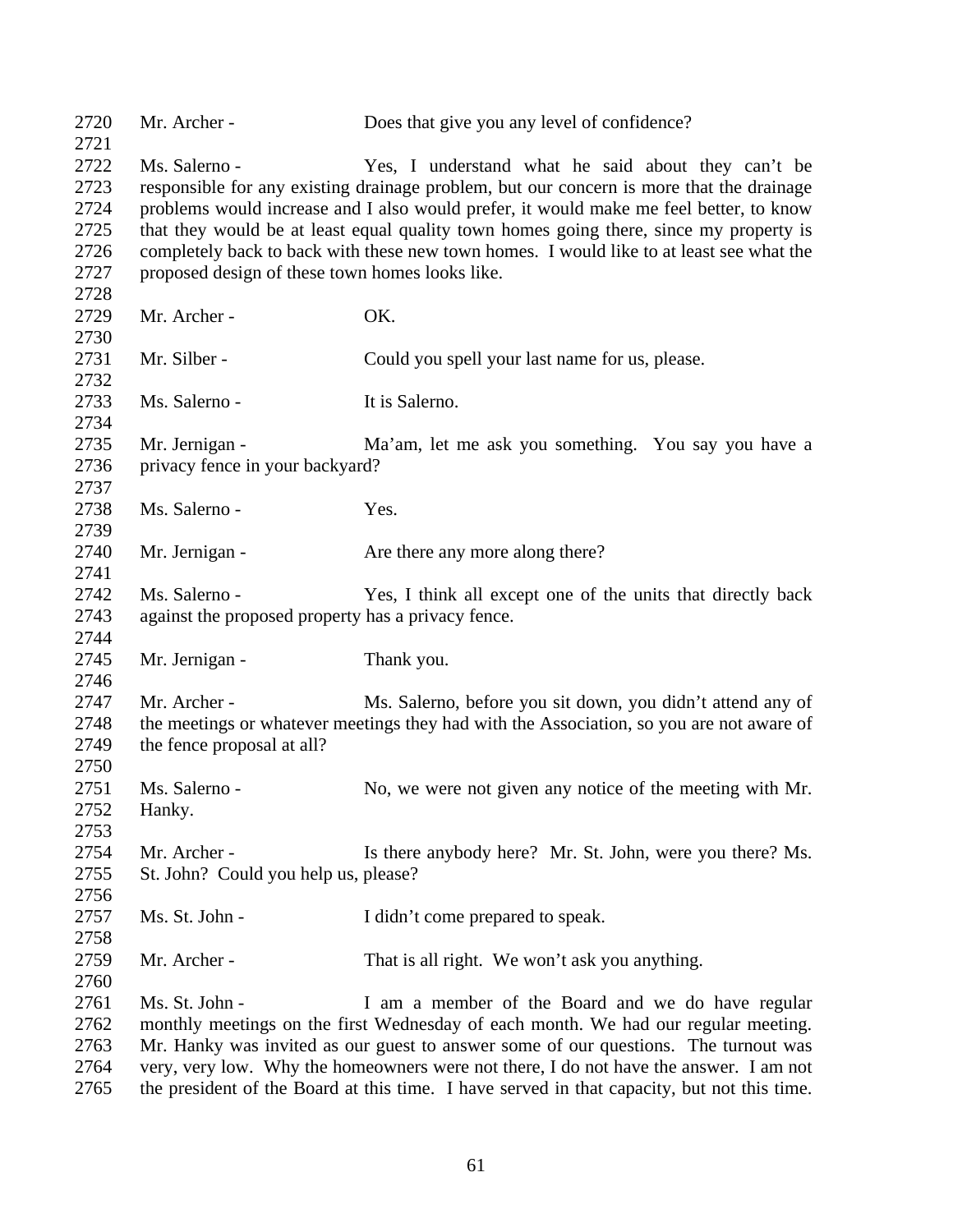The homeowners did not attend, but to my satisfaction Mr. Hanky answered all of the questions that I had to my satisfaction. So far as the fence is concerned, the fence is an extension of the existing chain-link fence, or anchor fence, from the Lash property to Mountain Laurel. It is on the southwest side of the property that is under discussion, and it was a privacy fence. It was discussed at length at the Board and the members present were pleased that Mr. Hanky had reversed the construction of the building so that the back did face the school, instead of back to back to Mountain Laurel. Now there are a lot of privacy fences. Not all of the homeowners have privacy fences. Quite a few do have them, but a privacy fence would not be a deterrent. It would be a safety factor as well as a privacy factor to both developments. 

 Mr. Archer - Ms. St. John, I guess what I was referring to is just like in the case she made. She already has a fence. So if you put another fence there, then, you in effect create an alley between the fences. 

2781 Ms. St. John - But there is no fence now. It is just a wooded area.

Mr. Archer - But are there some individual fences there?

Ms. St. John - There are some, but all of the units do not have fences.

Mr. Archer - Yes, ma'am, but I am just saying the ones that do…

 2789 Ms. St. John - But one continuous fence the length of the property in my opinion would be an asset, and I don't see it as being a negative factor for persons who already have fences.

 Mr. Archer - What if there were some other kinds of natural screening instead of a fence?

 Ms. St. John- I think the concern of the homeowners from Mountain Laurel are from the traffic, and now there are some natural trails through the woods that have been used for people from the school, especially in the spring. The students come through. They park in Mountain Laurel and go through the path to the school, because I don't suppose they can park there, or whatever the reason may be, but there is some traffic, and I think that was some of the concern of the homeowners, and they were also afraid, too, that there is a parking problem somewhat in District 2 of Mountain Laurel that without a privacy fence there between the two developments, that we would be perhaps, well, they'd be parking on our property. 

 Mr. Archer - There are some merits to the fence in this particular case. I am always concerned about fences, particularly when we talk about board fences, because eventually they deteriorate, rot, and you know that one guy hits it with his lawnmower and knocks a board off. Is he going to get off and walk around the other side and nail it back up?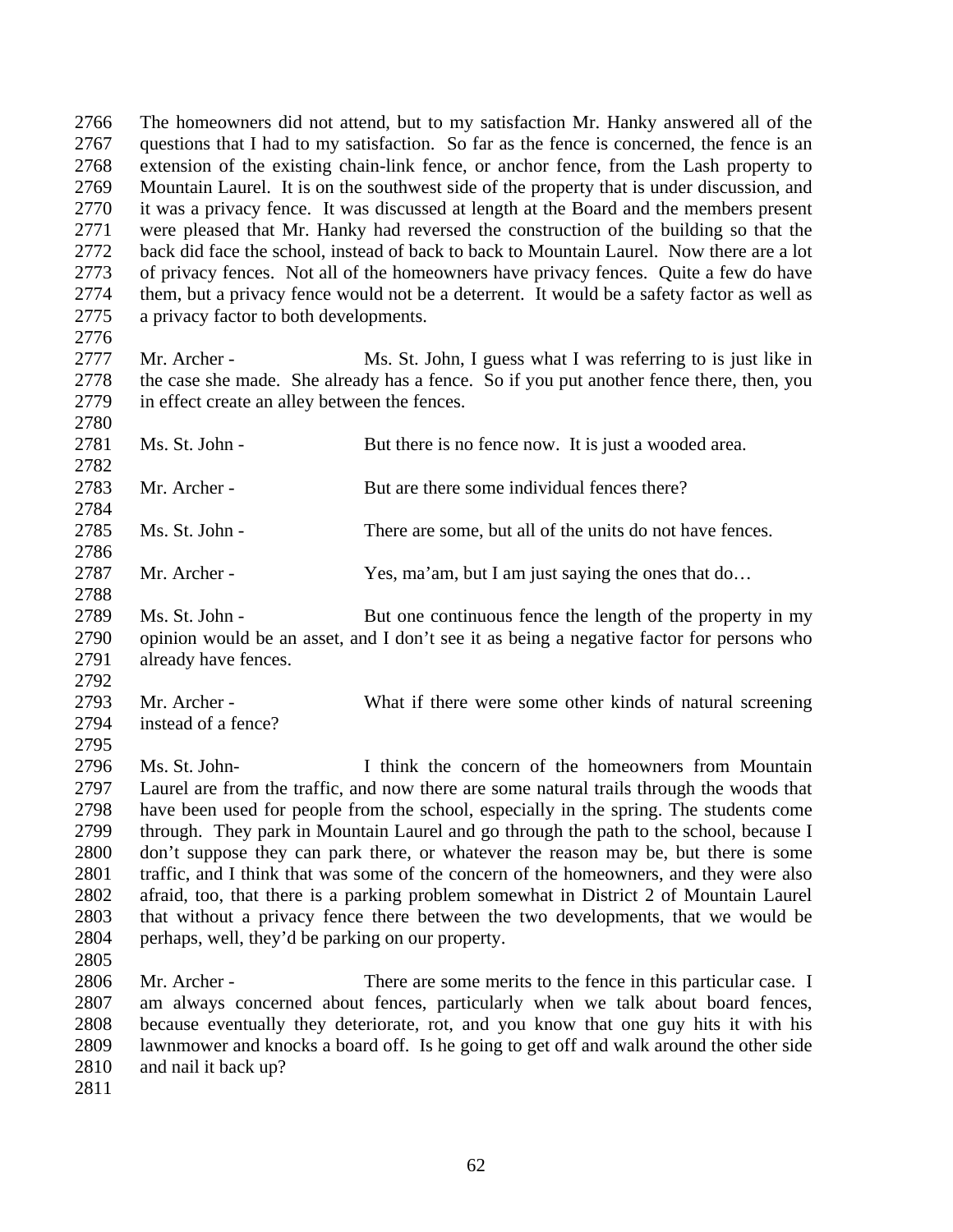Ms. St. John - Well, it would also determine who is going to be responsible for the fence constructed by Mr. Hanky would be the responsibility of the Board of that particular complex, not Mountain Laurel. It doesn't necessarily have to be a fence, as long as it is a privacy fence. It could be of more durable construction. There are some types of products out as well as some wrought iron products out.

2818 Mr. Archer - Now we are more concerned about the solidity of the fence more so than the product itself. I know that there are vinyl fences that can be constructed, and as I mentioned, the police department does have concerns about solid fences, a 6 or 7-foot fence, because there is no way at all to see what goes on on the other side. It helps a little bit here, but these are rather densely populated residential districts, so people have not much of an opportunity to hide as they would in a single-family residential area. I think that is an issue that we can address to some degree. Mr. Hanky has agreed to the fence. We haven't talked about materials to any extent, I don't believe. Have you? You did not proffer a board fence, did you, Mr. Hanky?

2828 Mr. Hanky - It is described in the buffer as a wooden privacy fence. One of the provisions was it was a continuation of a, it was an actually the first 200 or 300 feet starting at Mountain Road a six foot wooden privacy fence already there, and initially what I thought was appropriate would be a continuation of the same fence, but the residents had asked for an 8 foot, and I was trying to be accommodating…

Mr. Archer - So you compromised with a seven-foot fence.

 Mr. Hanky - Well, seven is the limit the County permits, if I understand them correctly. So we tried to do what we were able to do.

 Mr. Archer - Mr. Secretary, are we able to have this done so that it can be in the covenants that the Association would be responsible for maintaining this fence? 

2842 Mr. Silber - Yes, sir. The fence on the subject property you are referring to, if it were in the common area, yes that would be the responsibility of the Association.

 Mr. Hanky- I think it already would be. It would not be a fence on a personal lot line. Excuse me. That area between the parking lot and the property line would necessarily be a common area. I am showing my inexperience with town houses. I have probably been involved with 3000 single-family lots, but this is the first town house, but it is my understanding that would just be a part of an improvement that is in a common area and any common area, I would assume, would be the responsibility of the Association to maintain it. 

2854 Mr. Silber - That is correct.

 Mr. Archer - OK. Does anybody else have any more questions? I know we have heard this twice and I don't think that we need to bring it back three times. I do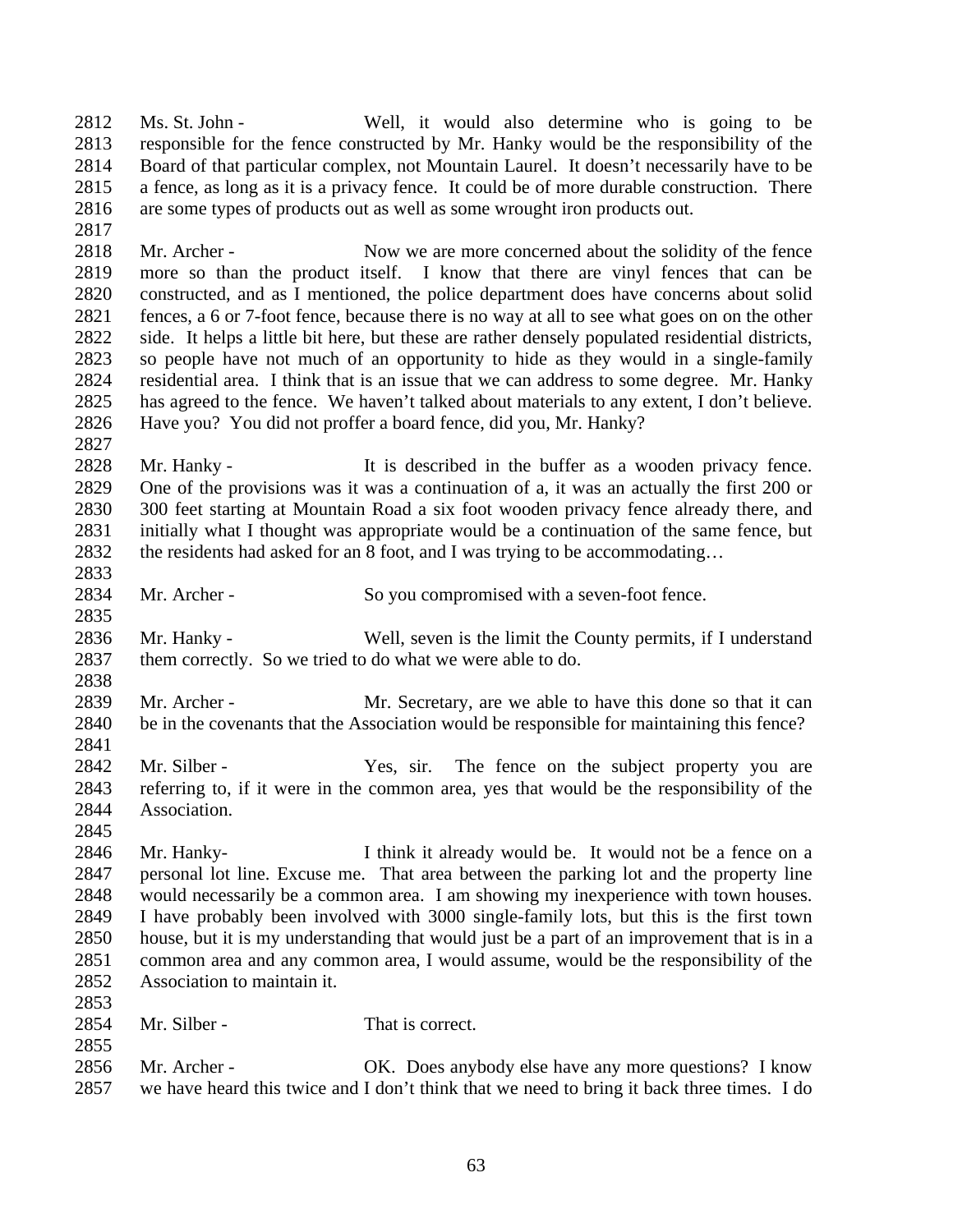have some concerns with the way this is laid out, but I do believe that there are some things that can probably be taken care of between now and time the Board hears this, and 2860 they may want to defer it to make further improvements to it. I am like Mr. Vanarsdall. I 2861 don't like to pass stuff along to the Board that is not really ready, but I think this is close enough that we can do it. Mr. Hanky, I am going to ask you if you will change that proffer from 50 to 54 to 55, so we can satisfy the Planning staff with it's sound co- efficient. I don't know what it will take to do it, and you probably are going to request before we go back that you have 31 units instead of 30.

Mr. Hanky- Yes.

 Mr.Archer - I think that is a fair trade-off. Do we have someone in the opposition to speak?

 Mr. Kenneth Minser - No. I am actually for it. My name is Kenneth Minser. I work for Ryan Homes and I am just going to – really as a favor – maybe talk to the sound suppression for just a second. Last month, we had a case with Mr. Wilton that came through the Board of Supervisors with a range of 50 to 54, knowing that the Code is 45. Even if it goes to 49, as the State Code, we are already beating that. This project, I don't mean to be speaking out of turn, and probably most likely we will be involved somehow, if we can get it worked out right. This design is based on our product, so presumably it most likely is going to be the exact same thing you see in the back portion of Mountain Laurel that we already built, and the sound thing. That is about the cost. It actually is pretty significant. We had a major sound study done on our walls that we are currently using for product, and it does give us a range of 50 to 54. Polysonics out of Maryland did a study and we actually asked them what it would take to get the walls to 55 and the amount of expense is about \$250 per unit to build the extra wall to get the 55 rating, and the proffer did read a range of 50 to 54, the one that passed last month, and it seemed to satisfy everybody.

2888 Mr. Archer - What was that? 

Mr. Minser - It was on Dumbarton Road.

Mr. Kaechele - What happens if you have a building that has brick on one

side and …

 Mr. Minser - That would not matter. The exterior wall would be brick. What we are talking about is just in-between units. We did check into what it would take to get to 55, and it is a substantial. We want to be sensitive to the price ranges that expect out there, and we do want to increase value for the Mountain Laurel people. Obviously, we have tried to do that in all of our subdivisions as we move forward and prices go up, and hopefully the product changes enough that you can justify increases and things like that, but when you start talking about fences and lights and walls that are 55, it does add up and it creeps you possibly out of the range that is comfortable for selling, marketing, and building, so with that said, having had one go through with the range of 50-54, I am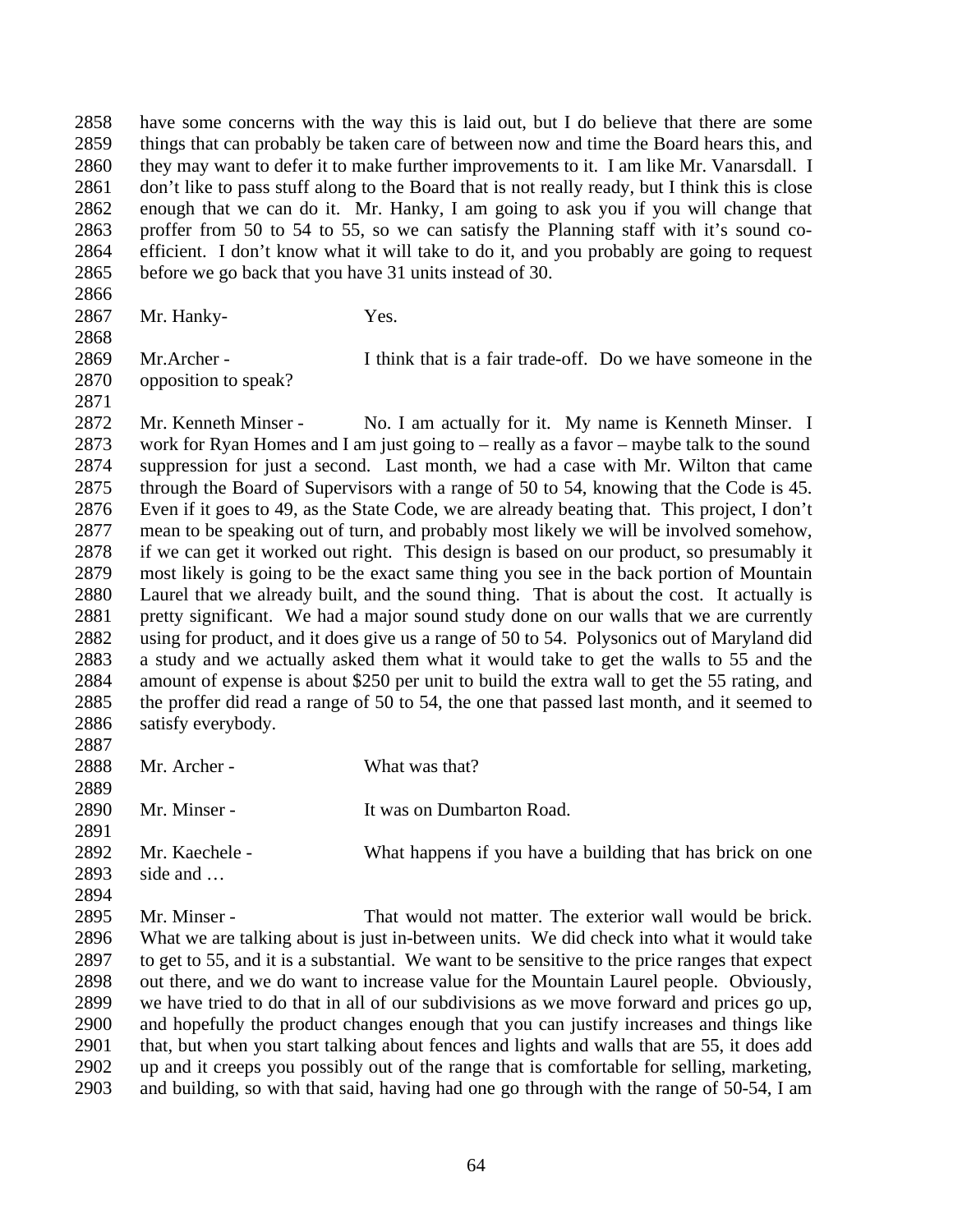hoping that would satisfy you enough that the Board has already seen that that is OK, just as recently as last month, so maybe Mr. Hanky won't have to proffer something that could dramatically increase the cost of these units. Again, we are not involved in these units. My company is not under contact on this piece. We have just kind of been talking informally about it, and the layout is designed on the exact same project that we built in Mountain Laurel, because I think it was just a natural fit that we would be considered for building that 30 units. But, we do not have any arrangement with Mr. Hanky at all. I am 2911 just helping out.

- 
- 
- you 55?

Mr. Kaechele - Can you say what is involved in building a wall that gives

- 2916 Mr. Minser No. I am not a structural or sound engineer, but it is, we would basically have to build another wall, insulation and studs and sheetrock. You basically have to design a wall that has existing sheetrock – sheetrock and then another wall basically on one side or the other and it does add to the expense, along with materials and it can be substantial, and actually, from what Polysonics tells us, different sounds transmit differently through the walls, so going from 54 to 55, you end up incurring the cost and you don't necessarily dramatically change the transmission of the different sounds, so we came to the conclusion that if we could stick with our existing wall that already has a range between 50 and 54 that that would hopefully be satisfactory but without increased costs.
- 

- 
- 2927 Mr. Kaechele Well, an existing wall is a stud and a couple of..

 Mr. Minser - It is a pretty neat thing. I'd be happy to later show you. We have got all of the stuff, but I don't know the technical terms. It is a gypsum based, basically a sheetrock on either side, and then you've got these – I don't know if they are called baffles or something – but you've got these sound suppression devices in the walls as well. You know, some very good insulation quality. So you not only have insulation but you have sound suppression as well. I sold these town houses for six years, this exact product, before I moved into our office, and having sold them, I can tell you that I have never had a complaint about noise between our units, and to be honest with you, selling, that is the first thing you would think you would hear if you are telling somebody a story – that you are not going to hear your neighbor's toilet flush or whatever – I never got a complaint. My biggest complaint was always parking and you guys seem to have addressed that, so sound has never really been an issue and we've built I don't know how many of these things over the years, and they are only getting better. They are getting bigger and better, and with these walls, I think, these walls would satisfy almost any buyer as far as sound transmission. With the caveat, that we are not under contract and it could be somebody else that builds them, but I have a suspicion that if we get some terms worked out that we would probably be willing to. It makes sense for us. It is a project that we'd like to build, since it is right near our existing community. I hope that helps. 

 Mr. Archer - Thank you, sir. I would just like to say that I don't know if it is that big of an issue, but I assume the Board would want to be consistent with what it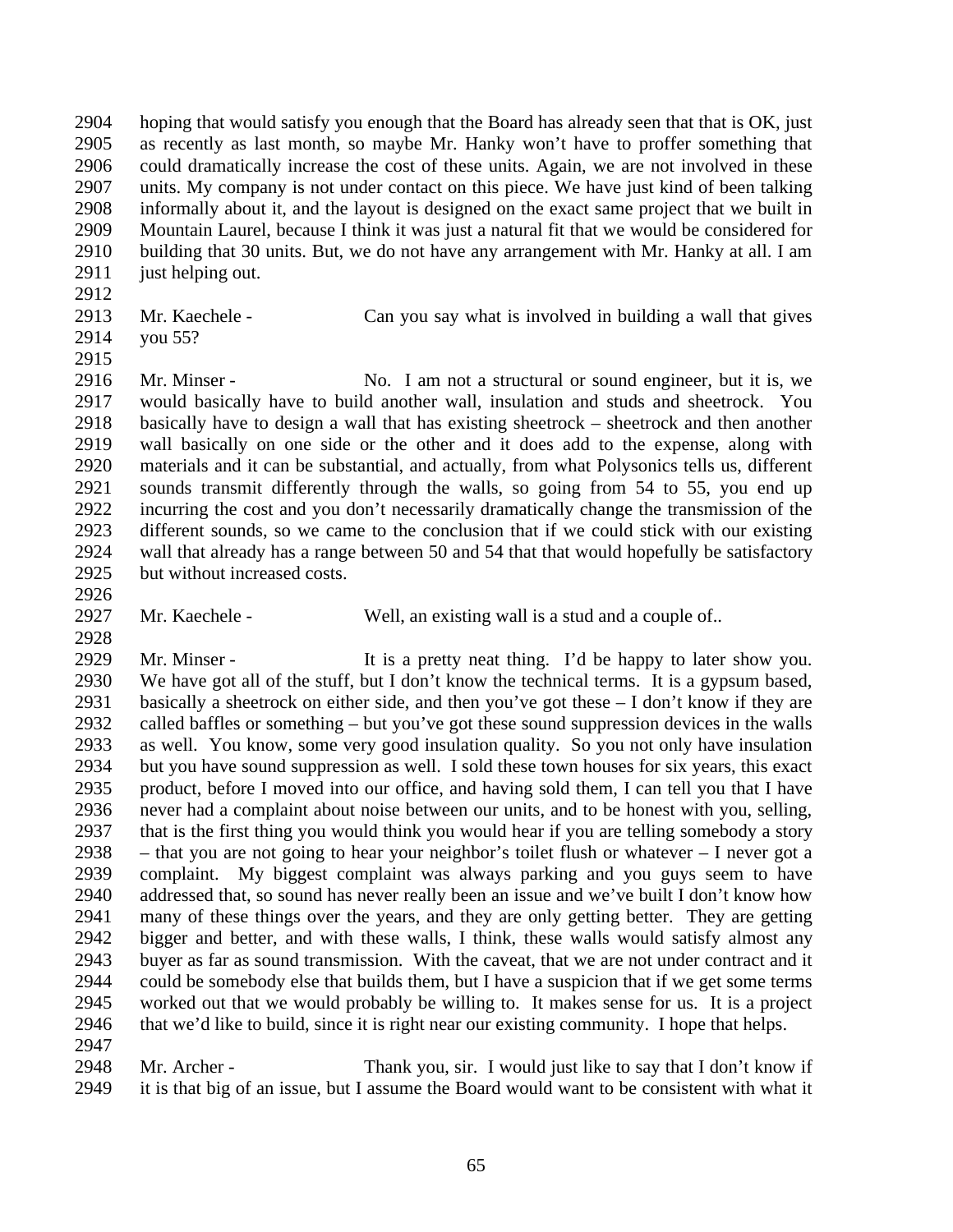just did, and if they did that last month, perhaps they won't find that so far out of favor. But there are two things that I think that we do need to take care of, in any event. Mr. Hanky, you indicated your product would be similar to the one that is next door to us. I think it would be very helpful in this case if you would proffer that instead of just indicating it. That would give the Board something to work with if we should decide to pass it along. This is a narrow strip of land and I realize it is a tough one to have to work with, but it appears as though, based on what has been said here tonight, the fence won't be that big of an objection if everybody is out there wants it, and it would help the appearance between one set of units and the other. Do we have to do this proffer language tonight or can we wait until it goes to the Board? Mr. Silber - I think that is up to you, Mr. Archer. Mr. Archer - Mr. Householder, can you take care of that for me, please, the proffer language concerning the design of the town houses? Mr. Householder - Yes. The design, the appearance, the elevations? I think we can help the applicant with language between now and before the staff's report is drafted for the Board. 2971 Mr. Archer - And I can tell you that I will be very careful to discuss this with Mr. Thornton quite a bit before they move forward on it, bearing in mind that regardless of what decision we make tonight, the Board does have the final decision and we might recommend no and they can say yes or vice versa. So, with that, and with the improved language in the proffers, I will move to recommend C-40C-01 to the Board for approval. Mr. Vanarsdall - Second. Mr. Archer - Motion by Archer and second by Mr. Vanarsdall. All in favor of the motion say aye. All opposed say no. The ayes have it. The motion carried. The vote was 4-0. Mr. Taylor was absent. Mr. Kaechele abstained. REASON: Acting on a motion by Mr. Archer, seconded by Mr. Vanarsdall, the Planning Commission voted 4-0 (one abstention) to recommend that the Board of Supervisors **grant** the request because it continues a similar pattern of residential development and the proffered conditions assure a level of quality not otherwise possible. Mr. Silber - The Board will be hearing this case on September 11 at 7:00 p.m. Mr. Archer - Ms. Salerno, if you have problems at that time, you can still reiterate your problems to the Board. Hopefully by then everything will be satisfactory. Thank you for coming.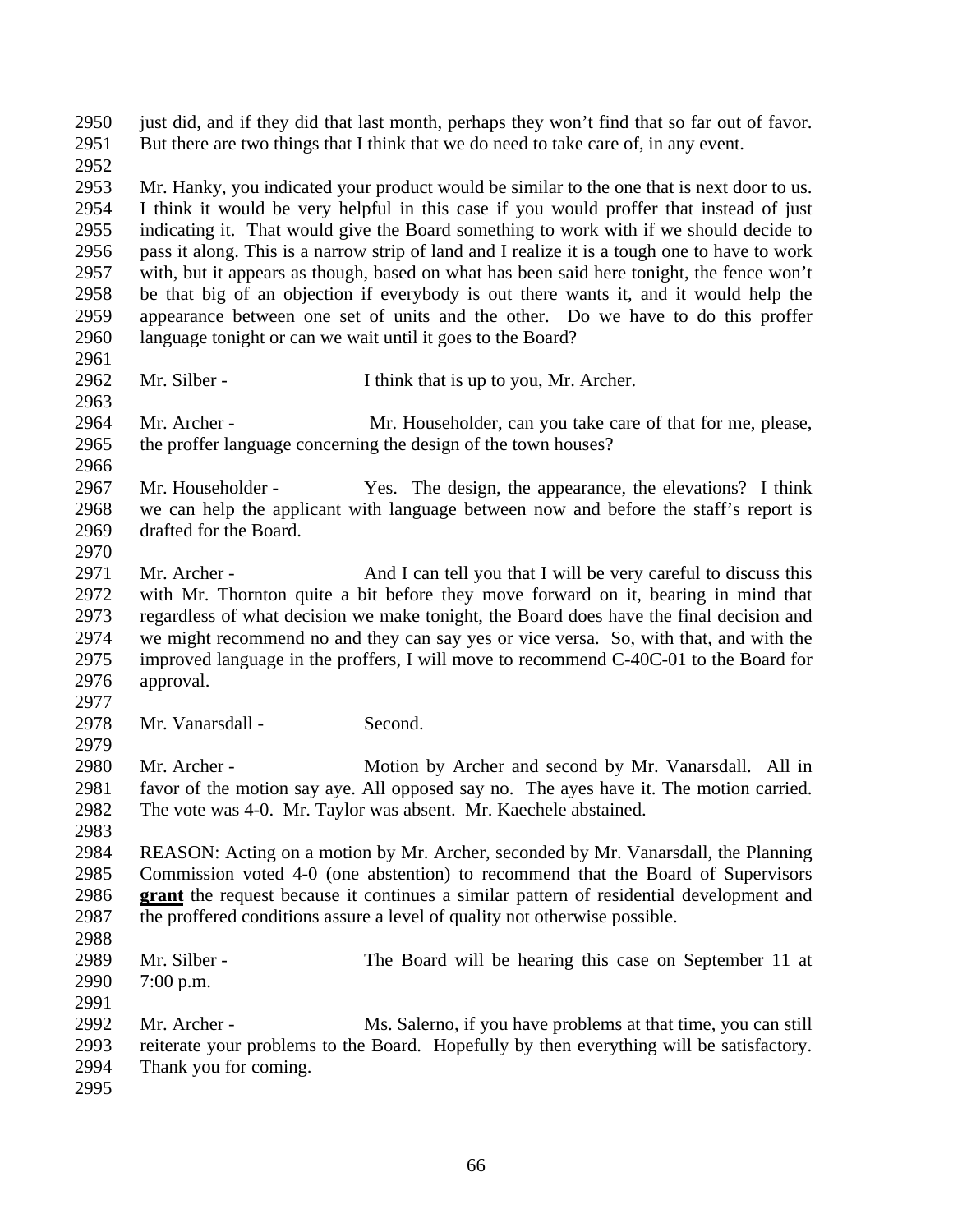Mr. Silber - That concludes the rezoning requests. We do have old Discussion Items. One is the Consideration of the Planning Commission Calendar. You may recall this came up at the last meeting. It was deferred to this meeting. We have sent out a letter to the Planning Commission in your packets with several alternatives that you may want to consider with the upcoming calendar. The calendar was deferred so that the Planning Commission could further consider and discuss the possibility of not having a second Planning Commission meeting in August of 2002. That would be the POD meeting in 2002. We have spelled out a couple of options, not to belabor this point, but I guess some choices could be to defer this or approve the first six months of 2002 and establish the rest of the meeting dates later in the year.

 You could approve the Calendar with no second meeting date in August 2002. Number three would be to approve the Calendar with all 24 meetings, that would be two meetings 3009 per month, or another option would be to defer the Calendar to the September  $26<sup>th</sup>$  meeting to allow greater opportunity to evaluate the workload that is placed on these agendas. It will give you a chance to look at the absence of the second meeting this August 2001. 

 Mr. Archer - Personally, Mr. Silber, I haven't had a chance to discuss this and I don't think any of us have, to any great degree, but I think we have time to work on this and I think if we did defer it to September, to see how this one shakes out, so it could give us some indication of how things might look in the future. We haven't failed yet, because we haven't done it.

 Mr. Vanarsdall - Also, Mr. Chairman, we would have a full Commission, because Mr. Taylor is not here tonight. 

 Mr. Archer - I really don't know how I feel about this, to be honest with you. I certainly did not realize it would create a problem when we first brought this issue up, and maybe it hasn't. I don't know. Apparently there is some concern that we do need to deal with, so that would be my suggestion. Some of us have been away and have not had a chance to deal with it very much, but at least that would give us this month of August to have something to spring off, to see how it works, if everybody is in agreement with that. I would like everybody else's opinion, too.

 Ms. Dwyer - Sounds good.

 Mr. Silber - The choice is the Commission's choice. Let me point out 3034 what we know thus far for the September  $13<sup>th</sup>$  meeting, which is your next meeting. We 3035 do have  $a - if$  we do establish a work session, which is a Discussion Item – if we do set 3036 that Discussion, it would be the Sandston Study would come up on September  $13<sup>th</sup>$ . We also have a public hearing on a Multifamily Mixed Use Ordinance, a public hearing on Accessory Dwellings in Office/Business Districts. We would need to set a work session on the Chesapeake Bay Comp. Plan Amendment, and we do have a public hearing on the MTP Amendment for Concept Road between Broad Street and Three Chopt Road. The zoning agenda for September is very heavy.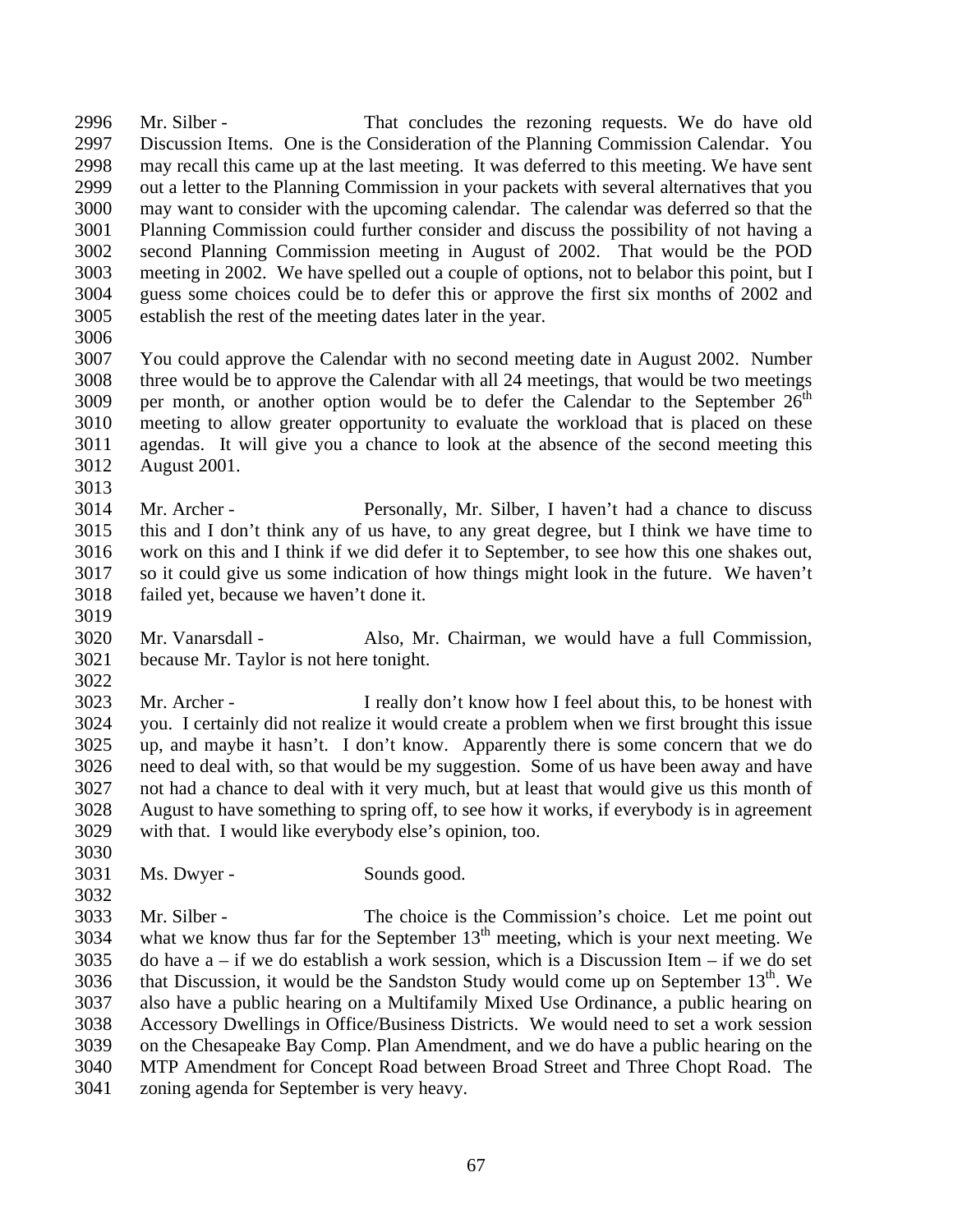We have the maximum that we could possibly carry, and a couple of those are some very 3044 large, complicated zoning cases, so I suspect that September  $13<sup>th</sup>$  Planning Commission meeting, if it is any indication of missing a meeting in August, this would be an example. 3046 We really are loaded up for September  $13<sup>th</sup>$ . September  $26<sup>th</sup>$  you are setting a few more work sessions on some of these items that we are bringing forward. Now, this may be a busy time because there are some Land Use Studies, special studies coming along, and a lot of Ordinance Amendments. That is, I guess, where I was coming from because it has been a challenge trying to coordinate the setting of these work sessions, working around the Board's schedule and the Planning Commission's schedule with a lot of these items coming down. It has been a little bit of a challenge trying to work around the one missing meeting. It is not so overwhelming that we can't work with it. Whatever you want to do is fine with us. 

 Mr. Archer - Let me ask you this, Randy, if I may. We want to settle this and come up with the best conclusions for everybody. Do you feel like this August has been unusual in the depth of meetings? We have had quite a lot on our plate this summer, but it seems like right now with all of these work sessions, do you think that has had some effect on how the Calendar has been perceived. 

 Mr. Silber - Maybe that is part of the problem. Maybe this summer has been busier than the past; therefore, it is more of a challenge to work around the absence of this second August meeting. I think we pretty much stay busy throughout the year, but all of a sudden it does seem like we've gotten a backlog of work now that we need to get scheduled. Maybe it is a function of the workload, all of a sudden, here, late, late August. 

 Mr. Archer - I don't think it would take too long for us to discuss this at the end of the meeting and make a decision one way or the other, and at least have a little bit of ammunition when that time comes, if everybody else agrees to do it. I am in the middle of the road.

 Mr. Silber - So, if I hear what you are saying, you would choose Option No.4 to defer this to the September  $26<sup>th</sup>$  meeting?

Mr.Archer - Is that everyone's choice?

Mr. Vanarsdall - I'd vote for No. 4. That is what I'd like to see.

 Mr. Silber - What I just ask is that we really do need to decide this on September  $26<sup>th</sup>$ , because we need to get this Calendar out to the public. 

Mr. Archer - OK, so we will shoot it down one-way or the other.

 Mr. Vanarsdall - We haven't done this but once and we don't know the impact yet, because we are not even off yet.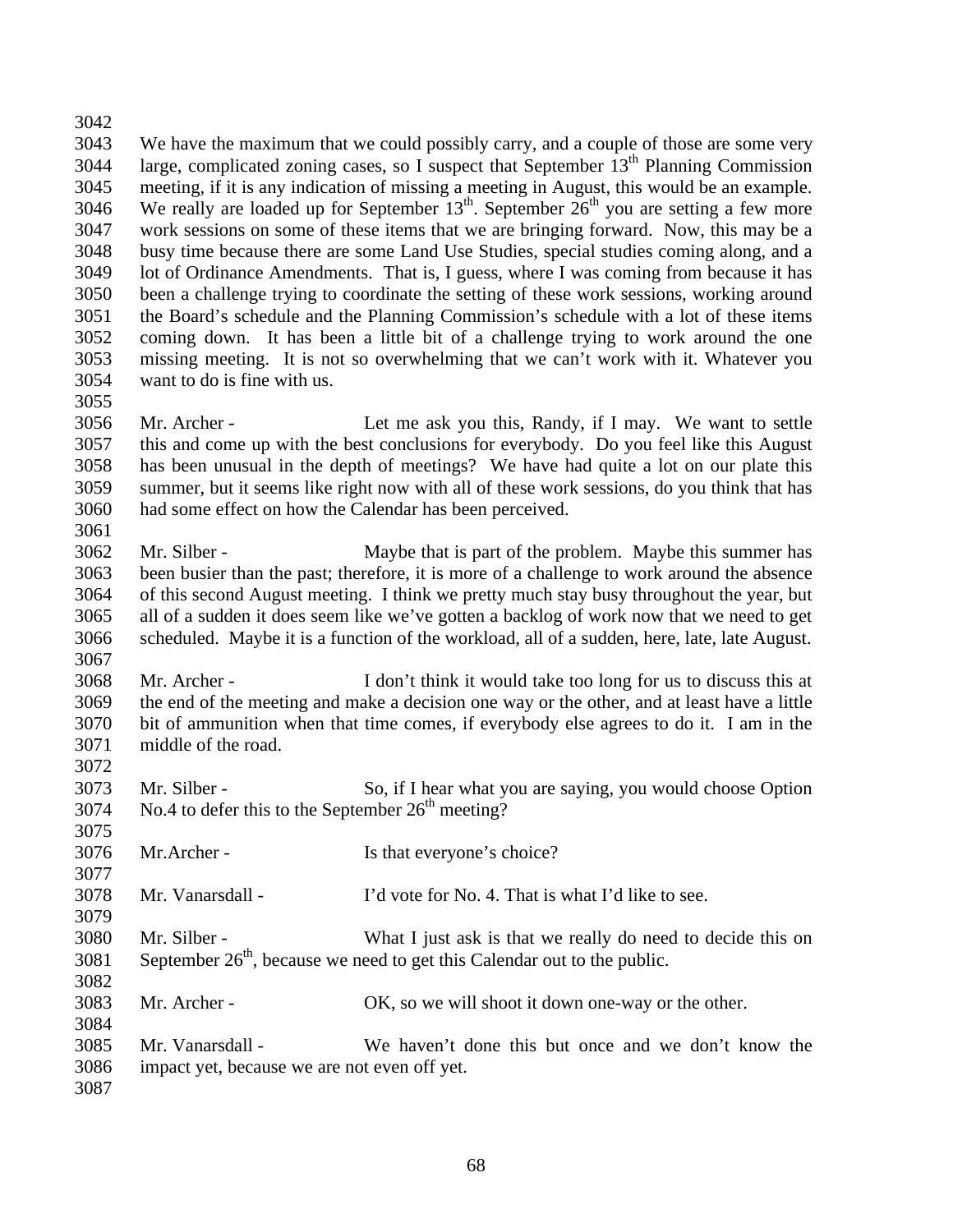| 3088<br>3089<br>3090                                                                 | Mr. Archer -<br>you?                                                 | You are not going to vote to hold the August meeting, are                                                                                                                                                                                                                                                                                                                                                                                                                                                                                                                                                                                                                                                                                                                                                                                                                                         |
|--------------------------------------------------------------------------------------|----------------------------------------------------------------------|---------------------------------------------------------------------------------------------------------------------------------------------------------------------------------------------------------------------------------------------------------------------------------------------------------------------------------------------------------------------------------------------------------------------------------------------------------------------------------------------------------------------------------------------------------------------------------------------------------------------------------------------------------------------------------------------------------------------------------------------------------------------------------------------------------------------------------------------------------------------------------------------------|
| 3091<br>3092                                                                         | Mr. Vanarsdall -<br>much.                                            | No, not at all! But just to try something one time isn't                                                                                                                                                                                                                                                                                                                                                                                                                                                                                                                                                                                                                                                                                                                                                                                                                                          |
| 3093<br>3094<br>3095<br>3096<br>3097<br>3098<br>3099<br>3100<br>3101<br>3102<br>3103 | Mr. Silber -                                                         | We do have a Discussion Item to set, a work session for the<br>Sandston Study. This is the study that Mr. Jernigan is fully aware of. He has been<br>participating in a series of meetings. Once again, this is a study that is underway in<br>Sandston. There is a consultant that is working on this. Staff and Mr. Householder have<br>been very involved with this for probably close to a year, and we are at the verge of<br>having a recommendation or study completed, and we'd like to brief the Commission on<br>some of the findings of that study. I think it has been an outstanding opportunity, an<br>excellent study. A draft is now ready and we would like to take some time to sit down<br>and talk about this. I think we would invite the consultant to come down and walk us<br>through this. I think this is a good opportunity, so we are suggesting that it be scheduled |
| 3104<br>3105                                                                         | for September $13th$ .                                               |                                                                                                                                                                                                                                                                                                                                                                                                                                                                                                                                                                                                                                                                                                                                                                                                                                                                                                   |
| 3106<br>3107                                                                         | Mr. Archer -                                                         | What is the Commission's pleasure?                                                                                                                                                                                                                                                                                                                                                                                                                                                                                                                                                                                                                                                                                                                                                                                                                                                                |
| 3108<br>3109<br>3110                                                                 | Mr. Vanarsdall<br>Williamsburg again?                                | September $13th$ , Sandston. When are we going to handle                                                                                                                                                                                                                                                                                                                                                                                                                                                                                                                                                                                                                                                                                                                                                                                                                                          |
| 3111<br>3112                                                                         | Mr. Silber -                                                         | Williamsburg is coming up the $26th$ of September.                                                                                                                                                                                                                                                                                                                                                                                                                                                                                                                                                                                                                                                                                                                                                                                                                                                |
| 3113                                                                                 | Mr. Archer -                                                         | All right, do we have a motion to accept that?                                                                                                                                                                                                                                                                                                                                                                                                                                                                                                                                                                                                                                                                                                                                                                                                                                                    |
| 3114<br>3115                                                                         | Mr. Jernigan -                                                       | I will make a motion.                                                                                                                                                                                                                                                                                                                                                                                                                                                                                                                                                                                                                                                                                                                                                                                                                                                                             |
| 3116<br>3117                                                                         | Mr. Vanarsdall -                                                     | I will second the motion.                                                                                                                                                                                                                                                                                                                                                                                                                                                                                                                                                                                                                                                                                                                                                                                                                                                                         |
| 3118<br>3119<br>3120<br>3121                                                         | Mr. Archer -                                                         | Motion made by Mr. Jernigan and seconded by Mr.<br>Vanarsdall. All in favor say aye. All opposed say no. The motion carries.                                                                                                                                                                                                                                                                                                                                                                                                                                                                                                                                                                                                                                                                                                                                                                      |
| 3122<br>3123<br>3124                                                                 | Mr. Silber -                                                         | I have one other thing. I don't see any minutes on here. We<br>have no minutes. Is that correct? Did we pass this by last month?                                                                                                                                                                                                                                                                                                                                                                                                                                                                                                                                                                                                                                                                                                                                                                  |
| 3125<br>3126<br>3127                                                                 | Mr. Archer -<br>it on the agenda, but we had not gotten the minutes. | We missed it last month and we didn't have them. We had                                                                                                                                                                                                                                                                                                                                                                                                                                                                                                                                                                                                                                                                                                                                                                                                                                           |
| 3128<br>3129<br>3130                                                                 | Mr. Vanarsdall -<br>agenda. It was the other way around last time.   | No, I received two sets of minutes and they are not on the                                                                                                                                                                                                                                                                                                                                                                                                                                                                                                                                                                                                                                                                                                                                                                                                                                        |
| 3131<br>3132                                                                         | Mr. Silber -                                                         | Two sets to be approved?                                                                                                                                                                                                                                                                                                                                                                                                                                                                                                                                                                                                                                                                                                                                                                                                                                                                          |
| 3133                                                                                 | Mr. Vanarsdall -                                                     | June 14 and July 12                                                                                                                                                                                                                                                                                                                                                                                                                                                                                                                                                                                                                                                                                                                                                                                                                                                                               |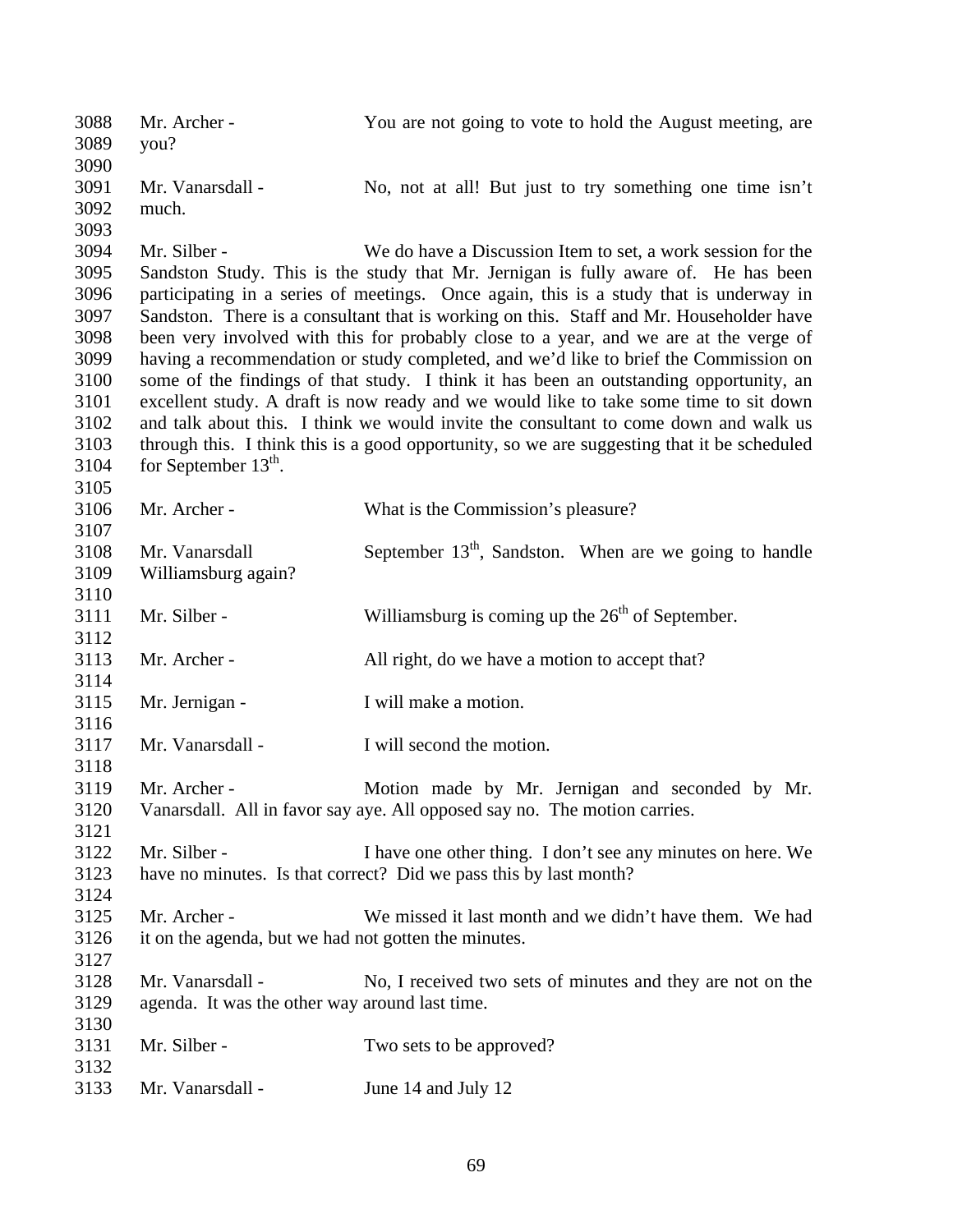| 3134 |                                        |                                                                                           |
|------|----------------------------------------|-------------------------------------------------------------------------------------------|
| 3135 | Mr. Archer -                           | Has everyone read the June minutes?                                                       |
| 3136 |                                        |                                                                                           |
| 3137 | Mr. Silber -                           | Do you want to defer these until September?                                               |
| 3138 |                                        |                                                                                           |
| 3139 | Mr. Vanarsdall -                       | Yes, June $14^{\text{th}}$ and July $12^{\text{th}}$ .                                    |
| 3140 |                                        |                                                                                           |
| 3141 | Mr. Silber -                           | Do you want to defer these until September?                                               |
| 3142 |                                        |                                                                                           |
| 3143 | Mr. Archer -                           | Yes.                                                                                      |
| 3144 |                                        |                                                                                           |
| 3145 | Mr. Silber -                           | I apologize for that. We miss Judy Thomas very much.                                      |
| 3146 |                                        | One other announcement I have is that, you may have noticed if you pay any attention to   |
| 3147 |                                        | JoAnn that she is on the verge of starting her family and so we have made a temporary     |
| 3148 |                                        | personnel change that you all need to be aware of. JoAnn should be going out on           |
| 3149 |                                        | maternity leave any day, maybe a week or two, but it could be any day. When JoAnn         |
| 3150 |                                        | goes out on maternity leave, that section will be down two key staff. We will not have a  |
| 3151 |                                        | Principal Planner. We will not have an Acting Principal Planner. We do not have Judy      |
| 3152 |                                        | Thomas. We are struggling in that section. To save the day, we have decided to move       |
| 3153 |                                        | Dave O'Kelly over to that section on a temporary basis to oversee Comprehensive           |
| 3154 |                                        | Planning. So, he will be in that section until we tell him otherwise. Hopefully, we can   |
| 3155 |                                        | soon find a replacement and put a permanent Principal Planner in there and he can be put  |
| 3156 |                                        | back into his old position. We really appreciate Dave helping us out and overseeing that  |
| 3157 |                                        | section. So, therefore, you will not see Dave at the POD meetings during this period of   |
| 3158 |                                        | time, as Jim Strauss and Leslie News will be taking over those responsibilities. So, bear |
| 3159 | with us as we try to get through this. |                                                                                           |
| 3160 |                                        |                                                                                           |
| 3161 | Mr. Vanarsdall -                       | Does he have enough experience to handle that?                                            |
| 3162 |                                        |                                                                                           |
| 3163 | Mr. Silber -                           |                                                                                           |
|      |                                        | Well, he only has 33 years.                                                               |
| 3164 |                                        |                                                                                           |
| 3165 | Mr. Jernigan -                         | I move we adjourn.                                                                        |
| 3166 |                                        |                                                                                           |
| 3167 | Ms.Dwyer -                             | Did we adjourn?                                                                           |
| 3168 |                                        |                                                                                           |
| 3169 | Mr. Archer -                           | We have a motion for adjournment. Can we have a                                           |
| 3170 | second?                                |                                                                                           |
| 3171 |                                        |                                                                                           |
| 3172 | Ms. Dwyer -                            | Second.                                                                                   |
| 3173 |                                        |                                                                                           |
| 3174 | Mr. Archer -                           | The meeting is adjourned at $11:10$ p.m.                                                  |
| 3175 |                                        |                                                                                           |
| 3176 |                                        | There being no further business, acting on a motion by Mr. Jernigan, seconded by Ms.      |
| 3177 |                                        | Dwyer, the Planning Commission adjourned its meeting at 11:10 p.m. on August 9, 2001.     |
| 3178 |                                        |                                                                                           |
| 3179 |                                        |                                                                                           |